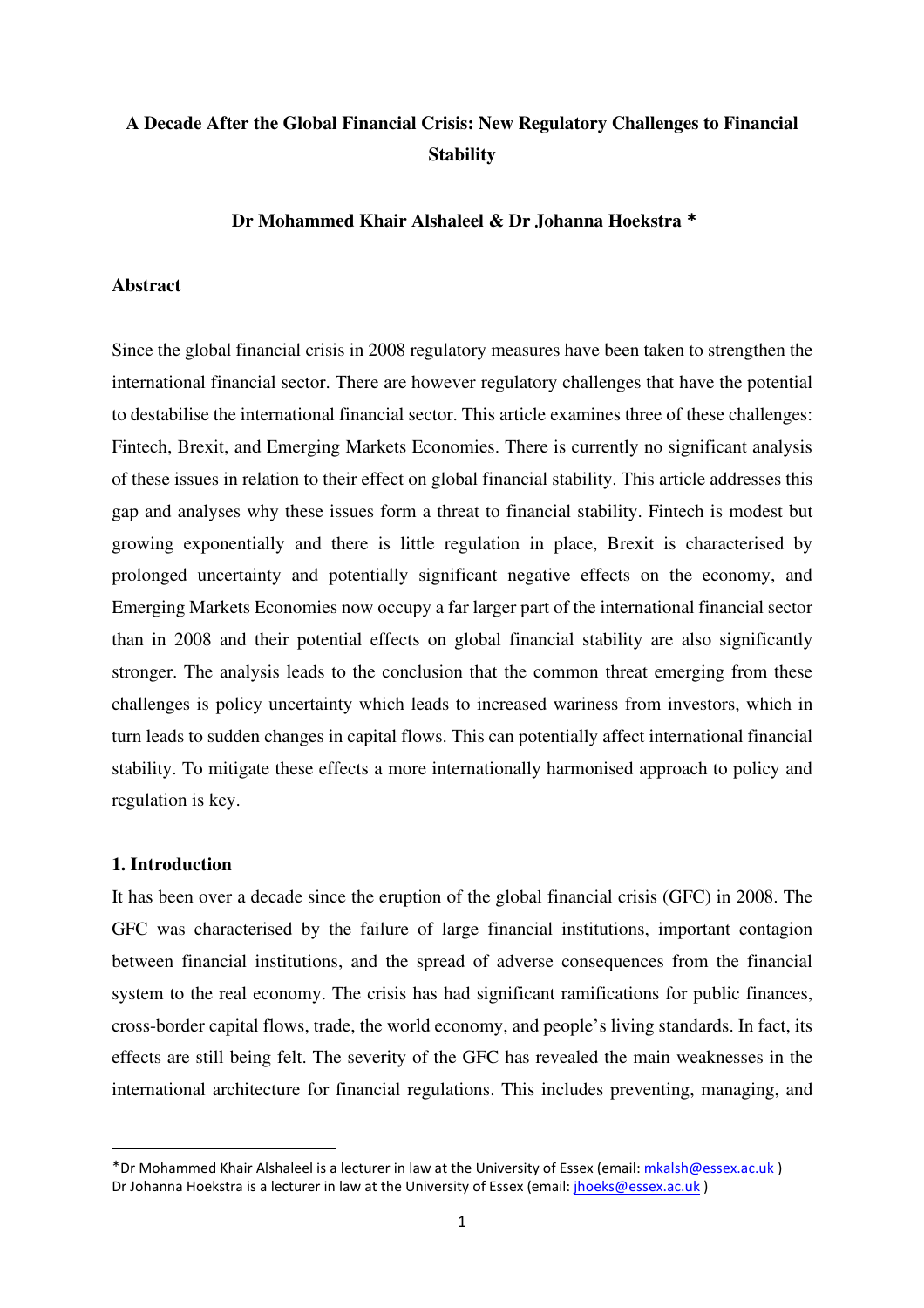resolving crises in the global financial system. The global financial regulatory community recognised that there were major deficiencies in the way financial institutions and markets had been regulated. This was sufficiently demonstrated by the failure of large banks to manage risk and the unregulated expansion of a shadow banking system.<sup>1</sup> Therefore, in order to rectify the fault lines of the financial system, financial regulators have sought to enact a fundamental set of financial reforms. The reforms are built on the four key elements, which were the main causes of the crisis: making the over-the-counter (OTC) derivatives markets safer; making financial institutions more resilient; ending the problem of financial institutions being too-bigto-fail; and transforming shadow banking into resilient market-based finance.<sup>2</sup> The financial regulators acknowledged that financial stability is the key objective of these reforms, so they aimed at building a more robust and resilient global financial system. In achieving the financial stability objective, they adopted a system-wide approach, which is based on the key elements of the financial system.<sup>3</sup>

The evidence shows that reforms since the crisis have boosted the resilience of the financial system by making banks safer, reducing the risk of runs due to maturity transformation.<sup>4</sup> Significantly, financial regulators have been given new legal powers to effectively monitor and address risks that could emerge outside the regulatory boundary and manage a crisis.<sup>5</sup>

While the post crisis reforms have been designed to fix the abovementioned roots and causes of the GFC, they do not consider emerging regulatory challenges that might threaten the stability of the global financial system and be potential causes of a future financial crisis. This article makes a novel contribution by analysing three potential regulatory challenges to financial stability, namely financial technology (fintech), the UK leaving the European Union (Brexit), and issues arising from emerging market economies (EME). While these emerging challenges have been addressed from different legal, financial and economic aspects, this

<sup>2</sup> The G20, 'Global Plan for Recovery and Reform' (2009)

http://www.g20.utoronto.ca/2009/2009communique0402.html accessed 26 August 2019.

<sup>1</sup> See Federal Reserve Bank of Dallas, *Understanding the Risks Inherent in Shadow Banking: A Primer and Practical Lessons Learned* (November 2012) at <https://www.dallasfed.org/~/media/ documents/research/staff/staff1203.pdf> accessed 25 April 2020.

<sup>3</sup> Mohammed Alshaleel, *Money Market Funds Reforms in the US and the EU: The Quest for Financial Stability*,' 31 EBLR 303 – 335 (2020).

<sup>4</sup> See, FSB, *Implementation and Effects of the G20 Financial Regulatory Reforms* ,4th Annual Report (2018) https://www.fsb.org/2018/11/implementation-and-effects-of-the-g20-financial-regulatory-reforms-fourthannual-report/ accessed 6 September 2019.

<sup>5</sup> FSB, *Supra* n.4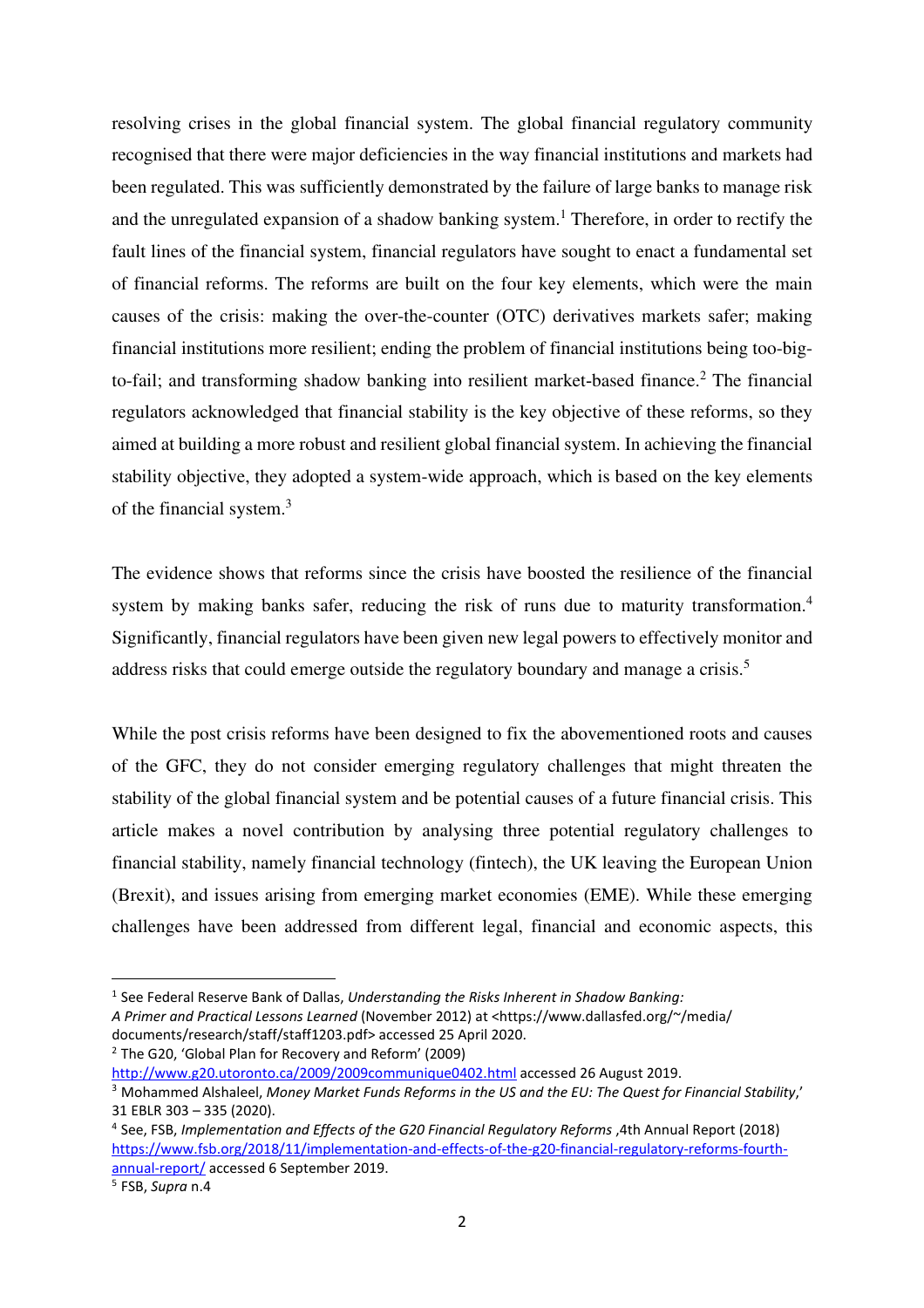article uniquely analyses them from a financial stability perspective. Fintech, for example, has been subject to various discussions such as innovations and services offered by fintech startups, whether fintech industry should be regulated and the way it should be regulated.<sup>6</sup> The effects of Brexit on the financial market have been addressed from two different perspectives: effect on the UK and effects on the EU. However, the effects of Brexit on global financial stability have not been analysed in depth.<sup>7</sup> In addition, the relationship between EME and the financial market are usually discussed by economists and are addressed from the perspective of ensuring *domestic* financial stability on EME markets.<sup>8</sup> In contrast here we look at the effect of EME on *global* financial stability.

Further when it comes to work on global financial stability, analysts and policy makers have mainly concentrated on addressing the causes of the 2008 crisis; particularly issues related to financial institutions and financial markets.<sup>9</sup> They have not focussed on newer issues that could in the future represent a challenge to global financial stability. The three issues addressed here do not emerge from financial institutions and financial markets as such; but they nevertheless have the potential to destabilise global finance.

This article argues that what links all three issues (Brexit, fintech and EME) is policy uncertainty: because policy makers are not currently addressing these matters from a global financial perspective there is a risk of gaps in legislation. These gaps can be exploited by (financial) institutions and lead to uncertainty for actors on the international financial market. This uncertainty leads to more volatile markets caused by sudden changes in capital flows which are the result of financial actors taking reactive ad hoc decisions.

This article analyses the arguments as to why these three issues could form a potential threat to global financial stability and builds up the argument as to how these risks are currently

<sup>6</sup> See for example, Christopher Bradley, *FinTech's Double Edges*, Chi.-Kent L. Rev 61 (2018); Christopher Odinet, *Consumer Bitcredit and Fintech Lending*, 69 Ala. L. Rev. 781 (2018); Charles Mooney*, Fintech and Secured Transactions Systems of the Future*, 81 Law & Contemp. Probs. 1 (2018); and Chris Brummer and Yesha Yadav, *Fintech and the Innovation Trilemma*, 107 Geo. L.J. 235 (2019).

<sup>7</sup> See for example, Jeremy Cape, *Brexit and Taxes*, 47 Intertax 345 (2019); Christopher McCorkindale, *Brexit and Human Rights*, 22 Edinburgh L. Rev 126 (2018); and Giorgio Sacerdoti and Paulo Mariani, *Brexit and Trade Issues'* 11 Eur. J. Legal Stud 187 (2019).

<sup>8</sup> See for example, Anne Krueger, T*he Rise of the Emerging Markets* ,18 Law & Bus. Rev. Am 445 (2012); Claire Hill, *Whole Business Securitization in Emerging Markets*, 12 Duke J. Comp. & Int'l L. 521 (2002); and Ayuli Jemide, *More Appetite for Emerging Markets*, 27 Int'l Fin. L. Rev.70 (2008).

<sup>9</sup> The G20, *Supra* n.2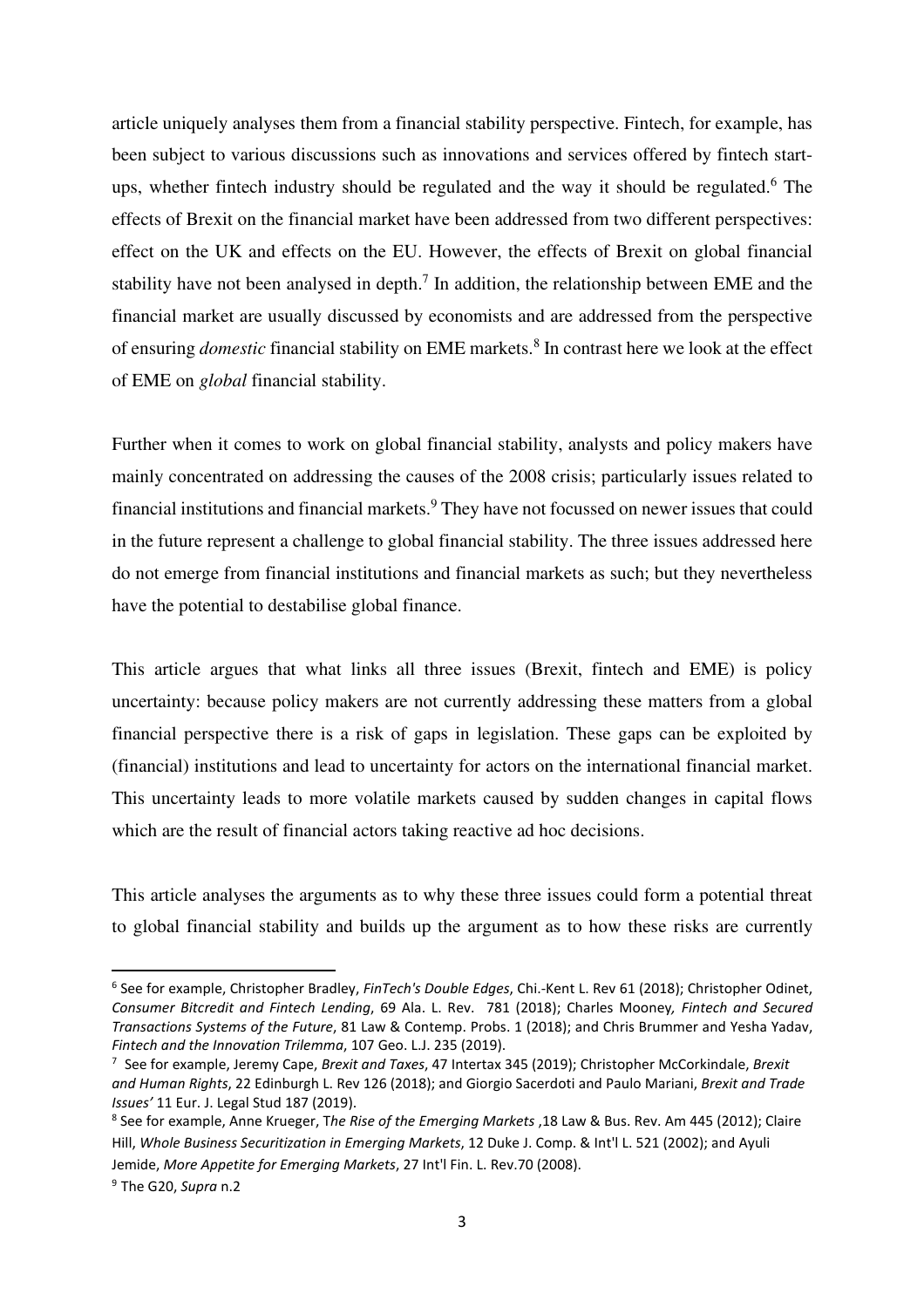underregulated. The article contributes to the literature first by analysing the nature of the stability risks to global finance emanating from Brexit, fintech and EME (e.g. ….). Second it contributes by examining the commonalities that emerge from these issues to better understand how these should be addressed. Whilst this article does not aim to provide the regulatory solutions that should be implemented it makes a key contribution by identifying these commonalities. The below paragraphs briefly explain why these three issues specifically represent a risk to global financial stability.

Financial technology or fintech indicate technological innovations that influence financial services. Fintech industry has the potential to make substantial changes to the current structure of the financial system and this might have implications for financial stability. The article argues that compared to the exponential growth of fintech, the policy measures are still insufficient. This article investigates the potential risks that fintech could pose to financial stability such as the growth of fintech businesses that offer financial services but fall outside the regulatory boundary, cyber risk and the rise of third-party reliance within the financial system that could cause systemic risk.

Another potential regulatory challenge to financial stability is Brexit. More than three years after the 2016 Referendum it is still not clear what shape the legal relationship of the UK and the EU will be in the future. Given the importance of the UK financial sector on both a European and a global scale, any disruption of the sector could threaten international financial stability. This is because of the imbalance between the financial market in the UK and the other Member States which make it particularly vulnerable to significant changes in the legal framework as well as the policy gaps that are likely to emerge following a hastily negotiated treaty, for instance the loss of passporting rights which will see UK financial institutions treated as third state institutions. This is especially aggravated by the lack of planning and the threat of a chaotic Brexit (which is a risk if the EU and the UK cannot agree on future relations during the transition period.)

Finally, because EME play a more significant role in the global economy due to their growth, threats to financial stability now flow from EME to advanced economies and that could threaten global financial stability. In 2008 the role of EME in the financial market was smaller and therefore they were greatly affected by the financial crisis but the influence of those effects on the global financial market was less significant. Now that EME play a more important role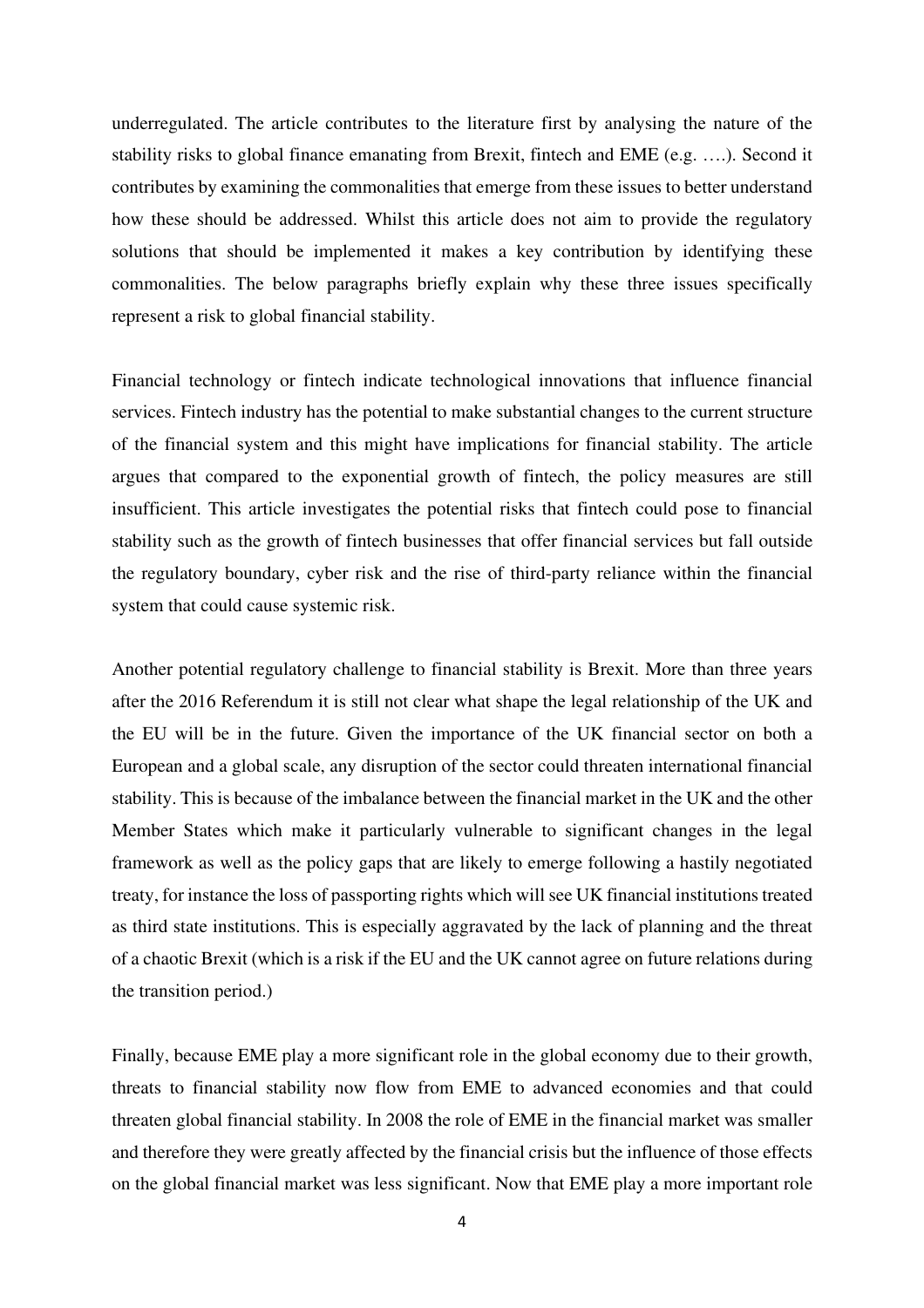any major disturbance to their domestic markets are much more likely to affect the international financial market. Such disturbances are more frequent in EME because their domestic policy is often (perceived to be) less stable which creates uncertainty for financial actors, and this leads to a more volatile market.

The analysis of these three issues leads to an understanding of the underlying commonalities. First, these issues are currently not addressed from a global financial stability perspective which leads to legislative gaps. Secondly, in particularly Brexit and EME are subject to a politicised process which means that either issues are not addressed, or they are used as political leverage. This then leads to policy uncertainty which leads to a more unpredictable response from the financial market which causes volatility in capital flows and this in turns affects global financial stability.

The remainder of the article is divided into five parts. First, because this article considers the potential threat of the three emerging regulatory challenges to financial stability, Part 2 lays out the background to the subject and examines the concept of financial stability and the shift from micro-prudential regulations to macro-prudential. It also explains regulatory responses to achieve global financial stability post-the GFC. The purpose of this part is to ensure an understanding of the current international financial market in order to understand why these new regulatory challenges have emerged and why so far these have not been sufficiently acknowledged and addressed in financial regulations. Part 3 discuss the risks that fintech could pose to financial stability, highlighting the regulatory approaches that have been so far emerged as a response to the development of fintech. Part 4 analyses the factors related to Brexit that threaten financial stability, investigating the short-term issues such as the loss of passporting rights and the long-term consequences coming from diverging regulations which are enhanced by the significant role that the UK plays on the global financial market. Part 5 explores the key issues in EMEs that could threaten global financial stability, focusing on abrupt changes in trade policy which is often used as a political tool which leads to volatility on the financial market due to sudden changes in capital flows. Part 6 concludes by summarising key points and identifying the commonalities between these threats.

#### **2. Financial Stability and Macro-Prudential Regulation**

In order to understand the potential impact of the three new regulatory challenges on financial stability, this section discusses the concept of financial stability and its importance post the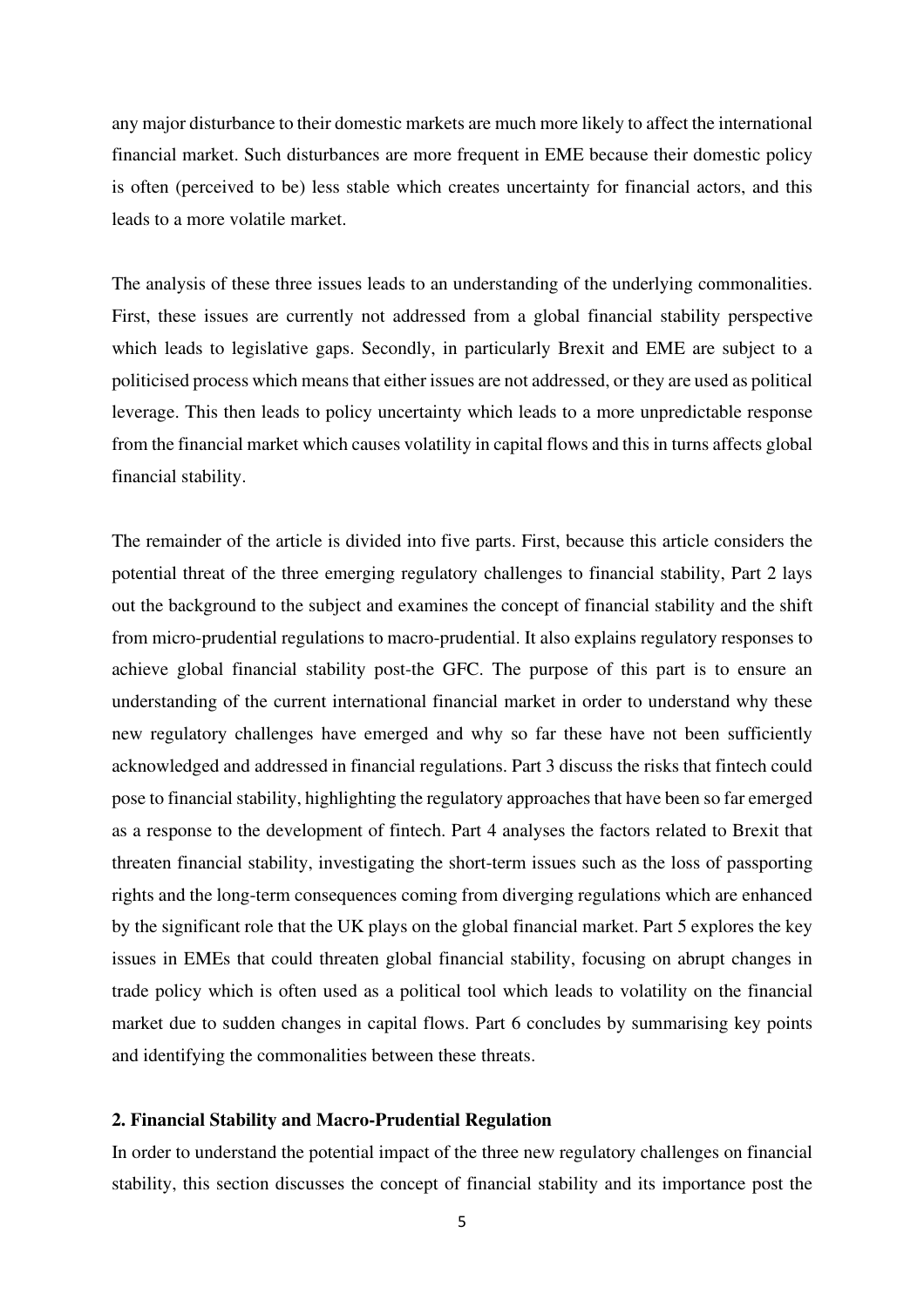GFC. It also sheds light on the failure of micro-prudential rules and the move to macroprudential policy to achieve the financial stability objective before examining the key regulatory responses to achieve global financial stability post the GFC, which are based on macro-prudential approach.

Over a decade has passed since the beginnings of the GFC that resulted in the most severe financial panic in the global financial markets since the Great Depression. It is recognised that financial crises can have devastating effects on the broader economy.<sup>10</sup> The failure of large financial institutions and the crash of financial markets can cause problems in accessing credit, leading to an intense recession. The root causes of the 2008 GFC were summarized by G20 as follows:

*During a period of strong global growth, growing capital flows, and prolonged stability earlier this decade, market participants sought higher yields without an adequate appreciation of the risks and failed to exercise proper due diligence. At the same time, weak underwriting standards, unsound risk management practices, increasingly complex and opaque financial products, and consequent excessive leverage combined to create vulnerabilities in the system. Policy makers, regulators and supervisors, in some advanced countries, did not adequately appreciate and address the risks building up in financial markets, keep pace with financial innovation, or take into account the systemic ramifications of domestic regulatory actions.<sup>11</sup>*

Major failures in the financial regulation and supervision were fundamental causes of the crisis. Particularly, the GFC showed many deficiencies in the pre-crisis approach to financial stability regulation.<sup>12</sup> The economic and social costs of the crisis showed that the theory of the selfcorrecting nature of capital markets is not anymore adequate.<sup>13</sup> To illustrate, in the self-

<sup>10</sup> See, Robert W. Kolb, *Lessons from the Financial Crisis: Causes, Consequences, and Our Economic Future*, 135 (New Jersey; John Wiley & Sons, 2010).

<sup>11</sup> The G20, *G20 Special Leaders Summit on the Financial Situation* Washington DC (2008). Available at http://www.g20.utoronto.ca/summits/2008washington.html accessed 16 June 2019.

<sup>12</sup> Hilary Allen, *A New Philosophy for Financial Stability Regulation* 45 Loy. U. Chi. L. J. 174-230 (2013).

<sup>13</sup> Jeffrey Friedman & Wladimir Kraus, *Engineering the Financial Crisis: Systemic Risk and the Failure of Regulation*, 119 (Pennsylvania; University of Pennsylvania Press, 2011).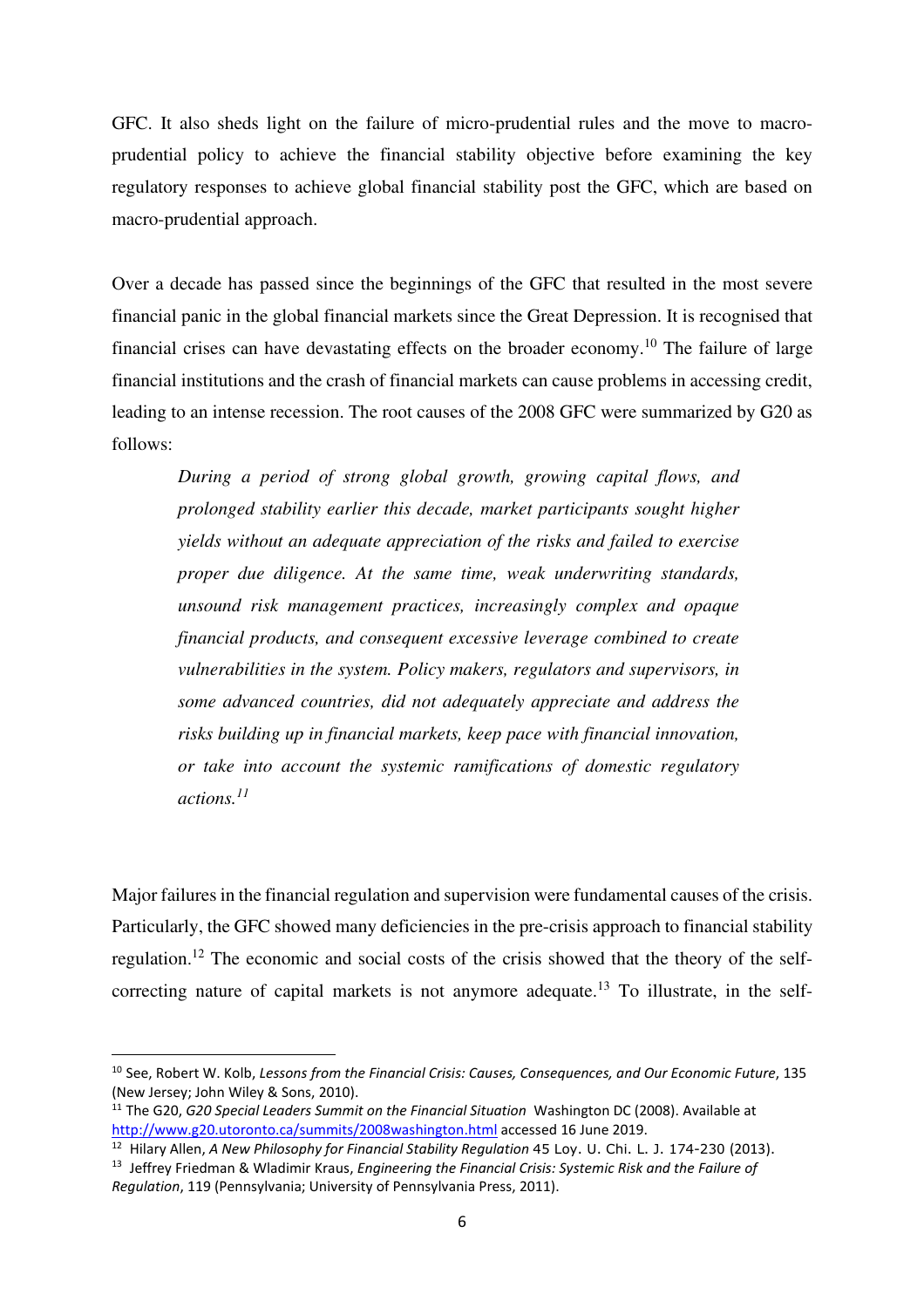correction process, the market price either rises or decreases in response to a deficiency or an excess to restore the balance between quantity demanded and quantity supplied.<sup>14</sup> This process works automatically to adjust from disequilibrium to equilibrium without the need for government intervention to regulate the market. This process assumes that market actors are rational, and they act efficiently for the most part. However, the collapse of the financial system in 2008 demonstrated that this assumption is false. As a result, the enhancement of financial regulation was placed as a core position to strengthen financial system and regulatory regimes and to avoid future crises. remarkably, since the GFC, the goal of financial stability has become the dominant idea of any financial reform nationally or internationally.<sup>15</sup> Further, since the stability of the financial system has become a pre-condition to any reform after the GFC, it is essential to define financial stability. In spite of the increased focus on the importance of financial stability issues, there is, as yet, no generally accepted agreement on what financial stability precisely means. Reviewing the financial stability literature, two schools of thought are manifestly discernible. While the first school focusses on defining financial *in*stability, the second school's representatives attempt to define financial *stability*.

In the first school of thought, Chant, for example, characterised financial instability as '…*conditions in financial markets that harm or threaten to harm an economy's performance through their impact on the working of the financial system*'.<sup>16</sup> The definition proposes that financial instability should be evaluated with regard to the potential impact of changes in financial conditions on the real economy. Further, Mishkin suggested that '*financial instability occurs when shocks to the financial system interfere with information flow so that the financial system can no longer do its job of channeling funds to those with productive investment opportunities*'.<sup>17</sup> The definition affirms the substantial role of information failures in causing financial instability.

<sup>14</sup> Ismael Hossein-zadeh, *Beyond Mainstream Explanations of the Financial Crisis: Parasitic Finance Capital,* 12 (New York; Routledge, 2014).

<sup>15</sup> Niamh Moloney, *The legacy Effects of the Financial Crisis on Regulatory* design in the EU' in *The Regulatory Aftermath of the Global Financial Crisis,* 118 (New York; Cambridge University Press, 2012).

<sup>16</sup> Bank of Canada, *Essays on Financial Stability,* Technical Report No. 95 (2003) available at http://citeseerx.ist.psu.edu/viewdoc/download?doi=10.1.1.172.8150&rep=rep1&type=pdf accessed 16 June 2019.

<sup>17</sup> Frederic S. Mishkin, *Global Financial Instability: Framework, Events, Issues* 13 Journal of Economic Perspectives 3-20 (1999).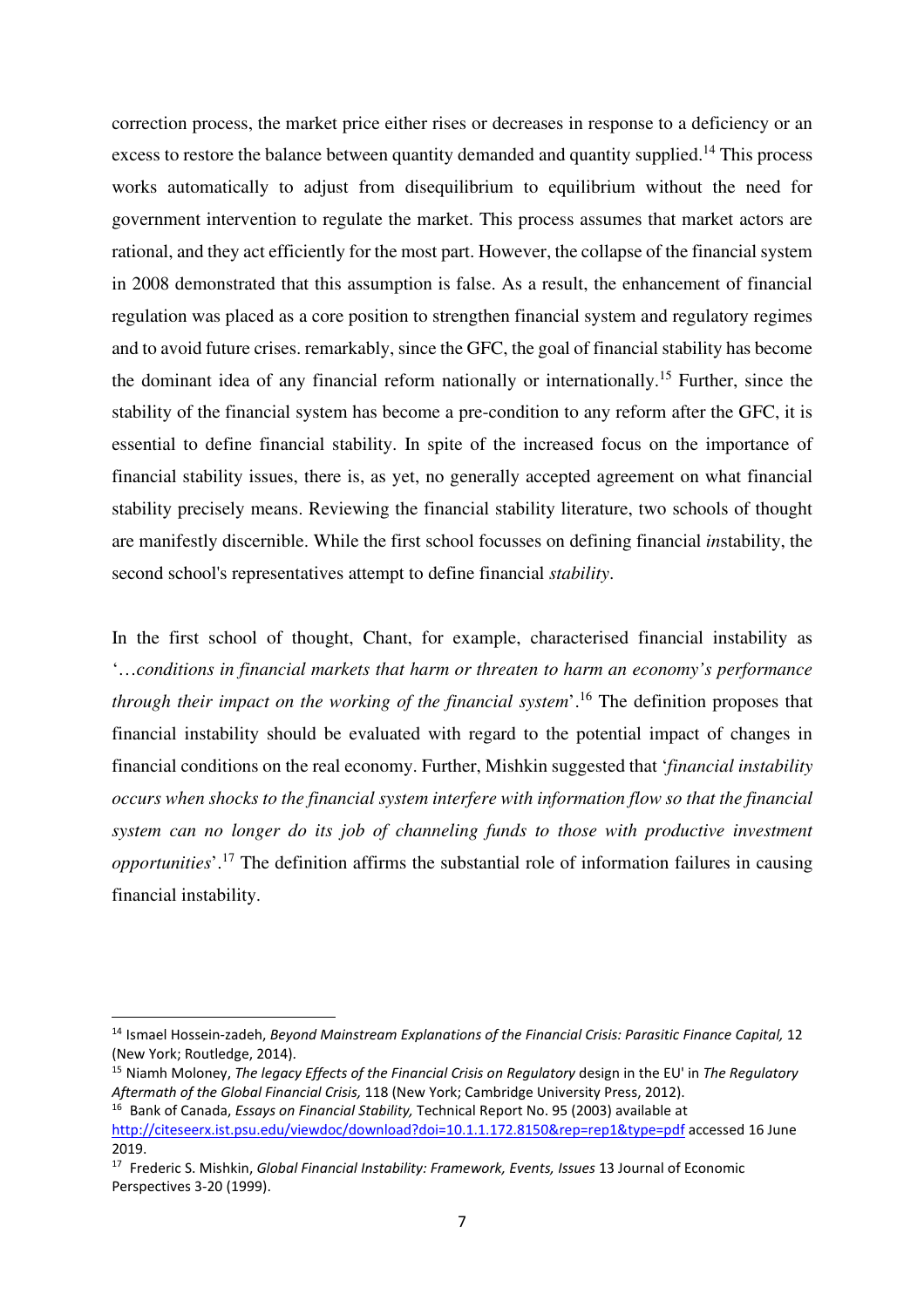In the second school of thought, Schinasi defined financial stability as '*A financial system is in a range of stability whenever it is capable of facilitating (rather than impeding) the performance of an economy and of dissipating financial imbalances that arise endogenously or as a result of significant adverse and unanticipated events*'.<sup>18</sup> While the definition does not view financial stability as a single or static condition, it stresses that financial stability is a continuum. Further, Crockett stated that financial stability requires '*that the key institutions in the financial system are stable, in that there is a high degree of confidence that they continue to meet their contractual obligations without interruption or outside assistance; and that the key markets are stable...*'.<sup>19</sup> The definition focuses only two components of the financial system: financial institutions and markets. However, it does not include the third main element of the financial system which is financial infrastructure.

In 2012, the European Central Bank (ECB) defined financial stability as:

*A condition in which the financial system—comprising of financial intermediaries, markets and market infrastructures—is capable of withstanding shocks and the unraveling of financial imbalances, thereby mitigating the likelihood of disruptions in the financial intermediation process which are severe enough to significantly impair the allocation of savings to profitable investment opportunities*. 20

The significance of the ECB definition comes from the fact that it considers financial stability as a broad concept, encompassing the three core components of the financial system: financial institutions, markets and infrastructure. Considering the close interlinkages between all of these components, expectations of disruptions in any of the individual elements can impact the overall stability. To illustrate, disruptions may initially arise and develop in a single institution and subsequently spread to other elements of the financial system. Therefore, the regulatory intervention to attain financial stability should be comprehensive, addressing the three key components. Leaving any gap in these elements will result in the instability of the financial system. This approach is called the macro-prudential approach. In the aftermath of the GFC,

<sup>18</sup> Garry J. Schinasi, *Defining Financial Stability* IMF Working Paper No. WP/04/187, (2004) available at https://www.imf.org/external/pubs/ft/wp/2004/wp04187.pdf accessed 16 June 2019.

<sup>19</sup> Andrew D. Crockett, *Why is Financial Stability a Goal of Public Policy?* 6 Economic Review 5-22 (1997). <sup>20</sup> European Central Bank, *Financial Stability Review* (2012) available at

https://www.ecb.europa.eu/pub/pdf/other/financialstabilityreview201212en.pdf?f73875a2aa7884337314f4f1 c4db5a7d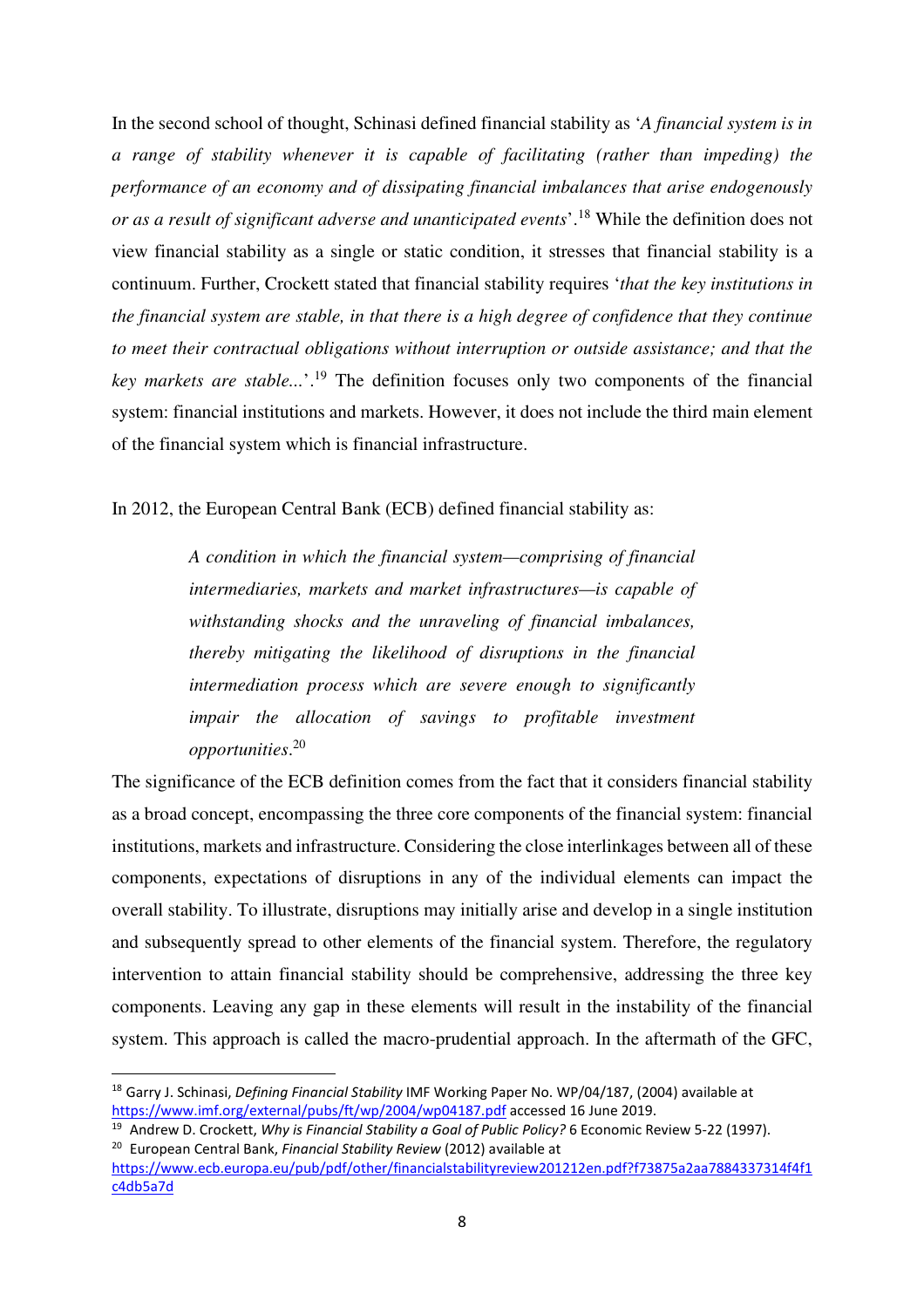there seems to be a consensus among regulators and academics that financial regulation needs to follow the macro-prudential approach.

Prior to the GFC, the presumption that the resilience of individual financial institutions is both an essential and adequate condition to guarantee the resilience of the whole financial system was incorrect because events during the GFC have demonstrated that the resilience of individual institutions is insufficient to avoid instability in the financial system.<sup>21</sup> Microprudential rules failed to consider the influence of individual financial institutions' risk-taking on the broader financial system and economy, and how the interconnectedness of financial institutions could largely spread systemic risks across the financial system.<sup>22</sup> For instance, in times when risk is recognised to be high, selling an asset might be seen as a prudent response by an individual financial institution. But if many financial institutions apply this approach, there will be collapse in asset prices, which in turn could lead to huge volatility in asset markets. Therefore, to achieve the financial stability objective, it was necessary to focus on the resilience and robustness of the financial system as a whole. This holistic approach adopted by many financial regulators is called macro-prudential policy. The European Systemic Risk Board (ESRB) states that *'the ultimate objective of the macro-prudential policy is to contribute to the safeguard of the stability of the financial system as a whole, including by strengthening the resilience of the financial system and decreasing the build-up of systemic risks, thereby ensuring the sustainable contribution of the financial sector to economic growth*'.<sup>23</sup> It is significant to mention that macro-prudential policy has become one of the main features of the post-crisis international financial regulatory reform agenda.

Further, macro-prudential policy uses a range of tools to achieve its ultimate objective because applying a single tool is unlikely to be sufficient to address the different sources of systemic risk.<sup>24</sup> This can include mandatory capital buffers, liquidity fees, suspension of redemption and

<sup>21</sup> See, Rainer Masera, *CRR/CRD IV: The Trees and the Forest,* 67 PSL Quarterly Review 381-422(2014).

<sup>22</sup> See, Andreas Krause, *Systemic Risk, in Investment Risk Management,* 189 (New York; Oxford University Press, 2015).

<sup>23</sup> European Systemic Risk Board, *Recommendation of The European Systemic Risk Board* of 4 April 2013 On Intermediate Objectives And Instruments of Macro-Prudential Policy (ESRB/2013/1), C 170/1. (2013) Available at https://www.esrb.europa.eu/pub/pdf/recommendations/2013/ESRB\_2013\_1.en.pdf accessed 16 June 2019.

<sup>&</sup>lt;sup>24</sup> Systemic risk is defined by the OECD as "the risk that the inability of one institution to meet its obligations when due will cause other institutions to be unable to meet their obligations when due. Such a failure may cause significant liquidity or credit problems and, as a result, could threaten the stability of or confidence in markets". OECD, Glossary Of Statistical Terms (2004) available at https://stats.oecd.org/glossary/detail.asp?ID=6796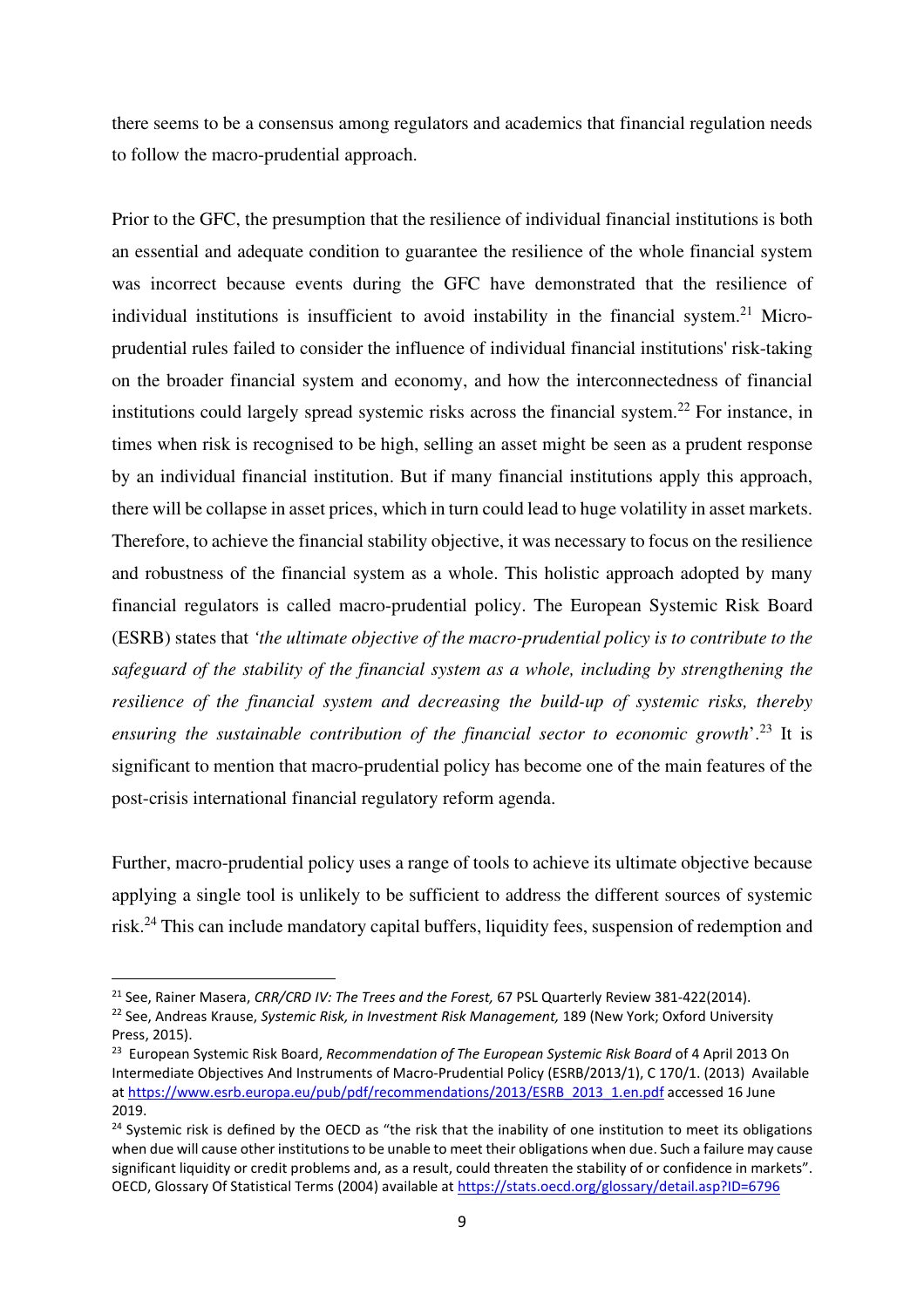stress tests. Stress tests play an important role in assessing the vulnerability of the financial system to adverse shocks.<sup>25</sup> Mandatory capital buffers are another important tool that macroprudential authorities can use to address specific vulnerabilities. These require financial institutions, in addition to minimum capital requirements, to maintain higher capital to asset ratios to ensure that they continue to operate in the event of adverse shocks in the financial markets without the need to shrink assets.<sup>26</sup>

# **2.1 Regulatory Responses to Achieve Global Financial Stability Post-the Global Financial Crisis**

The GFC that began in the US had a direct spill over to the rest of the world financial markets. Immediately in the aftermath of the GFC, political leaders recognised that there were critical deficiencies in the way financial markets and institutions had been regulated.<sup>27</sup> In response, in April 2009 in London, the G20 announced a comprehensive global reform agenda to tackle the causes of the crisis.<sup>28</sup> The G20 agenda was initially agreed in the 2008 G20 Washington Action Plan and developed in subsequent key summits, including the April 2009 London Summit and the September 2009 Pittsburgh Summit. The reform Agenda aimed at establishing a more robust and resilient global financial system that can promote the real economy in times of stress and diminishing the chance and costs of future financial crises in the most effective way. Further, to achieve financial stability and implement its agenda, the G20, in April 2009, established the Financial Stability Board (FSB) as the successor to the Financial Stability Forum (FSF). The FSB was delegated a variety of tasks including: (1) monitoring and advising on market developments and their implications for regulatory policy; (2) promoting information-sharing among supervisors; (3) supporting contingency planning for cross-border crisis management; (4) identifying and assessing the problems in the global financial system; and (5) collaborating with the International Monetary Fund (IMF) to conduct Early Warning Exercises.<sup>29</sup>

In addition, the G20 reform programme, coordinated by the FSB, is built on the four pillars of: making financial institutions more resilient; ending the problem of financial institutions being

<sup>25</sup> Damodaran Krishnamurti & Yejin Carol Lee, *Macroprudential Policy Framework: A Practice Guide,* 50 (Washington; World Bank Publications, 2014).

<sup>26</sup> See, Matthias Haentjens & Pierre Gioia-Carabellese, *European Banking and Financial Law,* 102 (New York; Routledge, 2015).

<sup>27</sup> The G20, *Supra* n.2

<sup>28</sup> The G20, *Supra* n.2

<sup>29</sup> FSB tasks available at https://www.fsb.org/about/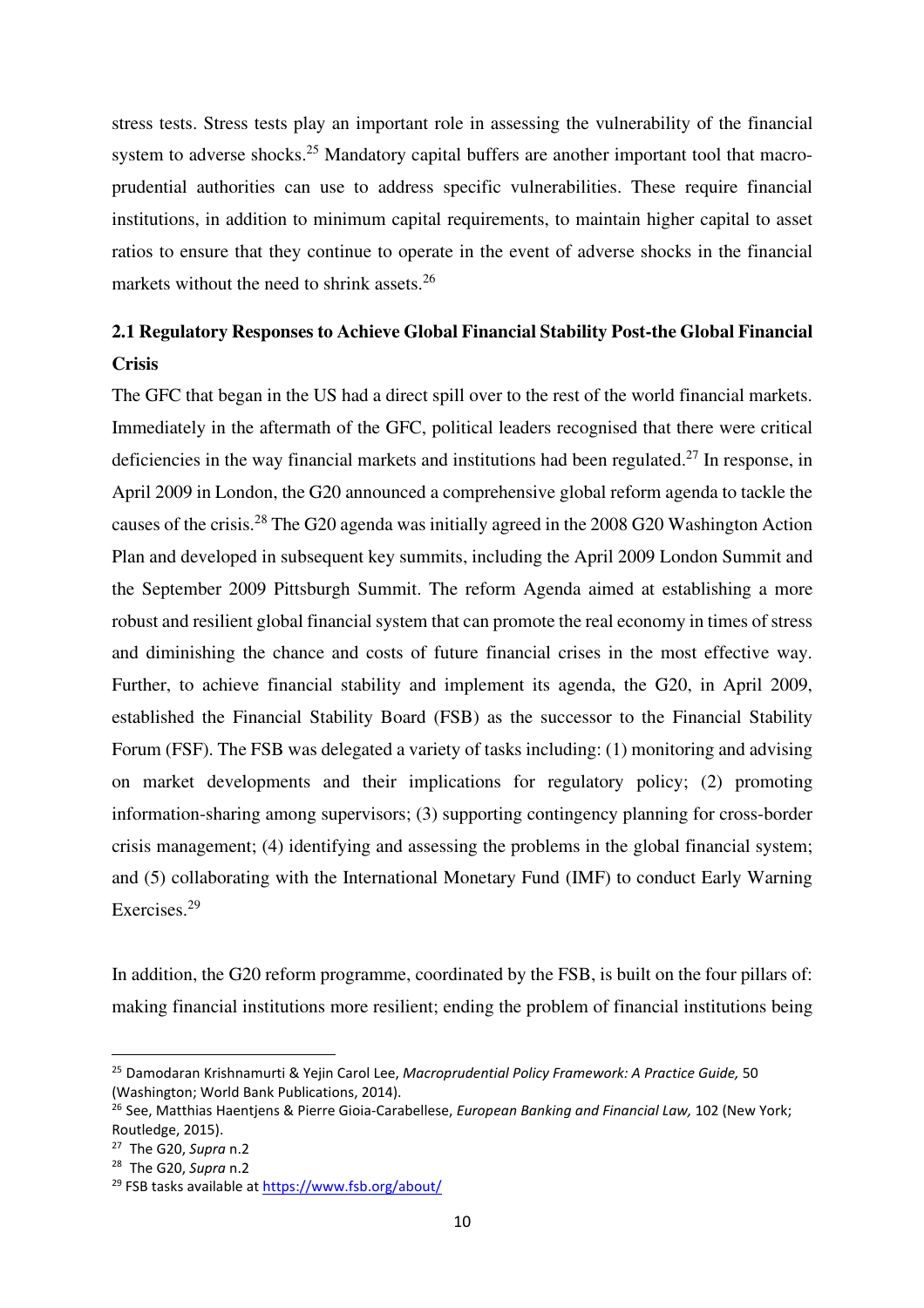too-big-to-fail; making over-the-counter (OTC) derivatives markets safer; and transforming shadow banking into resilient market-based finance. A complete discussion and analysis of these pillars is beyond the scope of this article, but brief discussion of the key elements is necessary to assess whether the global financial system is stable.

#### **A. Making financial institutions more resilient**

One of the core elements of the post- crisis reform was making financial institutions more resilient, with higher capital and liquidity requirements and more efficient supervision. Therefore, the central banking and supervisory community, coordinated with the FSB, recognised that reforming banking regulation was essential. At the heart of this pillar is the Basel III initiative to boost the existing regulatory framework for internationally active banks, by increasing the quantity and quality of bank capital.<sup>30</sup> The crisis demonstrated that previously permitted capital levels were inadequate given the maturity transformational nature of banking.<sup>31</sup> In December 2010, the Basel Committee on Banking Supervision (BCBS) released Basel III. In December 2017, BCBS finalized Basel III, after agreeing on rules that restrict the potential for unwarranted variability of internal model-based risk weights across countries so the capital ratios might be applied more equally across jurisdictions. For instance, Basel III also introduced two elements of liquidity regulation: the liquidity coverage ratio and the net stable funding ratio.<sup>32</sup> While the liquidity coverage ratio aims at promoting the short-term resilience of the liquidity risk profile of banks, the main aim of the net stable funding ratio is to reduce funding risk over a longer time.<sup>33</sup> Another important initiative to make financial institutions more resilient is the International Association of Insurance Supervisors (IAIS) lead to develop a global risk-based Insurance Capital Standard (ICS) for internationally active insurance groups and strengthening supervisory effectiveness, through its ComFrame project.<sup>34</sup>

## **B. Ending too-big-to-fail**

<sup>30</sup> FSB, *Supra* n.4.

<sup>&</sup>lt;sup>31</sup> The term *maturity transformation* refers to the difference in the residual contractual maturity between assets and liabilities.

<sup>32</sup> Basel Committee on Banking Supervision, *Basel III: The Liquidity Coverage Ratio and Liquidity Risk Monitoring Tools* (2013). Available at www.bis.org/publ/bcbs238.htm accessed 16 June 2019.

<sup>33</sup> Basel Committee on Banking Supervision, *Progress Report on Implementation of the Basel Regulatory Framework* (2013). Available at http://www.bis.org/publ/bcbs247.pdf accessed 16 June 2019.

<sup>34</sup> See, Georges Ugeux, *International Finance Regulation: The Quest for Financial Stability,* 65 (New Jersey; John Wiley & Sons, 2014).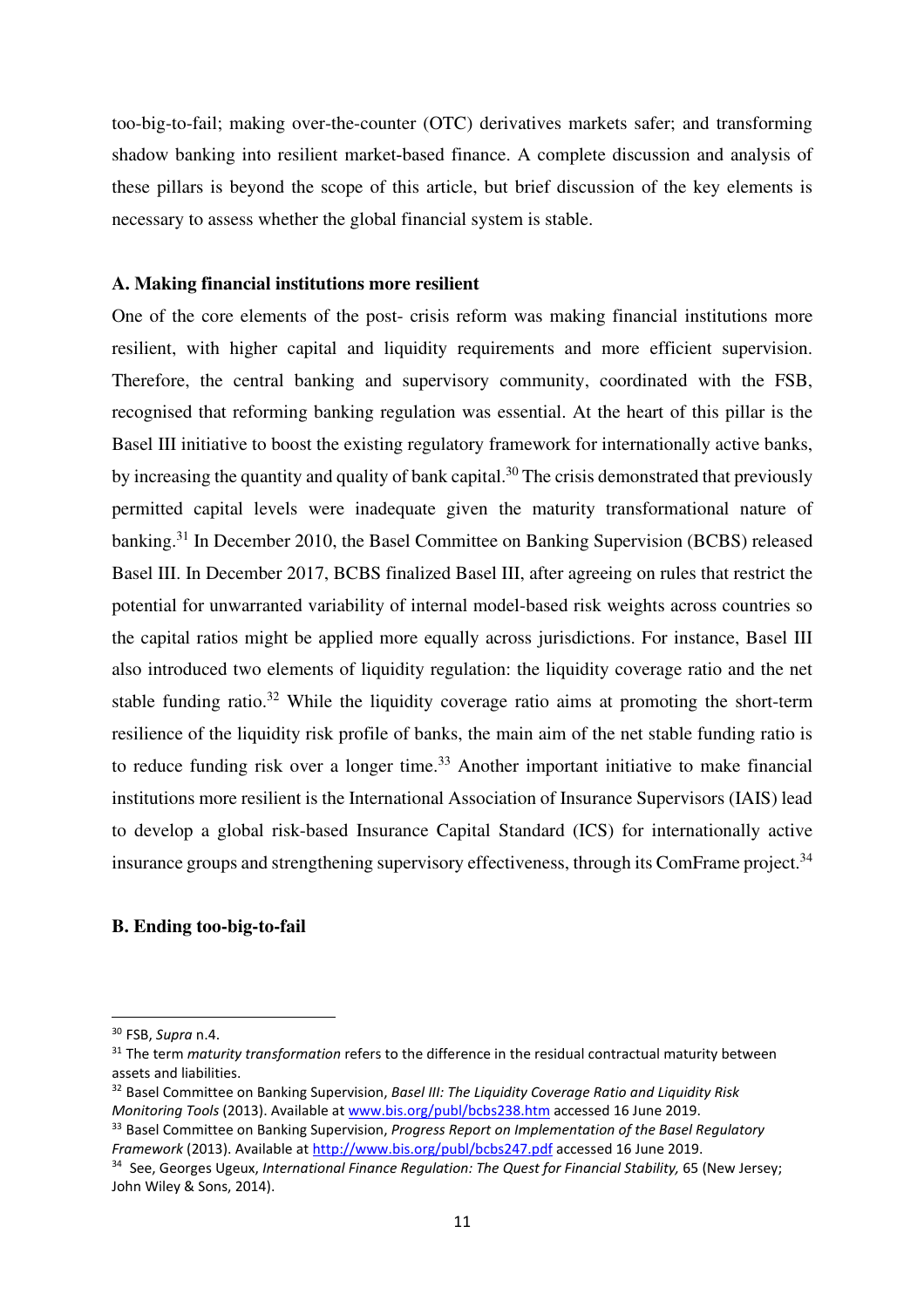The phrase "too big to fail" indicates the threat to the real economy of a tragic failure of a financial institution. The GFC showed that national authorities were not able to deal with the failures of large cross-border financial institutions safely and without recourse to public funds. For instance, the failure of Lehman Brothers was bailed out using public funds.<sup>35</sup> As a result, in 2011, the G20 endorsed a set of policy rules to address the risks to the global financial system from systemically important financial institutions (SIFIs), with a specific focus on global SIFIs  $(G-SIFIs)<sup>36</sup>$  to manifest the greater risks that these institutions pose to the global financial system.<sup>37</sup> In November 2018 the FSB published an updated list of global systemically important banks (G-SIBs) using an assessment methodology designed by BCBS.<sup>38</sup>

### **C. Making derivatives markets safer**

The OTC derivatives markets is one of the most internationally active markets, allowing the transmission of risks across markets, institutions, and cross-borders. Prior to the GFC, deficiencies in OTC derivatives markets contributed to the increase in systemic risk and the damage caused by the crisis.<sup>39</sup> As a consequence, improvements to OTC derivatives markets are a key pillar of the G20 reform agenda. These improvements aim at mitigating systemic risk, reducing market abuse and increasing transparency. The reforms, for example, include trade reporting, exchange or platform trading of standardised contracts, central clearing of all standardised OTC derivatives contracts, and margining standards and higher capital requirements for non-centrally cleared contracts. The majority of FSB jurisdictions- which cover more than 90% of OTC derivative transactions- now have in force frameworks for determining when standardised OTC derivatives should be centrally cleared.<sup>40</sup>

#### **D. Transforming shadow banking into resilient market-based finance**

<sup>38</sup> FSB, 2017 list of global systemically important banks (G-SIBs), (2018). Available at

<sup>35</sup> See, Eric. Posner, *Last Resort: The Financial Crisis and the Future of Bailouts,* 35 (Chicago; University of Chicago Press, 2018).

<sup>&</sup>lt;sup>36</sup> A systemically important financial institution or systemically important bank is a bank, insurance company, or other financial institution whose failure might trigger a financial crisis.

<sup>37</sup> See, FSB, *Global Systemically Important Financial Institutions (G-SIFIs), (2019)*. Available at https://www.fsb.org/work-of-the-fsb/policy-development/addressing-sifis/global-systemically-importantfinancial-institutions-g-sifis/ accessed 16 June 2019.

https://www.fsb.org/2018/11/2018-list-of-global-systemically-important-banks-g-sibs/ accessed 16 June 2019. <sup>39</sup> FSB, *Supra* n.4

<sup>40</sup> See, FSB, *OTC Derivatives Market Reforms: Twelfth Progress Report on Implementation*, (2017). Available at https://www.fsb.org/2017/06/otc-derivatives-market-reforms-twelfth-progress-report-on-implementation/ accessed 16 June 2019.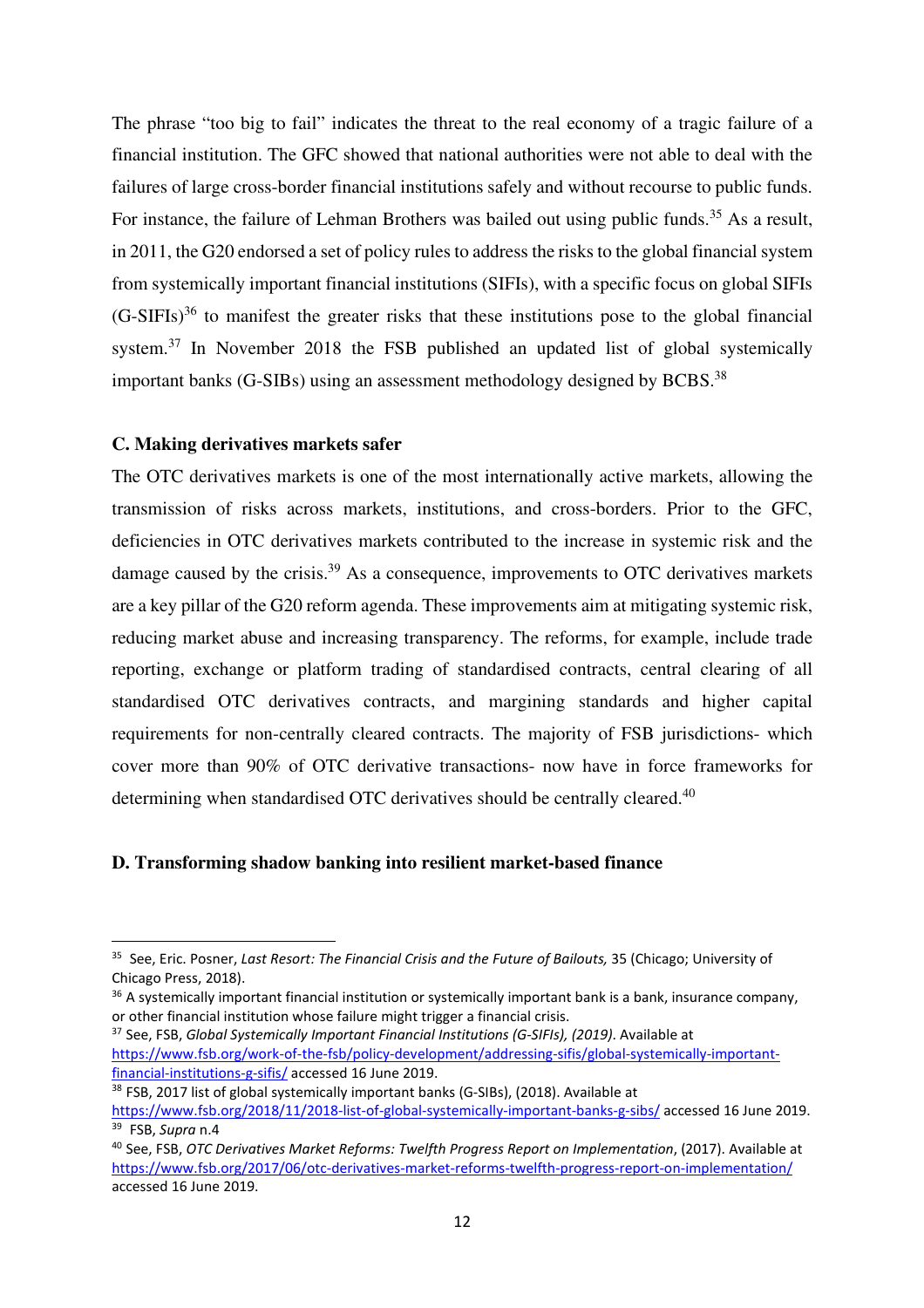The GFC revealed many systemic problems arising from so called shadow banking activities. In 2012, the FSB defined shadow banking as "credit intermediation involving entities and activities (fully or partially) outside the regular banking system".<sup>41</sup> Unlike traditional banks, shadow banks are outside the scope of traditional banking regulation. The shock caused by the exploding of the housing bubble and sub-prime mortgage crisis caused a run on the shadow banking system. However, shadow banks did not have the traditional deposit insurance to protect them from this run.<sup>42</sup> In 2011, the FSB announced a comprehensive framework – the Shadow Banking Roadmap – to strengthen regulation and oversight of shadow banking, including strengthening money market funds, improving securities financing markets, reducing interconnectedness between banking and nonbank sectors and improving securitization markets. The most significant achievement in the area of shadow banking is the new set of rules governing money market funds (MMFs). In the US, on July 23, 2014, the Securities and Exchange Commission (SEC) adopted a substantial reform to the regulatory framework governing MMFs.<sup>43</sup> The reform came into force on October 2016. The main components of the reform are the introduction of the floating net assets value (FNAV), and the liquidity fees and redemption gates. In the EU, the new European MMFs regulation was published in the EU Official Journal on 30 June 2017 and came into force on 21 July 2017.<sup>44</sup> The EU reform follows the US reform in adoption of liquidity fees and redemption gate; however, the distinctive attribute of this reform is the introduction of Low Volatility NAV (LVNAV) MMFs. Further, In January 2017 the FSB finalised its recommendations to address structural vulnerabilities and reduce liquidity mismatches associated with asset management.<sup>45</sup>

## **Remarks on the post-crisis reforms**

The foregoing discussion demonstrates that the post GFC reforms have made significant progress. They have principally addressed the fault lines that caused the crisis. Banks are considerably better capitalised, more liquid and less leveraged. Reforms to the OTC derivatives

<sup>42</sup> See, IMF, *Shadow Banking and Market Based Finance* (2017). Available at https://www.imf.org/en/News/Articles/2017/09/13/sp091417-shadow-banking-and-market-based-finance accessed 25 April 2020.

<sup>41</sup> See, FSB, *Strengthening Oversight and Regulation of Shadow Banking*, (2013). Available at https://www.fsb.org/wp-content/uploads/r\_130829b.pdf accessed 16 June 2019.

<sup>43</sup> See, SEC, *SEC Adopts Money Market Fund Reform Rules* (2014) available at https://www.sec.gov/news/press-release/2014-143

<sup>44</sup> See, Regulation (EU) 2017/1131 of the European Parliament and of the Council of 14 June 2017 on money market funds [2017] OJ L 169/8.

<sup>45</sup> Available at https://www.fsb.org/2017/01/policy-recommendations-to-address-structural-vulnerabilitiesfrom-asset-management-activities/ accessed 16 June 2019.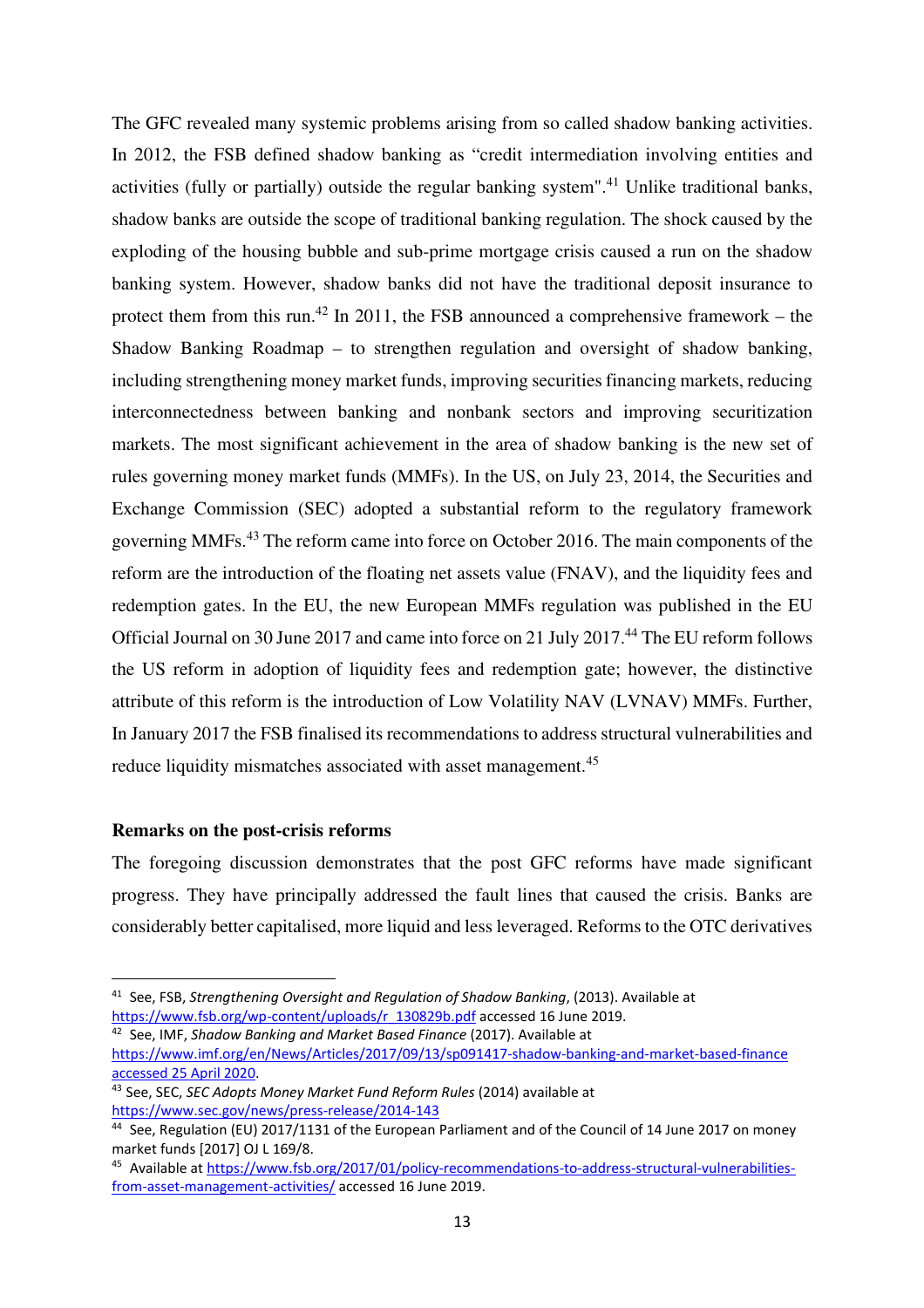markets have created a more transparent and robust system, and implementation of too-big-tofail (TBTF) reforms is advancing. The elements of shadow banking that contributed to the financial crisis have declined significantly. In general, the financial system is more resilient and diversified. However, it is significant to highlight two key points. First, while the benefits from the post-crisis banking regulatory framework are obvious, extensive regulations have had a key impact on the shrinkage of bank's profitability. Since the global financial crisis, bank profitability has declined across countries.<sup>46</sup> At least partially, this reflects lower leverage created by the regulatory reforms. Further, International bank lending has dropped since the crisis and its business structure has shifted from cross-border towards more stable regionallyfunded lending.<sup>47</sup> Secondly, the post GFC framework focuses on established business models that caused the GFC whether in conventional or shadow banking and was, therefore, unprepared for disruption by explosion in the application of different technologies in financial services by both regulated and unregulated fintech businesses offering niche financial products.

## **3. Fintech and Financial Stability**

This section examines the exponential growth of fintech and the potential benefits of fintech for the financial system. However, it then goes on to provide original analysis as to specific risks posed by fintech that might threaten the global financial stability: namely unregulated fintech businesses, cyber risk and the rise of third-party reliance within the financial system that could cause systemic risk. It also discusses the regulatory responses to fintech and how these responses are still insufficient given the rapid growth of the fintech sector.

## **What is Fintech?**

Financial technology or fintech refers to technological innovations that affect financial services. The term "fintech" has become widely used within the past few years. The potential of reducing costs, increasing efficiency, improving access to financial services makes fintech so attractive.<sup>48</sup> There is no industry-wide consensus about the definition of fintech. Nonetheless, the FSB's definition for fintech is very useful in light of the development of the fintech industry. The FSB defines fintech as '*technologically enabled financial innovation that could result in new business models, applications, processes, or products with an associated* 

<sup>47</sup> Bank for International Settlements, *Supra* n.46.

<sup>46</sup> Bank for International Settlements, *Structural changes in banking after the crisis*, (2018) CGFS Papers No 60 available at https://www.bis.org/publ/cgfs60.htm accessed 24 February 2020.

<sup>48</sup> See, Pranay Gupta & T. Mandy Tham, *Fintech: The New DNA of Financial Services,* 39 (Berlin; Walter de Gruyter GmbH & Co KG, 2018).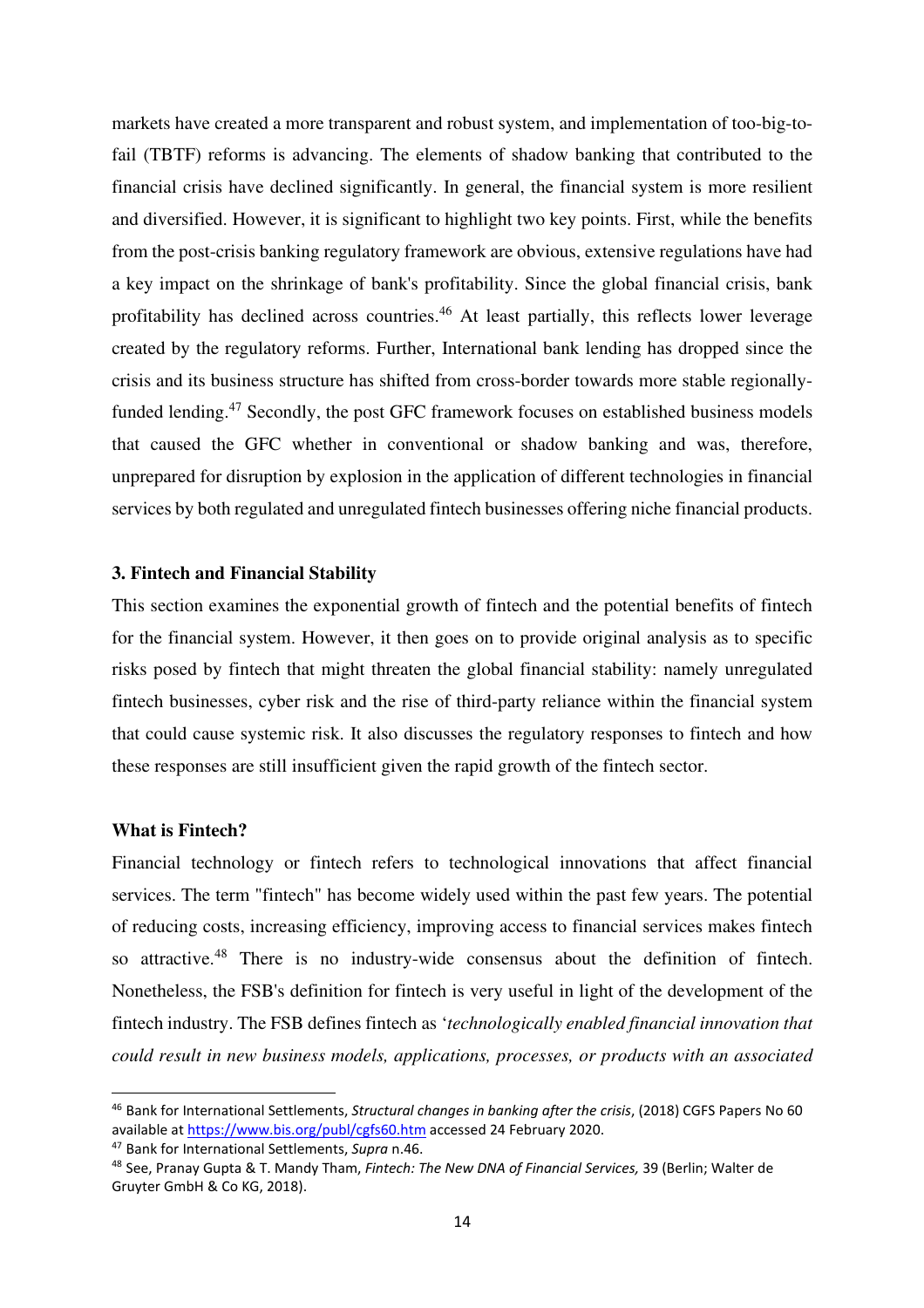*material effect on financial markets and institutions and the provision of financial services*'.<sup>49</sup> Further, the fintech industry encompasses a variety of tech-fuelled innovations. Many of these innovations tend to be start-ups that usually focus on applying a specific technology to promote or transform a particular process or financial service. Examples include smart contracts, roboadvice, distributed ledger technology, big data applications and peer-to-peer (P2P) lending. Generally, the fintech sector can be categorized into five broad areas: (1) payments; (2) financing (lending/crowdfunding); (3) asset management services; (4) insurance; and (5) other fintechs such as security, and data and analytics.<sup>50</sup> Robo-advisors, for example, are automated interfaces that provide investment advice and investment management services without any human intervention by using algorithms and asset allocation models which are advertised as being tailored to each individual's investment needs.<sup>51</sup> Because human intervention is eliminated, robo-advisors services are substantially cheaper than those of traditional management companies.

Fintech has grown rapidly in recent years. A KPMG report shows that, in 2018, global venture investment in fintech companies reached \$111.8 billion across 2,196 deals, up from \$50.80 billion in 2017 and \$ 25 billion in 2016.<sup>52</sup> This rapid growth is driven by different factors such as technological advances, higher customer expectations for cost, convenience and speed, and the substantial changes in the financial regulations post the  $GFC<sup>53</sup>$ . This exponential growth raises an important question about the impact of fintech on financial stability. It might be argued that fintech sector is still too small relative to the overall financial system to present a compelling risk to financial stability. However, the industry's fast-paced development means that financial regulators should consider this sector in their financial stability risk assessment to guard against future risks. In order to identify the potential implications of fintech for financial stability, it is necessary to assess fintech's potential benefits and risks. Fintech holds great promise for the financial system because it has the potential to transform the financial system across a great variety of products and services. This variety in the financial services can

<sup>49</sup> See, FSB, *Financial Stability Implications from FinTech, Supervisory and Regulatory Issues that Merit Authorities' Attention* (2017) available at https://www.fsb.org/wp-content/uploads/R270617.pdf <sup>50</sup> FSB, *Supra* n.49.

<sup>51</sup> Ihy Chiu, *Fintech and Disruptive Business Models in Financial Products, Intermediation, and Market-Policy Implications for Financial Regulators*, 21 J. TECH. L. & POL'Y 55-112 (2016). <sup>52</sup> KPMG, *The Pulse of Fintech 2018* (2018). Available at

https://assets.kpmg/content/dam/kpmg/xx/pdf/2019/02/the-pulse-of-fintech-2018.pdf accessed 26 June 2019.

<sup>53</sup> See, Gregor Dorfleitner, Lars Hornuf, Matthias Schmitt & Martina Weber, *FinTech in Germany,* 1 (Berlin; Springer, 2017).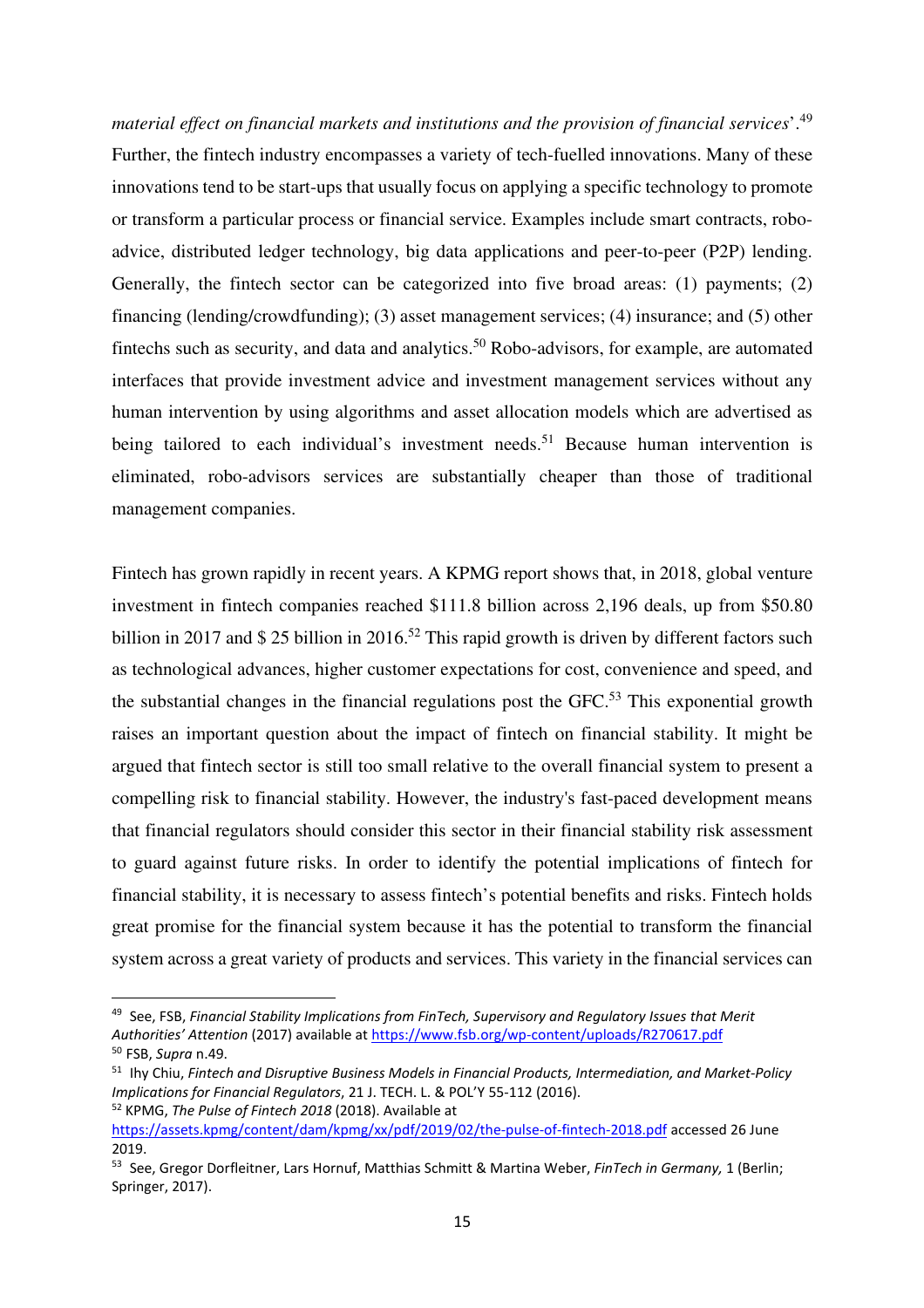create a more efficient and resilient financial system. Applying productivity enhancing technologies, such as robo-advice, could enhance business models of incumbent financial institutions.<sup>54</sup> Adoption of machine learning and artificial intelligence (AI) could also promote improvements in decision-making processes, by enhancing the models that financial institutions and investors use. Fintech has also the potential to support growth by enabling more individuals to access financial services. For instance, robo-advisory services have the potential to increase access to wealth management for households who could not obtain similar traditional asset management services due to different reasons such as high fees paid to professional management.<sup>55</sup>

 At the same time, it is undeniable that the development of fintech outside the boundaries of the supervisory and regulatory framework can pose risks to financial stability. Fintech businesses that offer financial services but fall outside the regulatory boundary or are subject to minimum regulatory standards may not be subject to the same level of monitoring of their governance to which regulated financial institutions are subject.<sup>56</sup> The growth of these businesses could become a risk to the financial system. Fintech businesses could develop risky investment practices to generate more profits and if these practices are not subject to risk management regulations, they might pose serious risk to financial stability.

Another important risk that fintech can pose to financial stability is cyber risk. When the systems of different institutions are connected to each other and there is a weak link, the vulnerability of financial activities to cyber-attacks is likely to be higher.<sup>57</sup> Reliance of fintech firms on technology could also increase numbers and the range of entry points into the financial system, which hackers could attack. The case of Dwolla in the US is a clear example of the cyber risk. Dwolla is a fintech start up that offered payment and money transfer solutions. Dwolla confirmed to its customers that their personal data will be safe and secure. Nonetheless, because its cybersecurity system was outdated, the firm faced a cyberattack that put their customers' data privacy in danger. Therefore, the US Consumer Financial Protection Bureau (CFPB) undertook a "data security enforcement action" against Dwolla, which then led to

<sup>54</sup> For further information about robo-advice see, Paolo Sironi, *FinTech Innovation: From Robo-Advisors to Goal Based Investing and Gamification,* 51 (Chichester, John Wiley & Sons, 2016).

<sup>55</sup> Sironi, *Supra* n.45, 50.

<sup>56</sup> FSB, *Supra* n.49.

<sup>57</sup> See, Douglas Arner, Janos Nathan Barberis & Ross Buckey, *FinTech, RegTech, and the Reconceptualization of Financial Regulatio*n 37 Nw. J. Int'l L. & Bus. 371-414 (2017).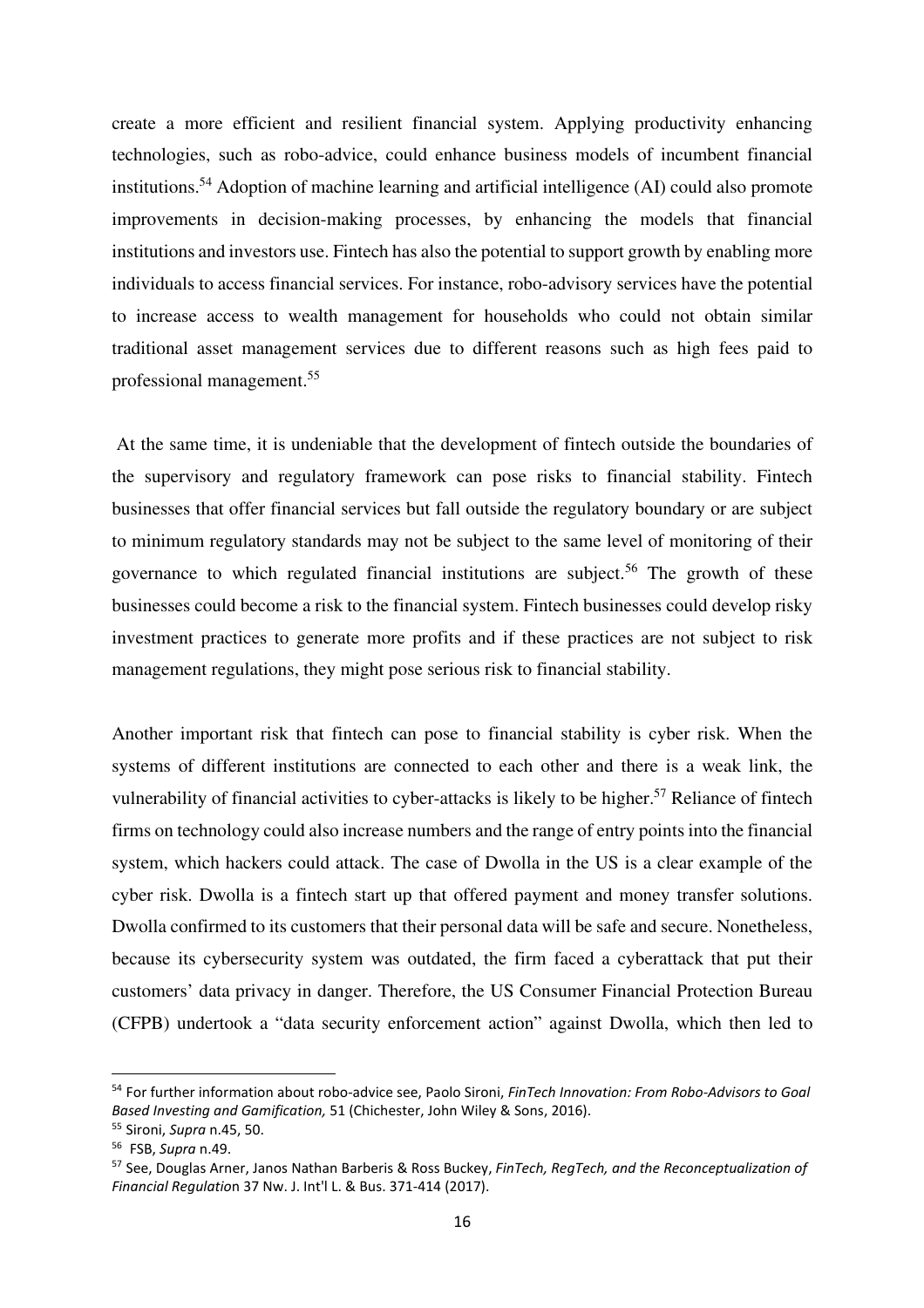Dwolla being fined with \$100 thousand.<sup>58</sup> It is significant to know that from 2013 to 2018 cyber-attacks on Fintech firms resulted in at least \$1,450 Million in losses due to fraud.<sup>59</sup> While most jurisdictions address cyber -resilience through the lens of IT and general operational risk, there is typically a lack of explicit references to cybersecurity risk. A survey by the International Monetary Fund (IMF) shows that although awareness of cybersecurity risks is generally high and most countries have frameworks in place to protect the resilience of the financial system, gaps in mapping cyber risks are common, particularly among emerging markets and developing economies  $(EMDE)$ .<sup>60</sup> Further, another survey conducted by the European Banking Authority (EBA) on supervisory practices around cybersecurity in the EU financial sector demonstrates that there are many differences in the process of testing of regulated entities' vulnerability and resilience to cyber risk and the cross-border cooperation with regards to such testing. $61$ 

Further, some activities offered by fintech firms could increase third-party reliance within the financial system. Third-party service providers to financial institutions are rapidly becoming more important and vital, especially in the areas of cloud computing and data services. Cloud computing services, for example, could be provided by a small number of parties. Robo-advice, for instance, may rely on a set of third-party data providers that might be extremely concentrated.<sup>62</sup> Disruptions to these third-party services, maybe due to operational issues, are more likely to pose systemic risks, which in turn could destabilise the financial system. To illustrate, systemic risk is best characterized by connectedness. When financial institutions become more connected, the systemic risk increases. The more points of connectedness between financial institutions there are, the more points of vulnerability to the financial system.

<sup>58</sup> Consumer Financial Protection Bureau, *Administrative Proceeding,* (2016). Available at https://files.consumerfinance.gov/f/201603\_cfpb\_consent-order-dwolla-inc.pdf.

<sup>59</sup> IMF Working Paper, *Cyber Risk for the Financial Sector: A Framework for Quantitative Assessment*, (2018) available at https://www.imf.org/en/Publications/WP/Issues/2018/06/22/Cyber-Risk-for-the-Financial-Sector-A-Framework-for-Quantitative-Assessment-45924 accessed 25 April 2020.

<sup>60</sup> International Monetary Fund and World Bank Group, *Fintech: The Experience So Far*, (2019) available at https://www.imf.org/en/Publications/Policy-Papers/Issues/2019/06/27/Fintech-The-Experience-So-Far-47056 accessed 25 February 2020.

<sup>&</sup>lt;sup>61</sup> The European Supervisory Authorities, Joint Advice on the Costs and Benefits of a Coherent Cyber Resilience Testing Framework for Significant Market Participants and Infrastructures, (2019) available at https://eba.europa.eu/sites/default/documents/files/documents/10180/2551996/d229589f-a855-45f2-ad5a-411792792e60/JC%202019%2025%20(Joint%20ESAs%20Advice%20on%20a%20coherent%20cyber%20resilien ce%20testing%20framework).pdf accessed 26 February 2020.

 $\overline{62}$  Sironi, Supra n.54, at 51.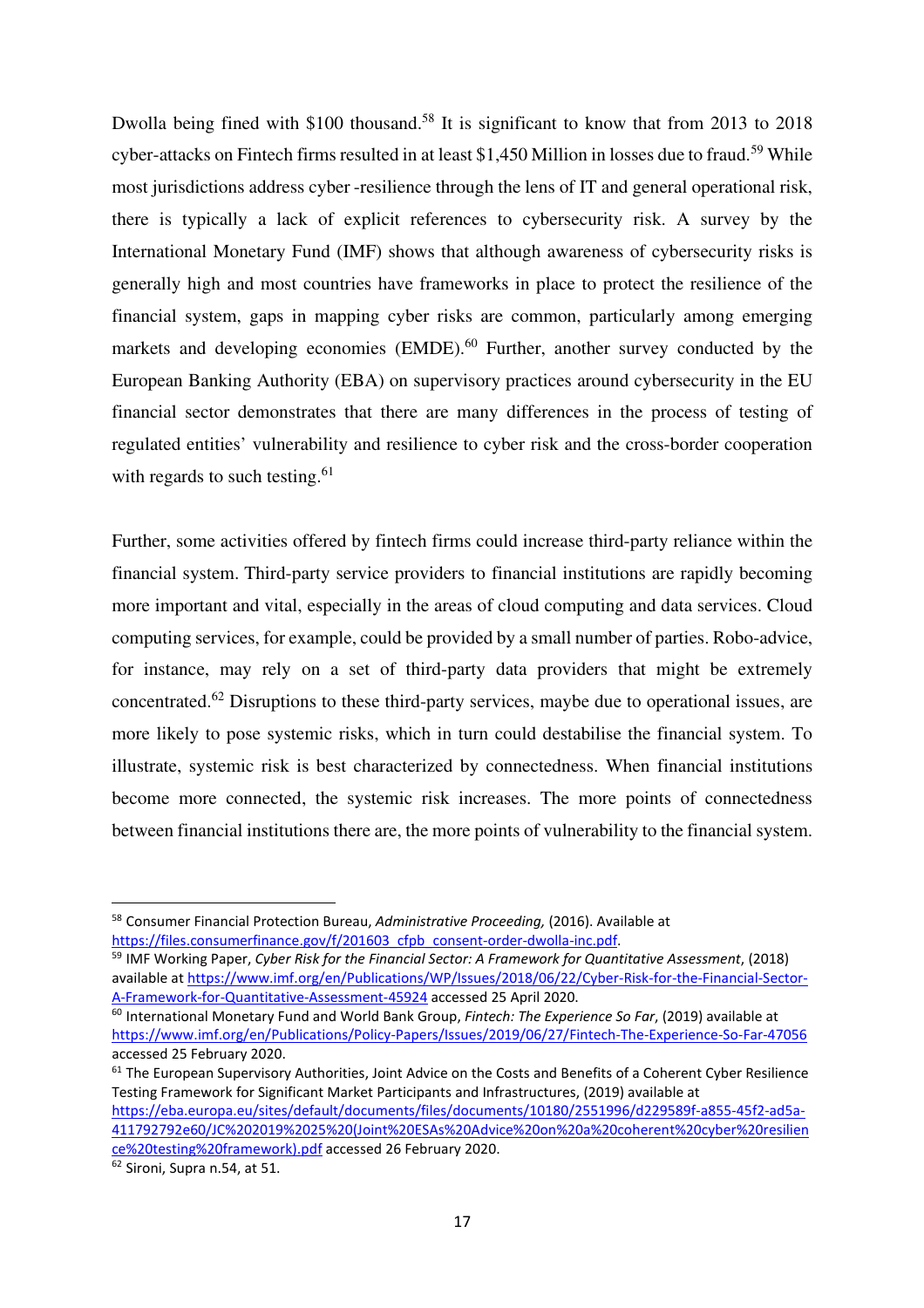Therefore, the failure of a cloud provider could be disastrous to the financial system and the economy.

The foregoing discussion about the benefits and risks of fintech raises a question about how fintech industry should be regulated to mitigate the financial stability risks. In order to answer this question, it is important to discuss how fintech fits within existing regulatory frameworks. As discussed earlier, the financial regulatory reforms enacted since the GFC has focused on traditional financial institutions. Particularly, they have been premised on addressing the roots of the crisis caused by the traditional financial institutions. Taking into consideration the fact that majority of the fintech firms are not regarded as traditional financial institutions, the reforms have failed to consider the rise of fintech and its potential to alter financial service attributes and market structure. This implies that, generally, the current regulatory frameworks concerning financial institutions' operations and activities do not apply to all fintech firms' activities and that may exert a negative effect on the stability of the entire financial system.

For instance, a recent survey by the European Securities and Markets Authority (ESMA) shows that the main area where regulatory gaps and issues have been identified by National Competent Authorities (NCAs) and where fintech firms do not fit neatly within the existing rules is related to crypto-assets, Initial Coin Offering  $(ICOs)^{63}$  and Distributed Ledger Technology (DLTs).<sup>64</sup> In these areas, many NCAs have asked for clarification of EU regulatory requirements. NCAs, for instance, claim that there is a lack of clarity in relation to the definition of financial instruments and the legal nature of crypto assets.

Another important survey by IMF and World Bank Group (WBG) reviewing fintech developments across the membership finds that nearly two-thirds of the countries responding to the survey identified gaps in which fintech issues are not adequately addressed by their current legal frameworks, especially the legal framework for financial sector related to peerto- peer lending, crypto-assets, robo-advisory services, mobile money, algorithmic trading, and lending activities using AI.<sup>65</sup>

<sup>&</sup>lt;sup>63</sup> An Initial Coin Offering is a method of raising funds using cryptocurrencies. It is often a form of crowdfunding

<sup>64</sup> The European Securities and Markets Authority, *Report on the Licensing of FinTech Business Models*, (2019) available at https://www.esma.europa.eu/sites/default/files/library/esma50-164-

<sup>2430</sup> licensing of fintech.pdf accessed 25 February 2020.

<sup>65</sup> International Monetary Fund and World Bank Group, *Supra* n.60.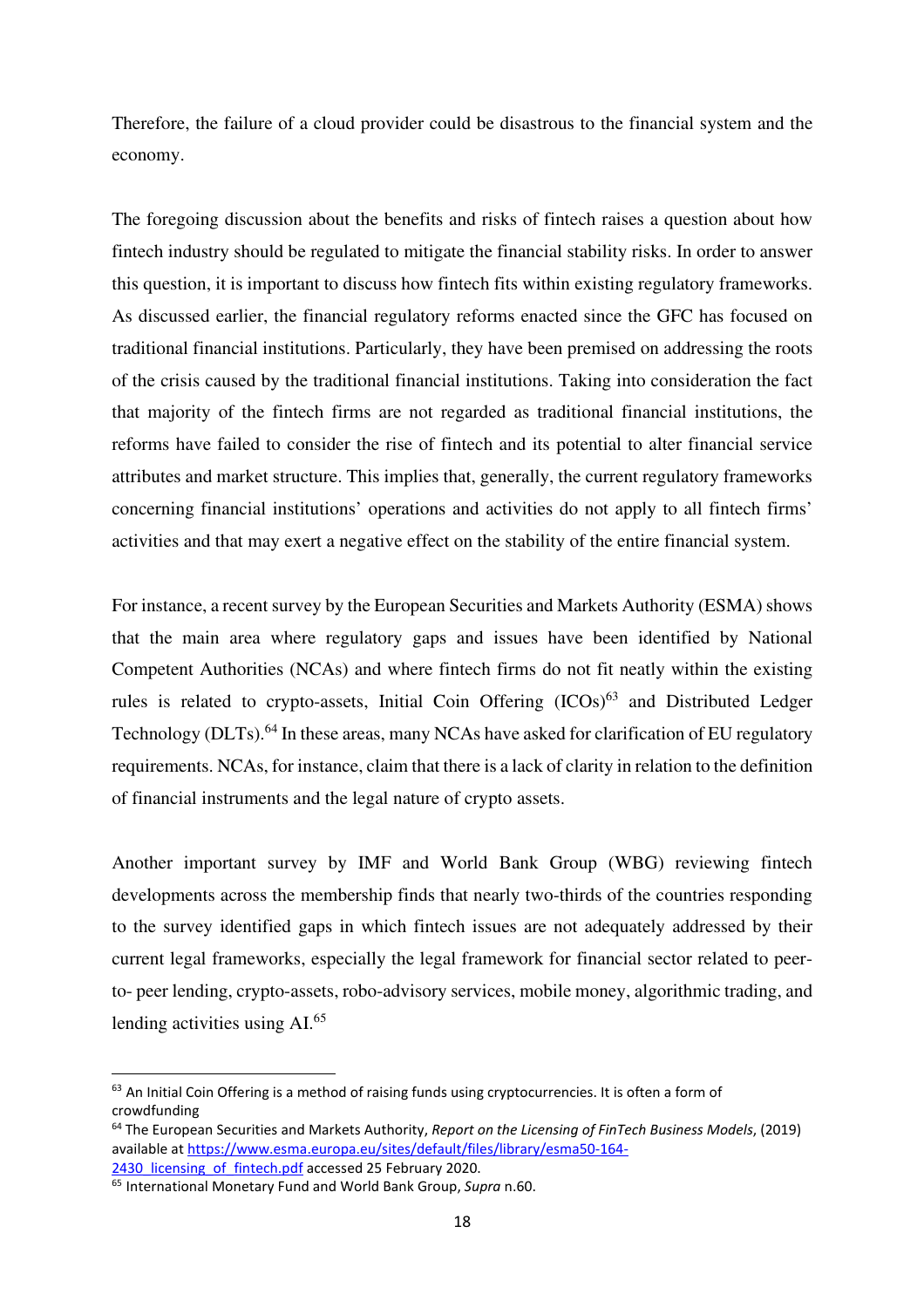It is also significant to emphasise that traditional regulatory frameworks and regulatory institutions might be too slow and inflexible to properly regulate fintech. A careful balance, therefore, needs to be struck between enabling fintech and addressing challenges to financial stability. This balance is necessary not only to preserve financial stability but also to avoid stalling the development of fintech.

Three regulatory approaches have so far emerged as a response to the development of fintech. The first approach is "wait and see" or doing nothing and this approach could be characterised as a laissez-faire approach.<sup>66</sup> While adopting this lenient regulatory approach may be beneficial for the development of fintech, it entails different risks. Since reforming financial regulations after the GFC, traditional financial institutions work under strict regulatory requirements and a 'wait and see approach' for fintech would give fintech firms an unfair competitive advantage. This regulatory approach may also drive financial intermediation into a sector where financial regulators only have limited influence. The second regulatory approach is a formal approach, where financial regulators reform the existing regulations or enact new regulations in order to provide a more proper and effective framework for new fintech firms and new activities.<sup>67</sup> For instance, Mexico enacted Fintech Law in 2018 to promote financial inclusivity and technological innovation. In the EU, the Payment Services Directive (PSD2), which entered into application on 13 January 2018, facilitates innovative financial technology companies, competition and efficiency. The PSD2 sets the rules on what type of organisations can provide payment services within the European Economic Area (EEA).<sup>68</sup>

The third approach is the experimentalist approach, which involves introducing innovation facilitators such as accelerators, innovation hubs and regulatory sandboxes.<sup>69</sup> Accelerators aim at supporting particular tasks of policy relevance with funding support.<sup>70</sup> An innovation hub is a platform established by the regulatory authority where the developers of fintech start-ups

<sup>66</sup> See, Douglas Arner, Janos Nathan Barberis, Dirk A. Zetzsche & Ross Buckey*, FinTech and RegTech: Enabling Innovation While Preserving Financial Stability*, 18 Geo. J. Int'l Aff. 47-58 (2017).

<sup>67</sup> See, European Securities and Markets Authority, *Financial Technology: ESMA's Approach*, 4th Luxembourg FinTech Conference (2018). Available at https://www.esma.europa.eu/sites/default/files/library/esma71-99- 1051 speech on cryptoassets - pa.pdf accessed 8 July 2019.

<sup>&</sup>lt;sup>68</sup> Available at https://eur-lex.europa.eu/legal-content/EN/TXT/?uri=CELEX%3A32015L2366 accessed 8 July 2019.

<sup>69</sup> See, FSB, *Regulatory and Supervisory Issues from FinTech,* (2017) available at https://www.fsb.org/wpcontent/uploads/Cambridge-Centre-for-Alternative-Finance-Regulatory-and-Supervisory-Issues-from-FinTech.pdf accessed 9 July 2019.

<sup>70</sup> Gupta and Tham *Supra* n.48, at 27.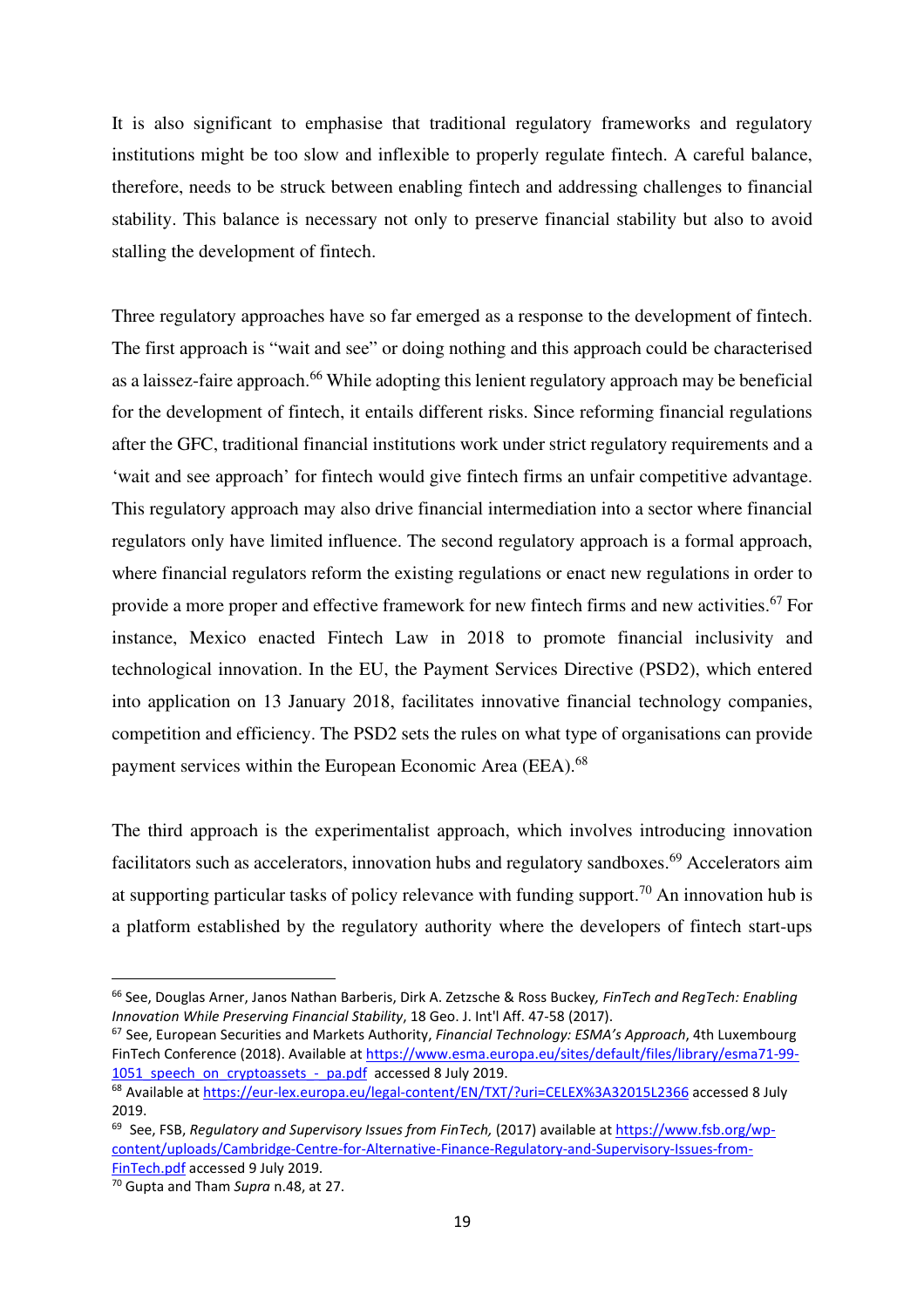receive guidance from the regulator and, sometimes, from each other. The main function of innovation hub is to promote innovations and to provide advice to newly established firms for a fixed period.<sup>71</sup> In Australia, for example, an Innovation Hub was introduced in 2015, with the aim of making it easier for the creators of fintech innovations to understand the regulatory framework of financial intermediation.<sup>72</sup> A sandbox creates a testing environment or safe place for fintech innovations to test products with less risk of being punished by the regulator. The main aim of sandbox is to remove unnecessary regulatory barriers to innovations by allowing them to test their financial product or business model for a predetermined period on real consumers.<sup>73</sup> In the UK, the Financial Conduct Authority (FCA) first introduced the sandbox concept through an initiative called "Project Innovate". The Project Innovate aimed at allowing fintech firms to introduce their innovative services, products, and business models to the financial market, without subjecting them to the full set of regulatory restrictions imposed by the FCA.<sup>74</sup> The FCA also minimized costs and administrative barriers to fintech firms and new entrants. In order to ensure the success of the project, the FCA established "sandbox unit" to deal with sandbox applications and supervise the testing process by the fintech companies. Inspired by the success of the FCA's sandbox in the UK, many other countries around the world, such as, Canada, Thailand, Australia, Malaysia, Bahrain, UAE, US, Hong Kong, and Singapore, have developed similar forms of a regulatory sandbox.<sup>75</sup>

Further, while some jurisdictions have taken or plan to take policy measures on fintech, the scope and scale of changes or planned changes vary substantially. Generally, these measures are still insufficient given the rapid growth of the fintech sector and its potential threat to global financial stability and most of these measures do not take into account the fact that majority of the fintech companies are not regarded as traditional financial institutions. This can be attributed to the lack of the regulators knowledge about Fintech industry. It is also necessary to emphasise the fact that the majority of the countries adopt "do nothing" approach to the development of fintech either intentionally or otherwise.<sup>76</sup> Even in the countries that have taken

<sup>71</sup> Magyar Nemzeti Bank, *Innovation and Stability Overview of Fintech in Hungary,* consultation document (2017) available at https://www.mnb.hu/letoltes/consultation-document.pdf accessed 8 July 2019.

<sup>&</sup>lt;sup>72</sup> Australian Securities and Investments Commission, 'ASIC's Innovation Hub and our approach to regulatory technology' (2017) available at https://download.asic.gov.au/media/4270022/rep523-published-26-may-2017.pdf accessed 8 July 2019.

<sup>73</sup> See, Christopher G. Bradley, *FinTech's Double Edges*, 93 Chi.-Kent L. Rev. 61-95 (2018).

<sup>74</sup> For further information see, FCA, *Regulatory sandbox*, (2019) available at https://www.fca.org.uk/firms/regulatory-sandbox accessed 8 July 2019.

<sup>&</sup>lt;sup>75</sup>Magyar Nemzeti Bank, Supra n. 71.

<sup>76</sup> European Securities and Markets Authority, *Supra* n.67.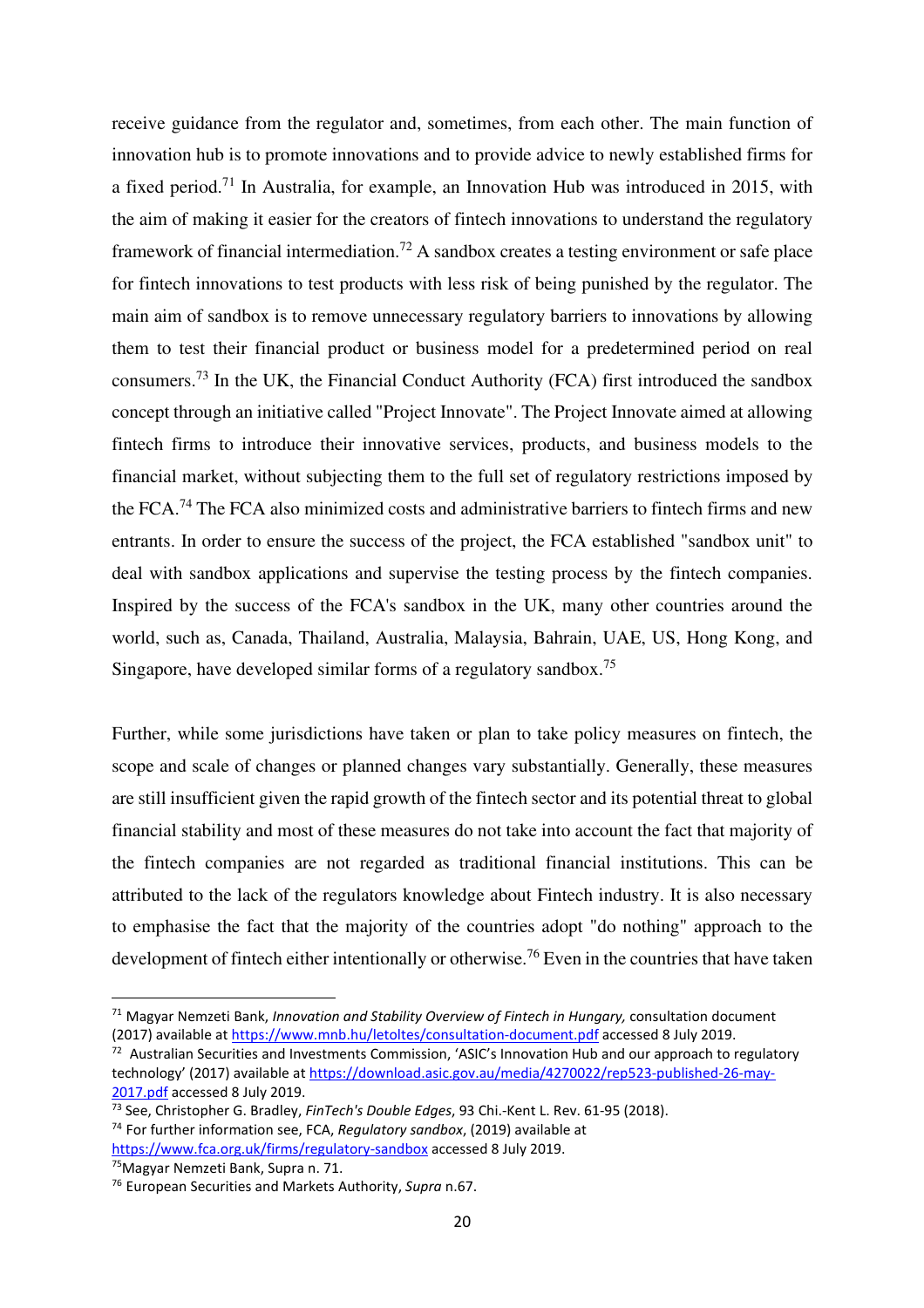important steps in regulating fintech, there are still some regulatory gaps that should be addressed. The EU, for example, has introduced two key regulations in the form of the General Data Privacy Regulation (GDPR) and PSD2, both of which came into force in 2018. While the GDPR aims at protecting individual privacy by regulating the processing and transfer of personal data, the PSD2 compels banks to give third-party providers access to customers' bank accounts, if requested by the customer. This would foster competition and innovation in financial services. Nonetheless, as mentioned above, certain fintech services and products offered in the EU such as crypto- assets, ICOs and DLTs are still not regulated.

Since the fintech growth presents a global challenge in financial regulation, a dynamic, proactive, and responsive regulatory response might be supported by close international cooperation. Because financial regulators in most of the countries do not currently necessarily have appropriately experience to develop effective and comprehensive regulation in the fintech sector, international cooperation led by international bodies- especially FSB- is crucial for the development of fintech regulation and ensuring the global financial stability. On June 27, 2017, the FSB published a report that examines the potential impacts of fintech on financial stability.<sup>77</sup> The report concluded that given the small size of fintech sector, there were no compelling financial stability risks from emerging fintech innovations. On February 14, 2019, the FSB published another report about fintech developments and potential financial stability implications.<sup>78</sup> Although the FSB's report demonstrates the same findings of the 2017 report, it suggests that fintech has the potential to change the current structure of the financial system and as a result it may have implications for financial stability. However, experience shows that risks can emerge quickly if left unchecked. The role of unregulated shadow banking sector during the GFC in amplifying the crisis is a clear evidence of how risks can evolve very quickly. Therefore, the FSB approach should be proactive rather than reactive to mitigate the potential risks that fintech could have on financial stability.

Further, given the lack of precise data and information about fintech and the small size of the industry, financial stability has never been cited as an objective for recent regulatory measures or reforms around fintech. Other than the financial stability, which is the main perspective of analysing the implications of fintech in this article, relevant lenses for policymakers and

<sup>77</sup> See, FSB, Supra n.49.

<sup>78</sup> FSB, *FinTech and market structure in financial services: Market developments and potential financial stability implications*, (2019) available at https://www.fsb.org/wp-content/uploads/P140219.pdf accessed 8 July 2019.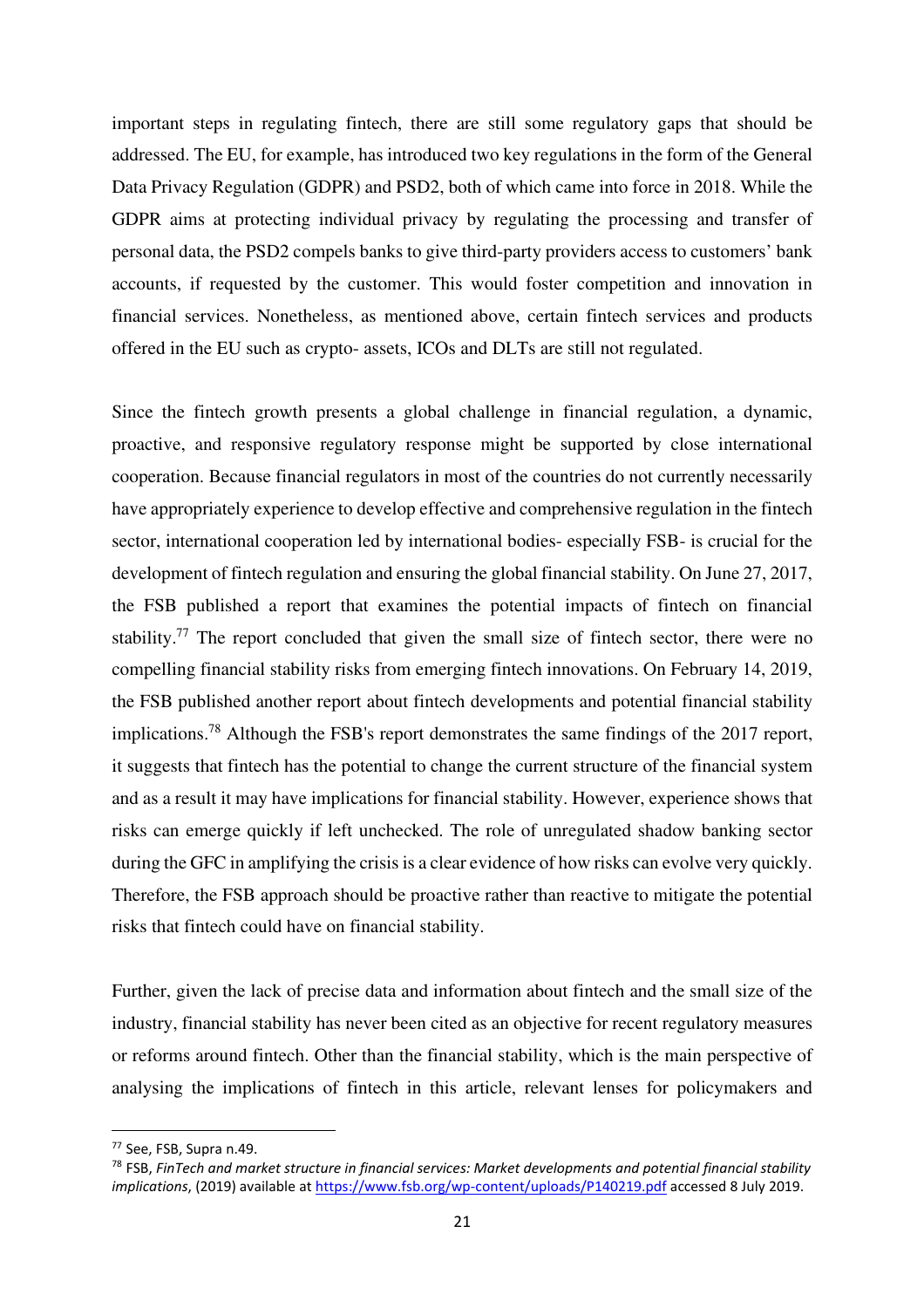academics such as: (1) market integrity; (2) consumer and investor protection; (3) financial inclusion; and (4) competition are at the fore. However, it is important to emphasise that the article does not undermine the significance of these regulatory lenses, but rather it goes beyond these concerns to demonstrate the significance of the financial stability when considering the implications of the fintech industry. In fact, there might be overlaps and trade-offs between those regulatory lenses and financial stability concern. Therefore, a careful balance needs to be struck between financial stability and other policy concerns.

In sum, as explained above, fintech innovations bear various features of systemic risk, and the level of such risk is more likely to increase as the size of the fintech activities grows, although there is no clear evidence of such an effect at present. The post GFC reform of the financial industry has focused on different sectors of the market and has largely ignored the unique risks and problems associated with fintech. As a consequence, financial regulators have neither the tools nor the expertise necessary to deal with fintech risks and challenges to financial stability.

#### **4.Brexit and Financial Stability**

This section analyses the potential effects of Brexit on global financial stability. Its main conclusion is that the continuing uncertainty is potentially disruptive for global financial stability as it does not leave institutions the time to properly prepare for changes in regulation. Furthermore, there is a risk that the UK will either leave with no treaty after the transition period or with a hastily agreed treaty that leaves significant issues to be decided in the future. This will lead to several challenges with regards to global financial stability, which are analysed in this section.

This section discusses first the important position of the UK on the global financial market. It then analyses the loss of passporting rights which is an issue of immediate concern as this will immediately affect financial firms and limit their operations. The third issue this section analyses is the long-term effects of a diverging legislative framework between the UK and the EU. The fourth part looks at several auxiliary issues which are likely to have an impact such as financial firms moving to other Member States and the position of the UK as a clearing house for euros. The concluding part analyses the importance that the agreement on the financial framework continues to champion harmonised legislation.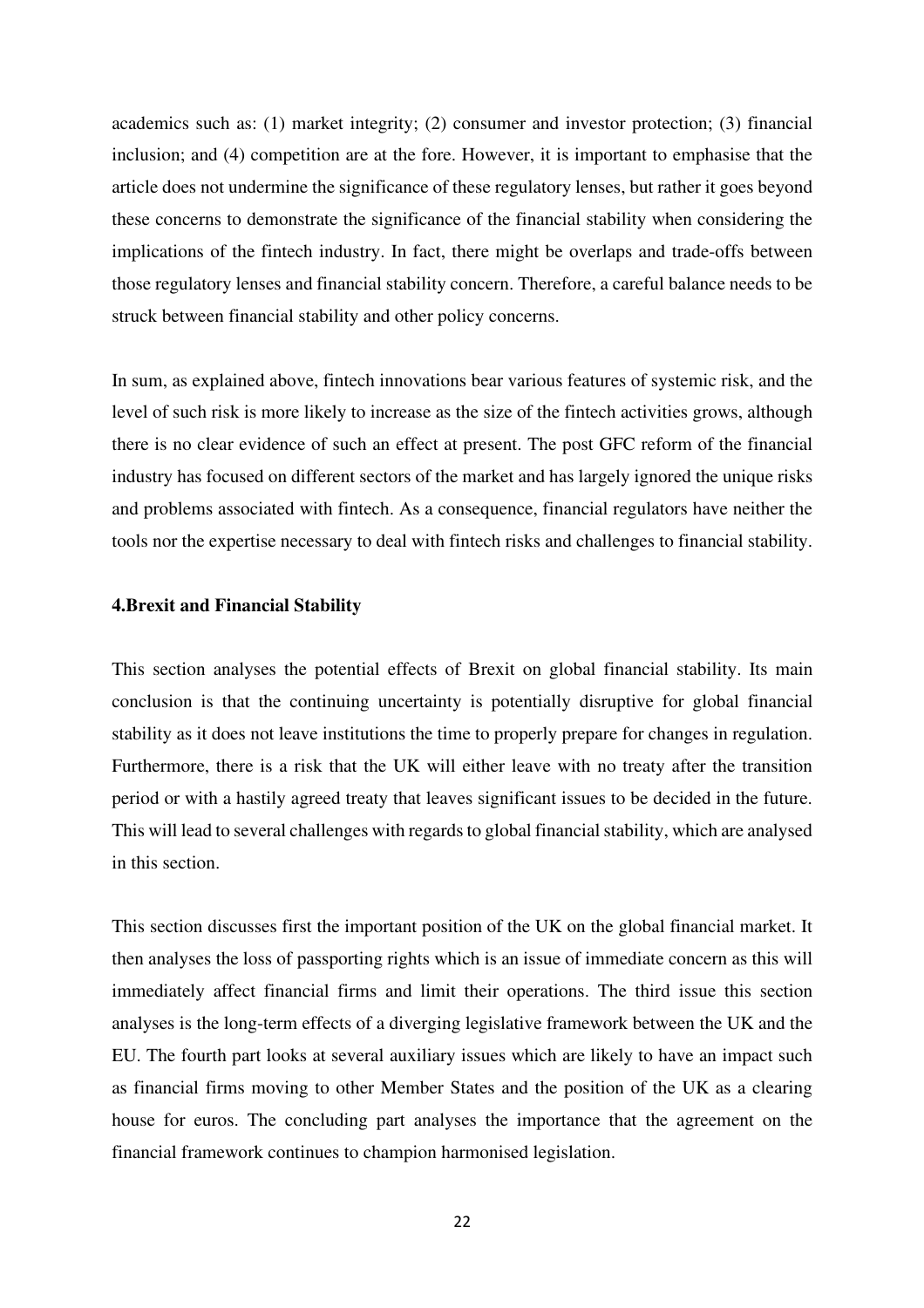Overall, it points to the political uncertainties that dominate Brexit and which could influence international financial stability due partly to sudden changes in capital flow in the short term and divergent regulations between the EU Member States and the UK in the long term. It is argued below that these issues are closely connected with the overarching issue of policy uncertainty which represents a risk for global financial stability. Global legal harmonisation can counter policy uncertainty as it would limit the effect that Brexit has on the international financial market. This is of course a long-term solution and in the short-term governments might need to implement domestic legislation to counter the effects of Brexit on domestic financial stability.

#### **4.1 The Key Position of the UK Financial Sector**

The UK financial sector is one of the most internationally intertwined and globally competitive. It represents nearly one fifth of the global banking sector.<sup>79</sup> The banking sector is the most Europeanised and internationalised of the EU Member States <sup>80</sup> and it is the largest financial sector in the  $EU^{81}$  and the largest financial exporter in the world.<sup>82</sup> Assets held by the banking sector were nearly 450% of UK GDP in 2013.<sup>83</sup> The sector is heavily international with about half of those assets held by foreign banks.<sup>84</sup> Half of the assets of the banking sector consist of loans to non-banks which highlights the important role the UK banking sector plays in intermediating global capital.<sup>85</sup> EU banks have concentrated most of their wholesale activities in the UK. $86$ The financial sector in the UK is thus significant on both a European and a global scale and any disruption to the sector threatens international financial stability. Furthermore, the overrepresentation of the financial sector in the UK economy in comparison to the rest of the EU means that in the other EU Member States the financial sector is underrepresented compared to the size of the economy. This has caused a reliance in these states on larger banks for investments and this makes their financial stability more dependent upon a smaller number

<sup>79</sup> Jakob Miethe & David Pothier, *Brexit: What's at Stake for the Financial Sector?* 6 DIW Economic Bulletin, 364,364 (2016).

<sup>80</sup> David Howarth & Lucia Quaglia, *Brexit and the Single European Financial Market*, 55 J. Common Mark. Stud. 149, 155 n.1 (2017).

<sup>81</sup> Howarth,*Supra* n.80 at 152.

<sup>82</sup> David Howarth & Lucia Quaglia *Brexit and the battle for financial services*, 25 J. Eur. Public Policy, 1118, 1118 n.8 (2018)

<sup>83</sup> Miethe,*Supra* n.79, at 364.

<sup>84</sup> Miethe,*Supra* n.79, at 367.

<sup>85</sup> Miethe,*Supra* n.79, at 369.

<sup>86</sup> John Springford & Philip Whyte, *the Consequences of Brexit for the City of London*, Centre for European Reform (2014)

https://www.cer.eu/publications/archive/policy-brief/2014/consequences-brexit-city-london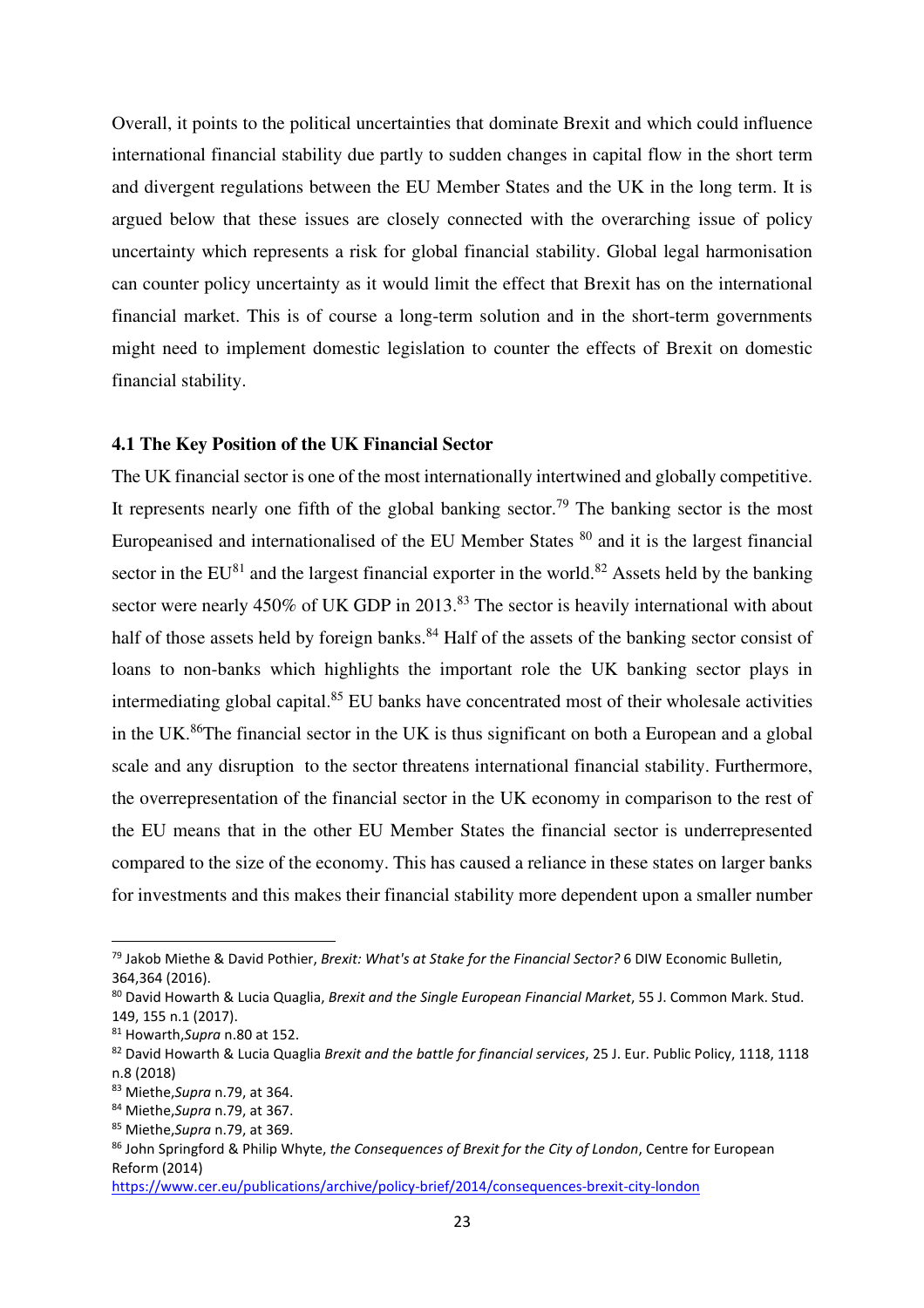of large financial institutions.<sup>87</sup> Thus financial risks are concentrated in a limited number of players which makes the market more vulnerable should there be any (potential) bankruptcy of one of these institutions.

The above means that Brexit is likely to disrupt the financial stability in both the UK and the other EU Member States, which in turn could pose a threat to global financial stability. This is especially aggravated by the lack of clarity. Over three years after the referendum a transition deal was concluded for one year, ending on the  $1<sup>st</sup>$  of January 2021. There currently is no deal for beyond that date and negotiations are ongoing. Serious doubts have been raised on whether is possible to conclude a trade agreement in this period.<sup>88</sup> The European Commission President has warned that one year will not be enough to conclude an agreement on every area and any special arrangements for the financial sector will have to wait until beyond 2020.<sup>89</sup> Both the IMF and the World Bank have identified the no-deal scenario as a threat to financial stability as the uncertainty could lead to risk aversion which will affect capital flows in the market. $90$ This would lead to political tensions, trade disruptions, volatile currencies, and damage investors' confidence.<sup>91</sup> Until a trade agreement is concluded the relationship between the UK and the EU will be characterised by policy uncertainty. It is precisely this uncertainty that the IMF warns about as it makes the market more volatile.

## **4.2 Loss of Passporting Rights**

The key immediate concern for the financial market following Brexit would be the loss of passporting rights. The effect of this will be felt immediately and is therefore the first issue of

<sup>87</sup> John Armour, *Brexit and financial services*,33 Oxf. Rev. Econ. Policy 54,56 n1 (2017)

<sup>88</sup> See for instance: Jennifer Rankin, *Get Brexit Done'? The reality will be far more difficult and tortuous*, The Guardian, (25 November 2019).

https://www.theguardian.com/politics/2019/nov/25/get-brexit-done-reality-far-more-difficult-tortuouseuropean-union

Stephen Bush, *How limiting EU trade deal negotiations to one year may cause problems for Boris Johnson* New Statesman (17 December 2019).

https://www.newstatesman.com/politics/brexit/2019/12/how-limiting-eu-trade-deal-negotiations-one-yearmay-cause-problems-boris

<sup>89</sup> Kate Proctor, Peter Walker and Daniel Boffey, Brexit: Boris Johnson will amend bill to outlaw extension, The Guardian, (17 December 2019)

https://www.theguardian.com/politics/2019/dec/16/boris-johnson-will-amend-brexit-bill-to-outlaw-extension

<sup>90</sup> IMF, Global Financial Stability Report: Vulnerabilities in a Maturing Credit Cycle, April 2019, XI Available online at: https://www.imf.org/en/Publications/GFSR/Issues/2019/03/27/Global-Financial-Stability-Report-April-2019

<sup>91</sup> IMF*, Supra* n.90, at 10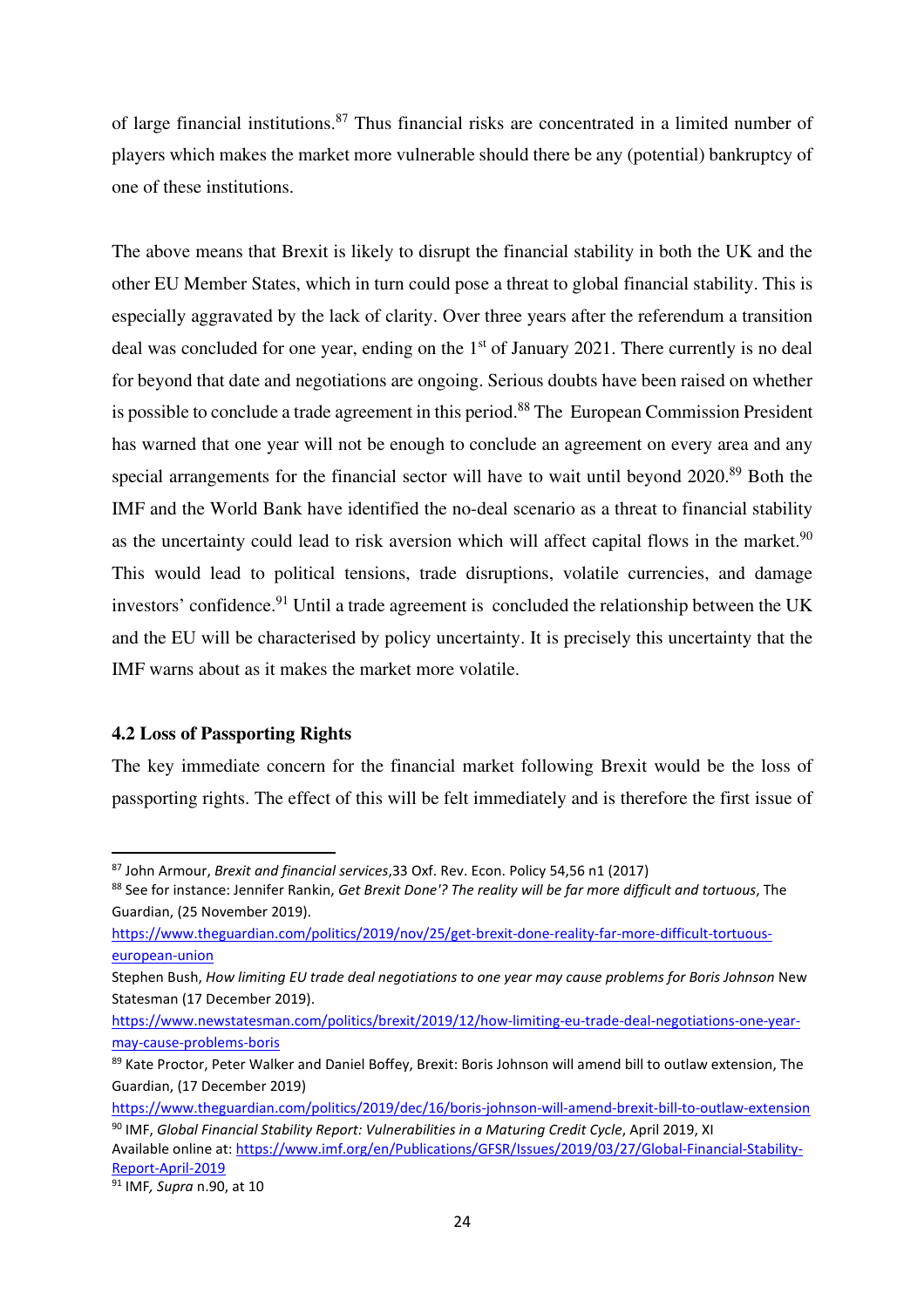major concern for financial stability. A passport is a licence for a financial institution to conduct business in any other Member State without need for further regulations.<sup>92</sup> Around 5,500 UK firms rely on these passporting rights. Through passporting UK firms can access the Single Market. These require for the Member States to ensure application of the EU 'single rulebook.' Passporting rights are especially important for the wholesale financial market which covers derivatives, foreign exchange trading, private and public bond trading, equity trading, and commodities trading.<sup>93</sup> The EU can grant regulatory equivalence which would allow UK financial firms to continue to operate in the same way. The Financial Stability Board (FSB) has promoted global regulatory equivalence as a tool to achieve financial stability.<sup>94</sup> This process is not automatic; it takes time and is often politicised. This raises uncertainty for UK financial firms as they cannot yet anticipate when and how regulatory equivalence will be agreed.

Passporting rights would not be carried over following Brexit. Only if the UK remains in the Single Market would passporting rights be maintained. Passporting rights are important for the UK financial sector but loss of these will also affect the global financial market. For instance, the EU investment fund, *"Undertakings for the Collective Investment in Transferable Securities"* (UCITS), which is worth around 8,000 billion euros is managed from the UK and half of the world's financial firms have based their EU headquarters in the UK.<sup>95</sup>

Third country institutions must apply for admission in each Member State and are subject to both the legislation of their home state and the host state.<sup>96</sup> This is costly and burdensome. There are some exceptions to this rule in the form of regulatory equivalence. Regulatory equivalence would give UK financial firms some access to the Single Market. The rights are not as extensive as passporting rights and do no not affect all financial services. For instance, the scope for retail and commercial banking and primary insurers is limited.<sup>97</sup> It is therefore not a perfect solution and it will leave uncertainty unless these services are covered in additional agreements between the UK and the EU.

<sup>92</sup> Based on two EU Directives: Capital Requirements Directive (CRD; 2013/36/EU) and the Markets in Financial Instruments Directive (MiFID; 2004/39/EC).

<sup>93</sup> Dirk Schoenmaker, *The UK Financial Sector and EU Integration after Brexit: The Issue of Passporting* 9 (N (2016) ( Nauro Campos & Fabrizio Coricelli ed., Palgrave MacmIllian 2016).

<sup>94</sup> Matthias Lehmann & Dirk Zetzsche, *How Does it Feel to be a Third Country? The Consequences of Brexit for Financial Market Law, Brexit: the International Legal Implications*, Paper No.14 Brexit: The International Legal Implications 5-6 (2018).

<sup>95</sup> Michael McMahon, *The implications of Brexit for the City* 80 The CAGE Background Briefing Series 2 (2017).

<sup>96</sup> Lehmann, *Supra* n.94, at4.

<sup>97</sup> Armour, *Supra* n.87, at 65.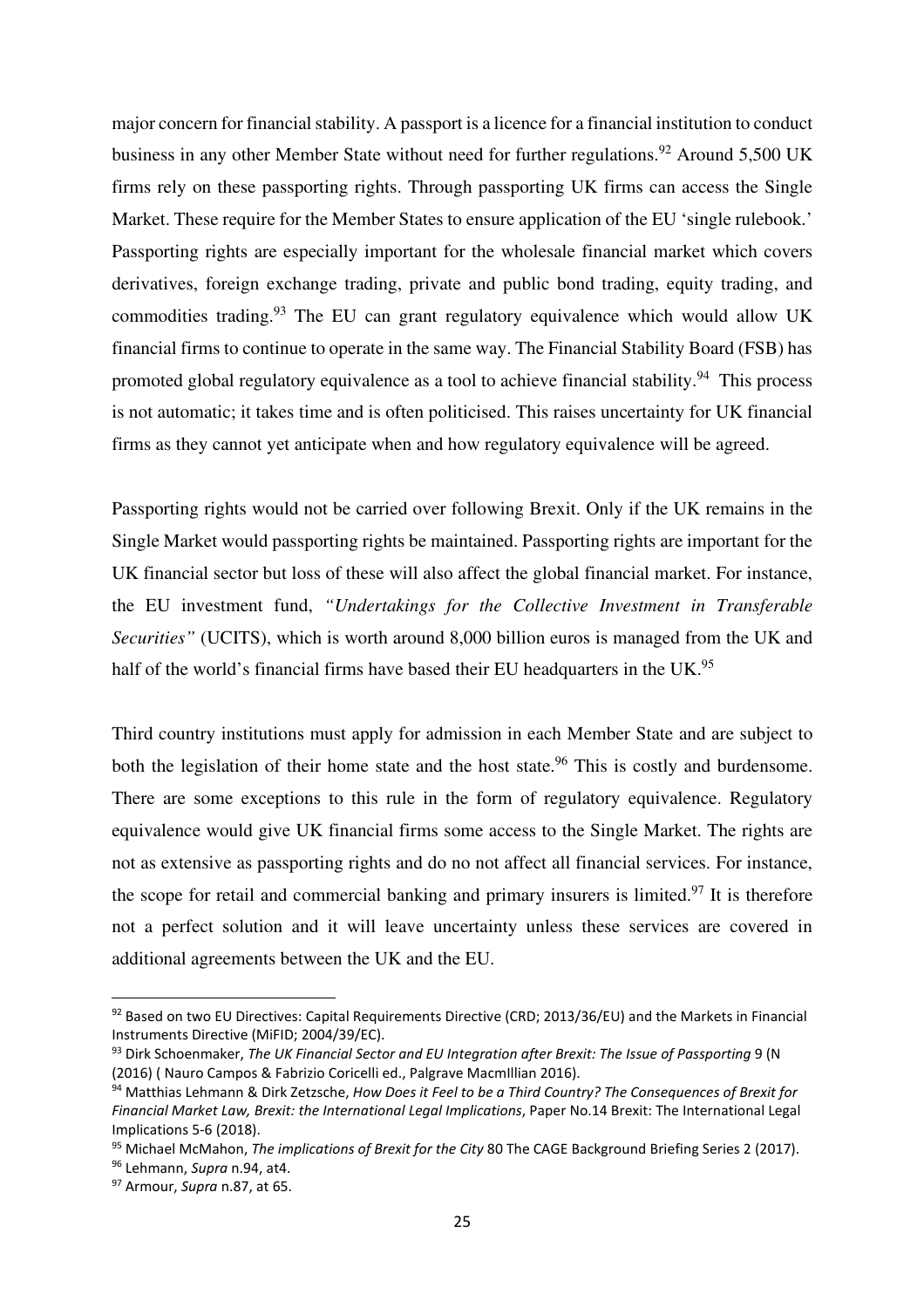The decision on whether to grant regulatory equivalence is taken by the EC. The EC has the right to withdraw equivalence at a short notice (30 days) if regulations diverge too much. The interpretation of 'too much' lies with the EC and is a political decision. As financial legislation is currently aligned the main issue for the UK will be that regulatory equivalence can easily be used as a political negotiation tool as happened for instance when Switzerland did not receive clearing system equivalence when it restricted the free movement of EU workers.<sup>98</sup> The EC takes into account the wider circumstances, including policy concerns when making a decision on granting equivalence.<sup>99</sup> This means that it is not only whether a third state meets the legislative criteria but also whether this decision promotes the coherence and integrity of the Single Market. Given that this is a political decision no legal appeal against the decision is possible.<sup>100</sup>

The UK would still need to follow the 'single rulebook' (much of which is based on international financial agreements).<sup>101</sup> Currently, there are 39 regulatory equivalences under 14 different laws.<sup>102</sup> These would all need to be followed and they are subject to change with new rules added on a regular base.<sup>103</sup> Following Brexit, the UK would lose its influence on shaping the single-rulebook. This means that the financial interests of the City will not be represented within the law-making process.<sup>104</sup> An example is that in 2011 the European Central Bank (ECB) decided that Euro dominated transactions should be cleared in the Eurozone. At the time the UK successfully appealed this policy in the European Court of Justice (ECJ). Following Brexit, the UK will have no influence if the EU decided to implant this policy (or any others.)<sup>105</sup>

In principle there should not be a legal issue in granting the UK regulatory equivalence, given the current regulatory convergence. There is a risk that the equivalence process will be politicised in the course of the trade agreement negotiations, especially if these are not straightforward (and events of the last three years have proven that these negotiations are anything but easy).<sup>106</sup>Given the seemingly complete lack of absence of any planning for Brexit

<sup>98</sup> Lehmann, *Supra* n.94, at 7.

<sup>99</sup> Lehmann, *Supra* n.94, at 7.

<sup>100</sup> Lehmann, *Supra* n.94, at 17.

<sup>101</sup> Niamh Moloney, *Financial Services, the EU, and Brexit: An Uncertain Future for the City? ,* 17 German Law Journal 75, 80 (2016).

<sup>102</sup> Armour, *Supra* n.87, at 61.

<sup>103</sup> Armour, *Supra* n.87, at 61.

<sup>104</sup> Moloney, *Supra* n.101. at 81.

<sup>105</sup> Armour, *Supra* n.87, at 62.

<sup>106</sup> Armour, *Supra* n.87, at 62.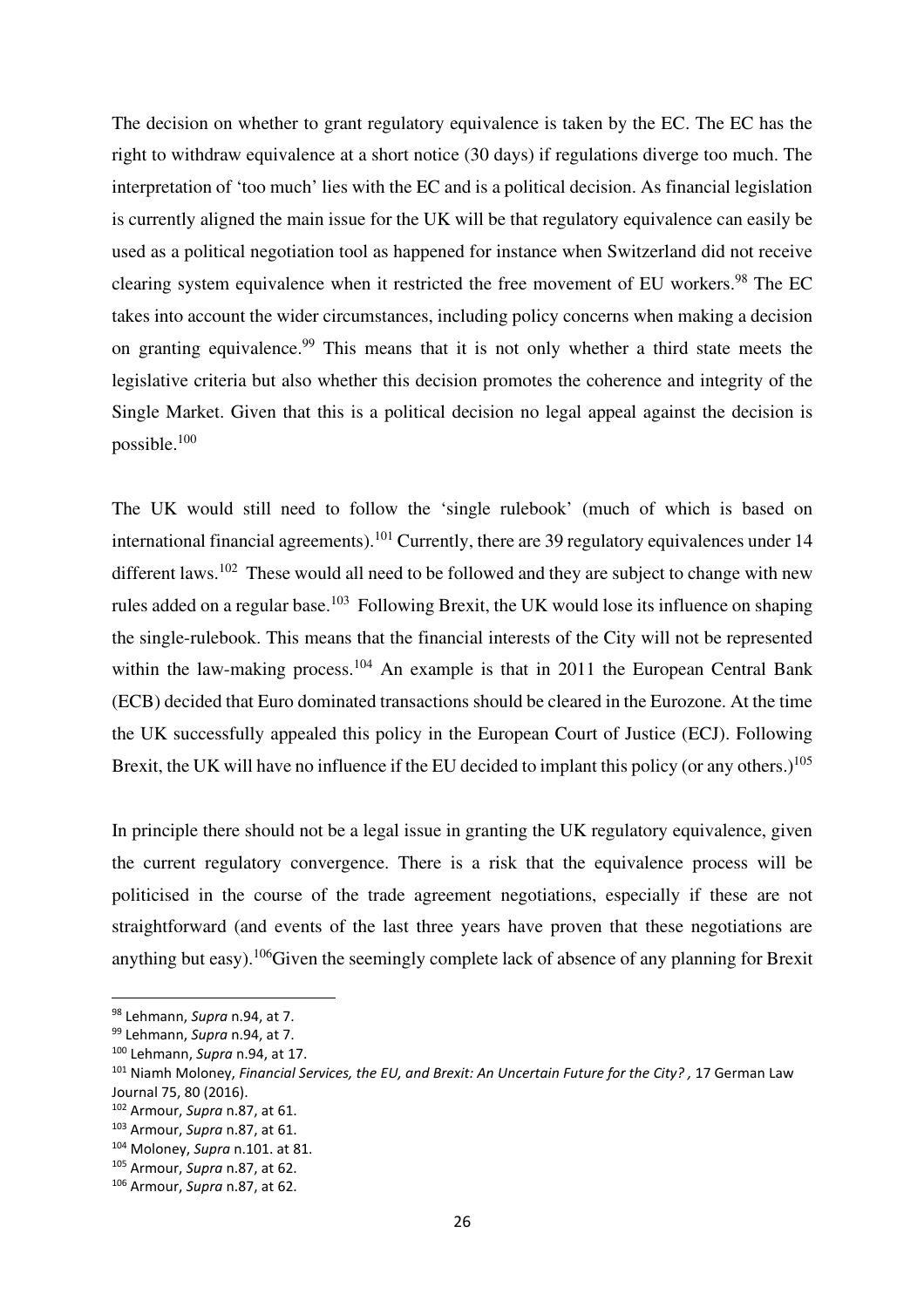in the UK there is a risk that regulatory equivalence would not be agreed and implemented in time before the end of the transition agreement. For instance, for Australia, Hong Kong and Singapore it took two years for the legislation to come into force.<sup>107</sup>

The financial sector argues that loss of passporting rights will result in higher costs and higher risks for customers and investors<sup>108</sup> Investment becomes more expense but also riskier because the flexibility of financial institutions decreases as more requirements are placed on these with regards to location (need to establish a presence in an EU Member State), requirements to clear assets in euros, and a limited access to the Single Market.

The period between loss of passporting rights and regulatory equivalence is specifically a risky period. UK financial institutions will face significant upheaval during that time. As stated above the IMF warns of risk aversion from investors which leads to a more volatile financial market. The global significance of the UK financial market means that the effects of the higher risks and costs will not be restricted to the UK or even the EU but will also be globally felt. The longer that this uncertainty last the greater this effect will be on the financial market that will seek to compensate for that uncertainty through charging higher costs and a loss of investment.

It should also be noted that EU and non-EU financial firms could also have potential difficulty accessing the UK financial market depending on what policies the UK will implement following Brexit. Therefore, firms from Member States and third countries will also face uncertainty as to their position in the UK financial market which is also a risk for global financial stability.

It is unlikely that the UK will choose to throw up significant barriers for access as this would affect their own financial institutions disproportionally. However, there is no guarantee that no new rules will be adopted. Furthermore, due to the difficulties of negotiating the overarching Brexit framework less attention is paid by the Government and Parliament to specific sections of that legal framework. This means that whilst regulations that blocks access might not be likely, there will be regulatory gaps as there will have been no time to vote in new legislation

<sup>107</sup> Armour, *Supra* n.87, at 63.

<sup>108</sup> Howarth, *Supra* n.82*,* at 1122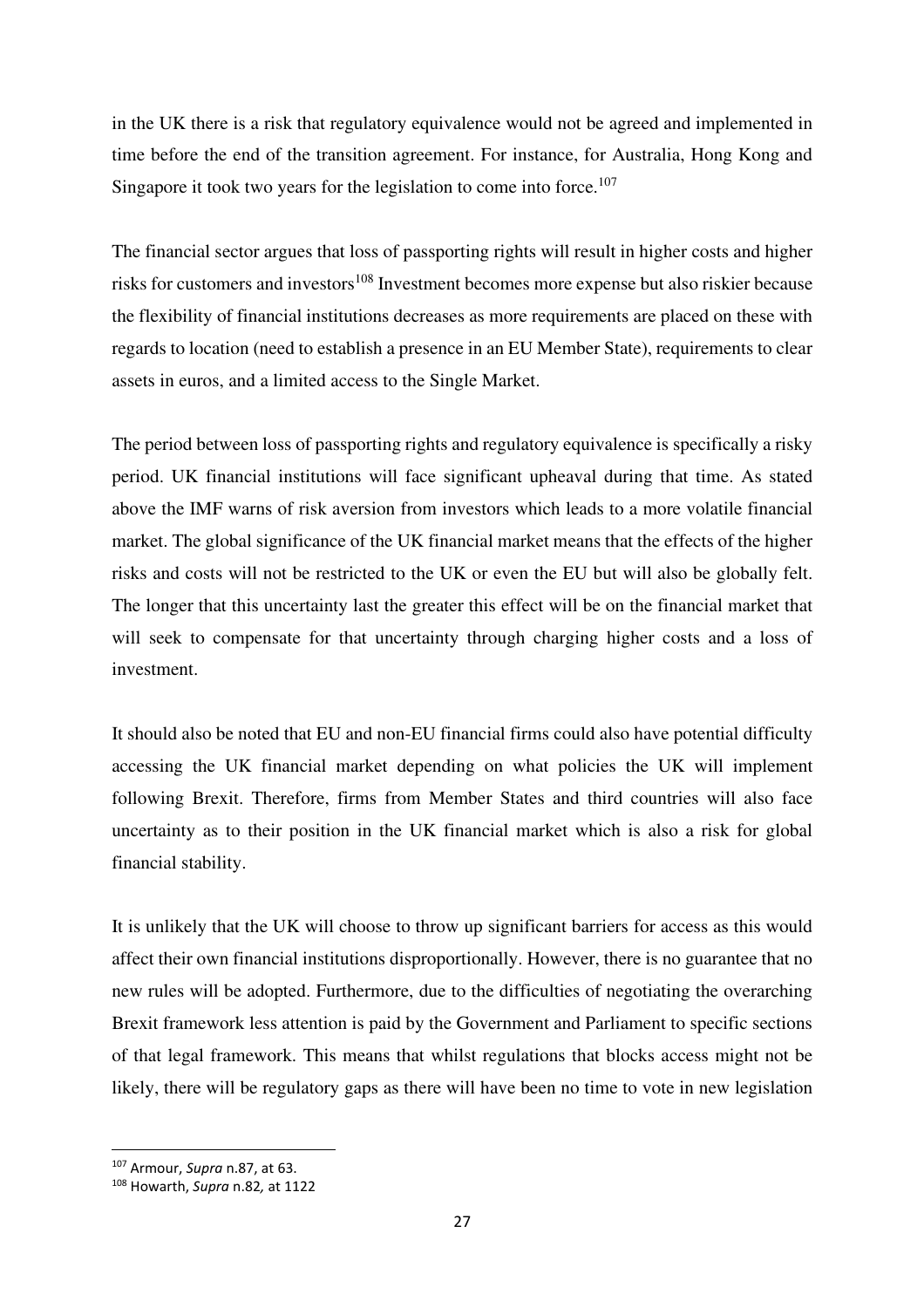to fill these gaps. This risk can of course be addressed by immediately starting the process for regulatory equivalence, but that cannot be done until there is further clarity on the future legal framework between the UK and the EU. The main risk factors from loss of passporting rights are therefore the uncertainty as to the future relationship between the EU and the UK, the gaps to regulatory equivalence, and the politicisation of the equivalence process which means that there could be a delay before any legal solutions are adopted.

#### **4.3 The Financial Legal Framework**

Following the GFC, the EU introduced a significant amount of new regulations, including for previously unregulated organisations such as credit rating agencies and activities such as over the counter derivates. <sup>109</sup> There is now a near complete legal European framework that regulates financial institutions, and this will not be automatically transposed following Brexit. This means that there will be regulatory gaps, and this creates significant policy uncertainty which is a cause of financial volatility and can thus destabilise the financial market.<sup>110</sup>. When the UK leaves the EU, all financial firms in the UK will be treated as located in a third country.<sup>111</sup> This means that they will then be subject to the EU financial laws that apply to firms from third countries. This represents a significant shift for UK based financial firms and they will need to adjust to the changes.

As discussed, most of the current legislative framework in the financial sector in the UK is part of the EU legal framework.<sup>112</sup> Much of this is international in nature and based on standards set by International Standard Setting Bodies (ISSBs).<sup>113</sup> Therefore, the UK is unlikely to make significant changes to the regulatory framework in the short term, but will roll over these measures as they stand. EU financial law will continue to be relevant for the UK financial sector after Brexit, given that financial institutions will continue to operate on both the EU and the UK financial market. This could enhance the regulatory burdens on companies who will now have to contend with EU law requirements as well as potentially divergent UK law. If UK law remains aligned with EU law and the law is thus harmonised there is a greater potential for

<sup>109</sup> Howarth, *Supra* n.80 at 153.

<sup>110</sup> Ansgar Belke, Irina Dubova & Thomas Osowski (2018) *Policy uncertainty and international financial markets: the case of Brexit*, 50 Applied Economics 3759 n.34-35 (2018).

<sup>111</sup> Lehmann, *Supra* n.94, at 16.

<sup>112</sup> Moloney, *Supra* n.101. at 75.

<sup>113</sup> Moloney, *Supra* n.101. at 75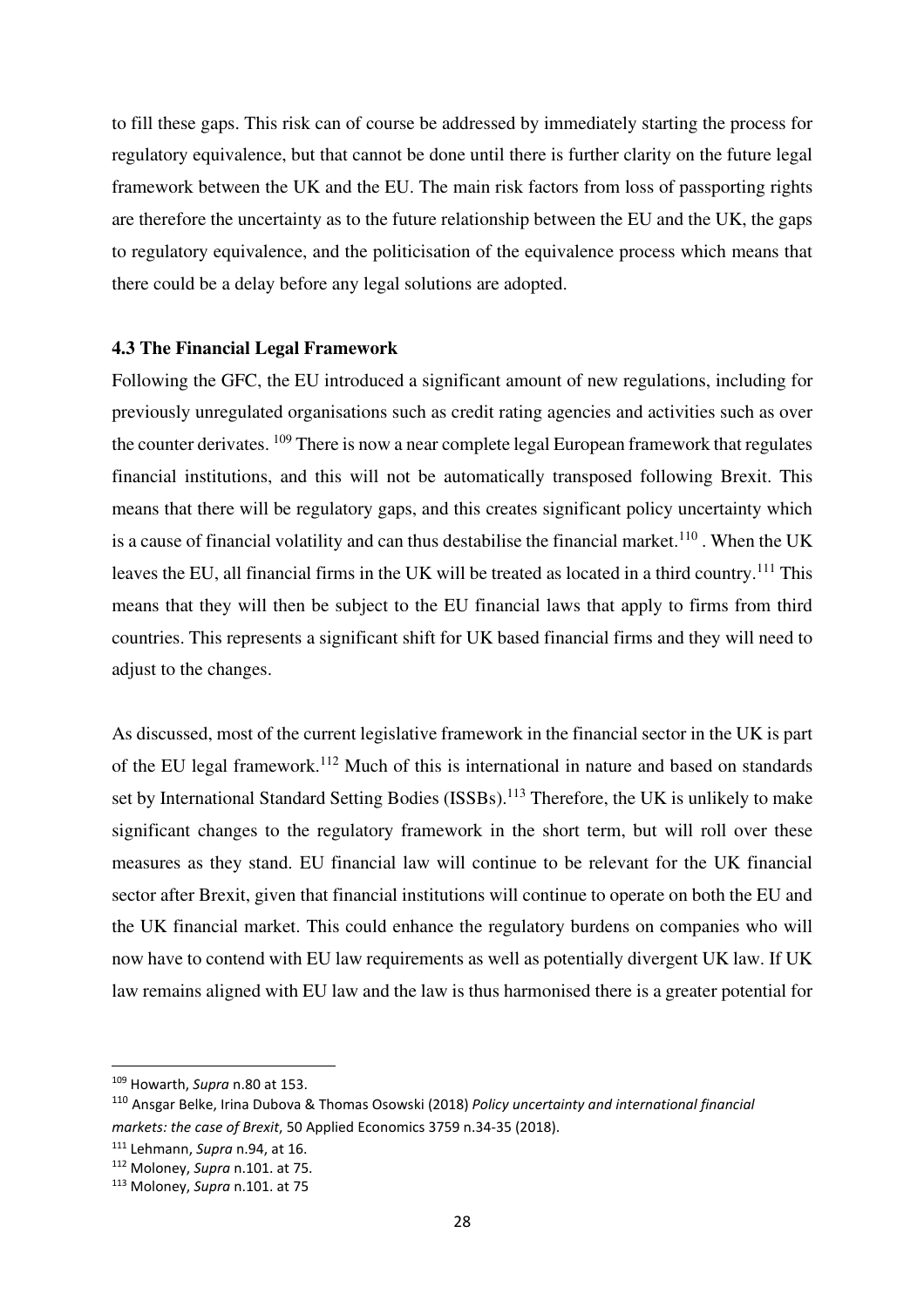financial stability. Legal harmonisation is key in combatting policy uncertainty.<sup>114</sup> The effects of this policy uncertainty on the financial market can already be seen. The Financial Times reported that \$4.2b has been withdrawn from UK equity funds since May 2019 and that total capital outflow since the referendum is already \$29.7bn and with experts agreeing that the uncertainty of a Brexit deal is the major contributor to this capital outflow.<sup>115</sup> Investors are worried that if the UK leaves without a deal or only a perfunctory deal that leaves most policies to be negotiated at a later point, there will be no clarity on whether UK and EU financial law will continue to develop in a harmonised manner, or whether divergence will arise and if so what that would look like.

UK financial law is thus largely composed of EU law, some of this based on transnational regulations. Following Brexit, it will be a monumental task to decide which obligations to carry over. There is a risk that regulatory gaps will appear.<sup>116</sup> This is especially the case when one considers the law beyond Regulations and Directives which have been incorporated in UK statutory law. The EU has emitted a vast number of guidelines, notes, and other documents, many of which are followed by the UK or at least hold some legal authority because of their provenance from the EU institutions.<sup>117</sup> When the UK leaves the EU, this legal authority diminishes (and their position will be less clear) and as these rules are not part of statutory law, they cannot be rolled over as easily. This could lead to legislative gaps. Legislative gaps and the diminished legal authority of EU transitional financial rules which carry no direct legal obligations are again a cause of policy uncertainty.

The UK financial sector has sometimes raised issues with (in their eyes) the overregulation of EU financial service. This reflects the difference of philosophies between the more liberalised viewpoint of the UK and the more market regulatory viewpoint of some of the other Member

<sup>114</sup>On issues related to legal harmonisation and uncertainty see for instance:

A. Claire Cutler, *Unification and Harmonisation of Private International Trade Law* 13 Global Society 25 (199) Steve Maguire & Jaye Ellis, *Uncertainty, Precaution and Global Interdependence: Implications of the Precautionary Principle for State and Non-state Actors*, 256 (Biermann et all. ed. Global Environmental Change and the Nation State, Proceedings of the 2001 Berlin Conference on the Human Dimensions of Global Environmental Change (2001)

José Angelo Estrella Faria, *Future Directions of Legal Harmonisation and Law Reform: Stormy Seas or Prosperous Voyage*?, 14 Uniform Law Review 5 (2009).

<sup>115</sup> Chris Flood & Shioban Riding, *Investors pull billions from UK on prospect of no-deal Brexit*, Financial Times, 31 Aug. 2019

<sup>116</sup> Moloney, *Supra* n.101. at 82

<sup>117</sup> Moloney, *Supra* n.101. at 82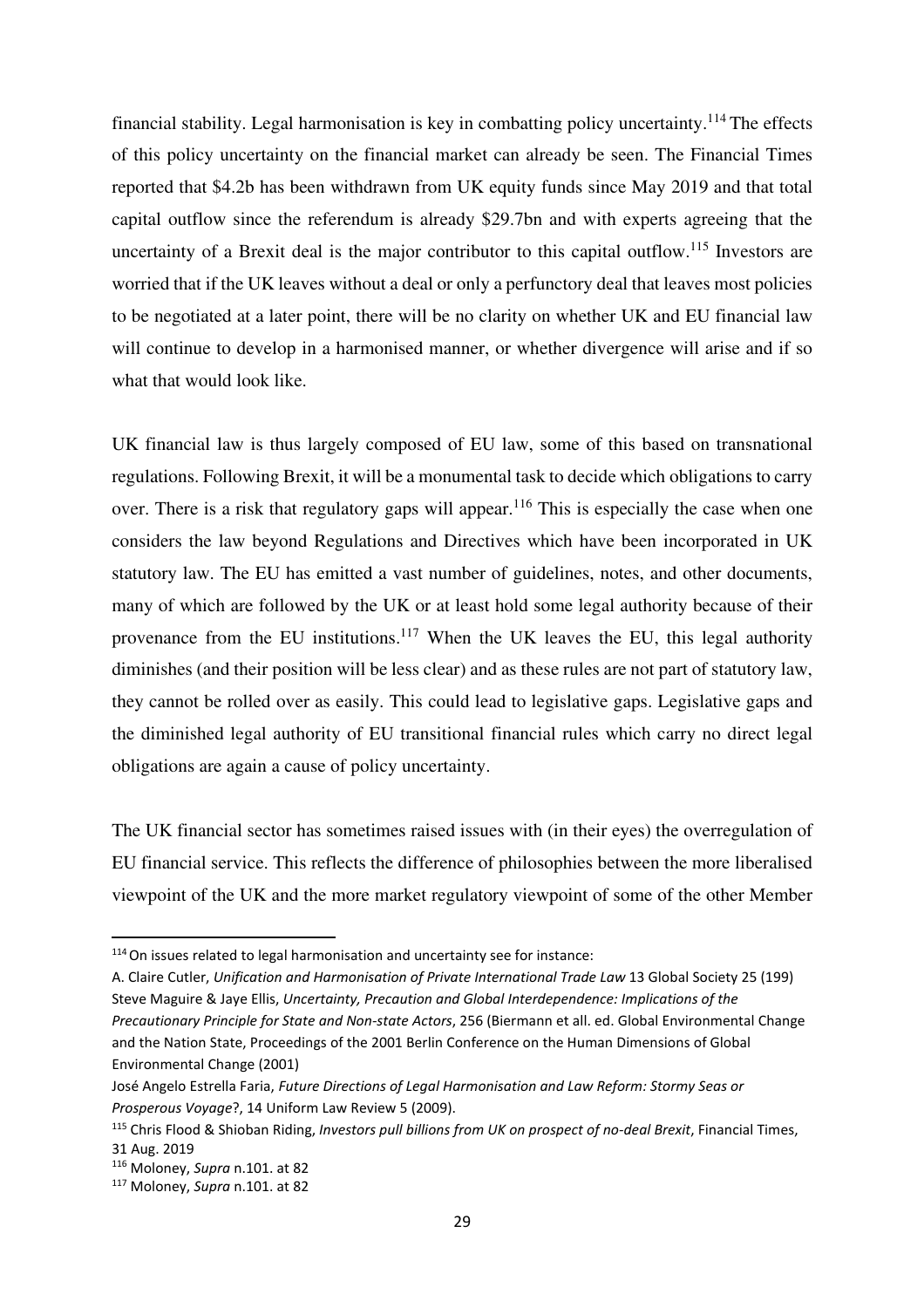States (including Germany and France).<sup>118</sup> The UK often advocates for less mandatory regulation.<sup>119</sup> The UK has been able to influence the financial legal framework as a member of the EU but will no longer be able to do so in the same capacity when outside the EU. Furthermore, it will be able to draft legislation reflective of its philosophies. This could lead to more regulatory divergence in the future.<sup>120</sup> The ECB has expressed its concerns that divergence could lead to a regulatory race to the bottom.<sup>121</sup> Whilst deregulation could boost aspects of the financial sector in the short run as it will attract financial institutions, such a competition could in the long run affect international financial stability considerably and would encourage other states (in particular the EU) to limit access to their markets.<sup>122</sup> Due to the need for regulatory equivalence between the UK and the EU there will likely be no significant divergence in the short term.<sup>123</sup> However, due to the different approaches as discussed above and the difficulty of rolling over the soft law framework in its entirety it is likely that divergence will occur in the medium to long term. Financial stability in a globalised market requires coherency between national laws<sup>124</sup> as international financial stability is dependent upon international cooperation.<sup>125</sup> The FSB has identified legal fragmentation as a key risk to financial stability.<sup>126</sup>

Therefore, there is a need to ensure that agreements following Brexit ensure close regulatory equivalence. This agreement, whatever shapes it takes, will not deal with the complete myriad of guidelines, rules, and other forms of soft law. This body of law cannot be harmonised as easily. Financial institutions could play a leading role by ensuring they institute harmonised rules and guidelines to fill in any gaps. The market can play an important role in legal harmonisation if this is seen as beneficial for growth. If institutions feel they can benefit from divergence and competition, there will be less incentive for ensuring this harmonisation. It is thus important that states have a strong globally harmonised regulatory framework and that no major gaps arise in the legislation. This also encourages institutions to cooperate so that a harmonised soft law framework continues to exist and develop beyond Brexit. These are long-

<sup>118</sup>Howarth, *Supra* n.80 at 158

<sup>119</sup> Armour, *Supra* n.87, at 56

<sup>120</sup> Howarth,*Supra* n.80 at 158

<sup>121</sup> Howarth, *Supra* n.82*,* at 1125

<sup>122</sup> Springford, *Supra* n.86, at 7

<sup>123</sup> Michael Randall, *Brexit and Financial Services: What Comes next*, 22 Edinburgh L. Rev. 149, 154 (2018)

<sup>124</sup> Springford, *Supra* n.86, at 6

<sup>125</sup> Armour, *Supra* n.87, at 60.

<sup>126</sup> Lehmann, *Supra* n.94, at 5.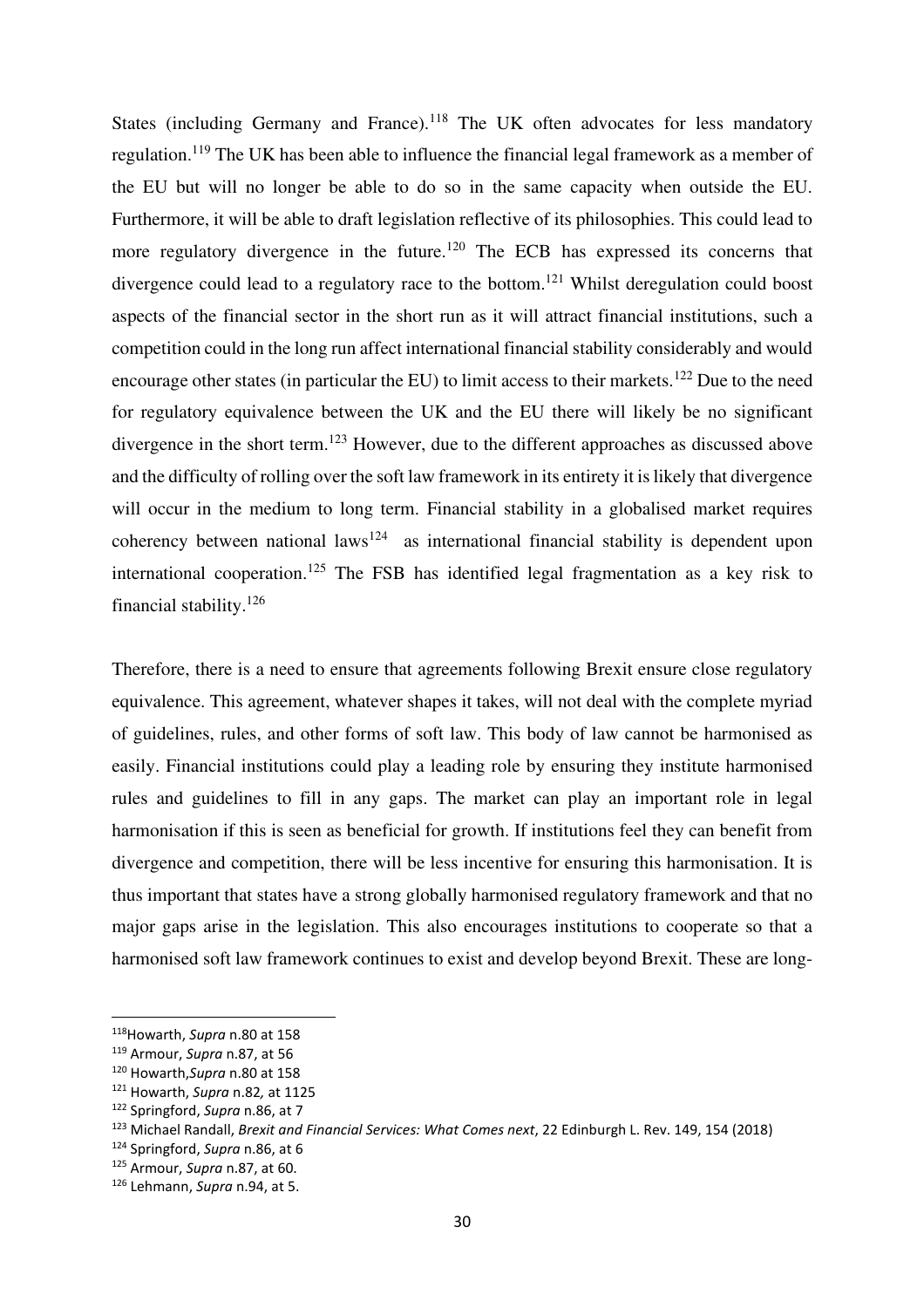term solutions and the work on these can only start after the future relationship between the UK and the EU is defined. There will thus likely be an uncertain period where issues have not been regulated and this will likely be followed by divergence in the legal framework between the UK and EU. This means financial firms are likely to need to adapt several times to new regulations which would cause further disruption.

#### **4.4 Additional Disruptive Issues**

Financial firms will need to further expand their operations to the EU Member States and therefore Brexit will lead to additional costs for the sector.<sup>127</sup> Financial services could decide to relocate to other EU Member States.<sup>128</sup> There is also a possibility that some firms will seek to relocate some of their services outside of the EU, for instance to the US.<sup>129</sup> The EU Member States are not a monolith and there will be competition between states on attracting financial operations in an attempt to become the main financial hub of the eurozone. This is coupled with the risk of competitive legislation, a race to the bottom (as discussed above), whereby different states will try to attract as many services as possible.<sup>130</sup> This all leads to an unstable situation and this could affect the confidence of investors. Risk aversion could lead to disinvestment in the short term as investors are likely to wait until the situation stabilises.<sup>131</sup>

The UK is the main clearing hub for euros. It is unclear whether the EU will impose legislation that will limit the position of the UK, but it is likely there will be changes. The ECB as well as the French and German governments have already made statements discussing the need to ensure that the Eurozone should be the main clearing area for euros.<sup>132</sup> This means that UK financial institutions will face restrictions on certain transactions and that they will have to shift operations to the Single Market. This leads to an upheaval in the market and additional costs.

Whilst most of this section focused on the effects of the UK financial sector on international financial stability there is also the issue of how the changes will affect the EU. Research

<sup>127</sup> McMahon, *Supra* n.95, at 3

<sup>128</sup> Douglas J. Cumming & Shaker A. Zahra, *International Business and Entrepreneurship Implications of Brexit*, 27 Br. J. Manag, 687, 689 (2016).

<sup>129</sup> André Sapir, Dirk Schoenmaker, & Nicolas Véron, *Making the Best of Brexit for the EU27,* 1 Bruegel Policy Brief 6 (2017)

<sup>130</sup> Sapir, Supra n.129, at 6

<sup>131</sup> Randall, *Supra* n.123, at 150.

<sup>132</sup> Howarth, *Supra* n.82*,* at 1124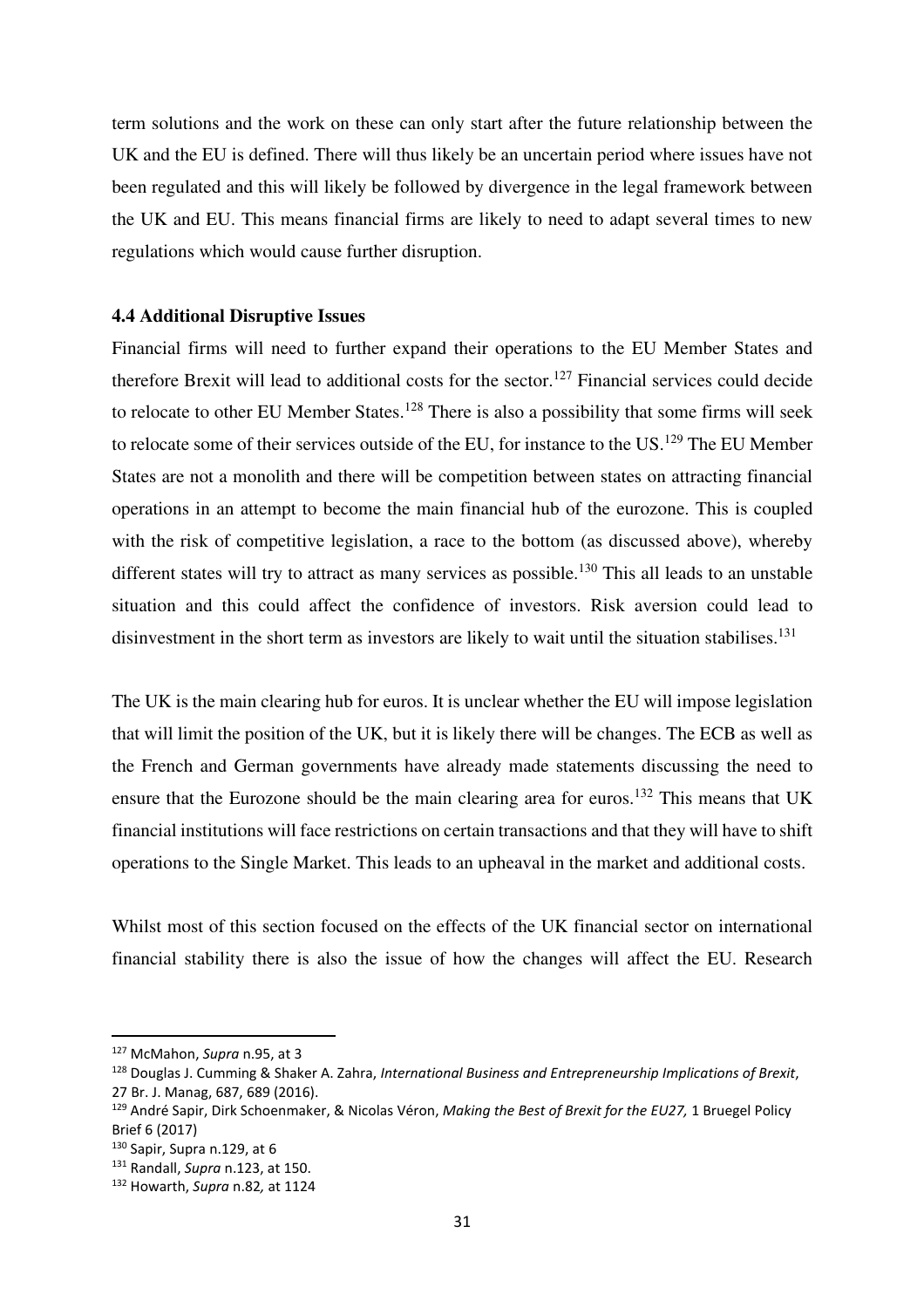indicates that the EU banking sector could be hit even worse than that of the UK.<sup>133</sup> This is because of a decline in investment firms in the EU (with banks not being able to support the investments in the firm) and a decrease in total deposits in EU banks which makes the banking sector in the EU more vulnerable.<sup>134</sup> This means that negative economic consequences of Brexit will be felt within the EU banking sector and lead to the EU banking sector not carrying the real weight of the economy, given that this will no longer be supported by the UK banking sector, which now plays a disproportionally large role.<sup>135</sup> If there is no deal this will likely cause financial instability which will impact national economies.<sup>136</sup>

## **4.5 Future Planning**

In 2016 the US Treasury Department warned that Brexit could be a threat to the stability of the US financial sector given that there will be a long period of uncertainty about the rules that would now govern transactions.<sup>137</sup> In 2020 there is still the same uncertainty and a quick resolution seems far away. This article has not discussed the impact of Brexit on the economy as a whole as this is beyond its scope. It is clear that the economy of both the UK and the Member States could be severely impacted by Brexit.<sup>138</sup> This would also affect the financial sector.

Not all sections of the financial sector will be equally affected by Brexit. Most at risk are the sections which are the most globalised. These would include wholesale banking, investment

<sup>133</sup> Aristeidis Samitas Stathis Polyzosb & Costas Siriopoulosa, *Brexit and Financial Stability: An Agent-based Simulation*, 69 Economic Modelling 1 (2018).

<sup>134</sup> Samitas, *Supra* n.133, at 29.

<sup>135</sup> Samitas, *Supra* n.133, at 31.

<sup>136</sup> Randall, *Supra* n.123, at 150.

<sup>137</sup> Douglas, *Supra*. n.128, at 689

<sup>138</sup> UNCTAD has warned of the strong effects of a non-deal Brexit on the economy and predicts this could lead to a 7% drop in exports from the UK to the EU (which is \$16 billion dollars) and that 20% of the UK exports to non-member states are at risk because these non-member states have preferential access to the EU market through trade deals.

<sup>(</sup>Pamela Coke & Alessandro Nicita, *The trade cost of a no-deal Brexit to the United Kingdom*, 3 Sept. 2019 https://unctad.org/en/pages/newsdetails.aspx?OriginalVersionID=2176 )

Research from UNCTAD also analyses how a no-deal Brexit would hit especially the economies of the UK, the EU, but could also affect non-member states that have strong trading links with the UK (such as for instance Turkey)

<sup>(</sup>Alessandro Nicita, Ksenia Koloskova & Mesut Saygili, *Brexit. Implications for Developing Countries*, UNCTAD Research Paper No.31 (2019)

See also for the effects of Brexit on the economy:

Patrick Minford, *The effects of Brexit on the UK economy*, 42 The World Economy, 57 n.1 (2019)

Gabriel Felbermayr, Clemens Fuest, Jasmin Katrin Gröschl & Daniel Stöhlker, *Economic Effects of Brexit on the European Economy*, Economic Policy Reports 4(2017)

John van Reenen, *Brexit's Long-Run Effects on the U.K. Economy*, Brookings Papers on Economic 367 (2016)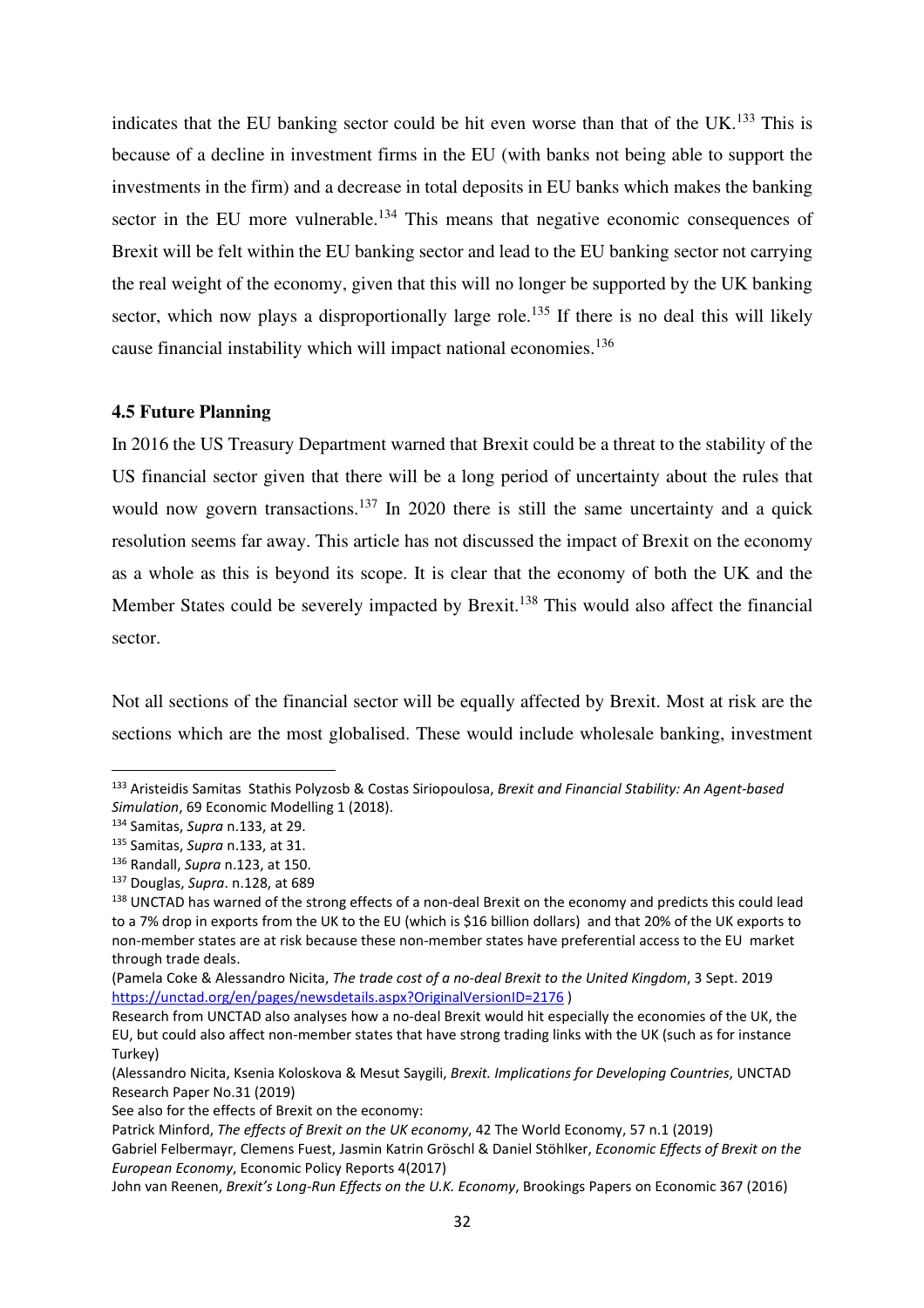banking, and derivatives clearing.<sup>139</sup> At risk are especially non-EU headquartered banks that have a UK subsidiary to ensure EU passporting rights (around 14% of the UK banking sector).<sup>140</sup> These would no longer have a reason to be in the UK and would likely relocate to a Member State.<sup>141</sup> The banking sector would thus be impacted, especially given the limited regulatory equivalence that exists for retail and commercial banking.<sup>142</sup> For other sectors such as wholesale financial transactions there likely will be more intensive competition from for instance the United States.<sup>143</sup>

The UK and the EU have already taken some specific measures to avoid disruption to the financial market such as the recent activation of currency swap arrangements between the Bank of England and the ECB to underpin market liquidity. The EU has adopted time-limited equivalence decisions for UK central counterparties and central securities depositaries. These types of solutions should be further encouraged but it would be important to ensure these fit in an overarching legal framework and are not just temporary stopgaps.

This section discussed the potential effects of Brexit on global financial stability. These effects are closely linked to uncertainty. The key short-term risk is the loss of passporting rights (especially if there is not immediately a lack of regulatory equivalence) and the key long-term risk is legal divergence which works against financial stability as the latter benefits from legal harmonisation. Policy uncertainty is a net contributor to financial instability, even to eclipse the actual financial volatility event itself. <sup>144</sup> In the UK this effect could be observed following the Brexit referendum and is likely to continue, even in the medium term.<sup>145</sup> The Withdrawal Agreement only concerns the transition period and a further trade deal still needs to be negotiated.<sup>146</sup> Therefore, the continued uncertainty represents a risk to international financial stability. This is aggravated by the politicisation of the process which leads to further delays in establishing long term policy. The UK and the EU will need to come to an agreement on the financial sector as soon as possible and it is important that such an agreement is comprehensive,

<sup>139</sup> Howarth, *Supra* n.82*,* at1123

<sup>140</sup> Armour, *Supra* n.87, at 65.

<sup>141</sup>Armour, *Supra* n.87, at 65.

<sup>142</sup> Armour, *Supra* n.87, at 67.

<sup>143</sup> Armour, *Supra* n.87, at 67.

<sup>144</sup> Belke, *Supra* n.110, at 3759.

<sup>145</sup> Belke, *Supra* n.110, at 3762.

<sup>146</sup> EU (Withdrawal Agreement) Bill Available on: https://www.gov.uk/government/publications/euwithdrawal-agreement-bill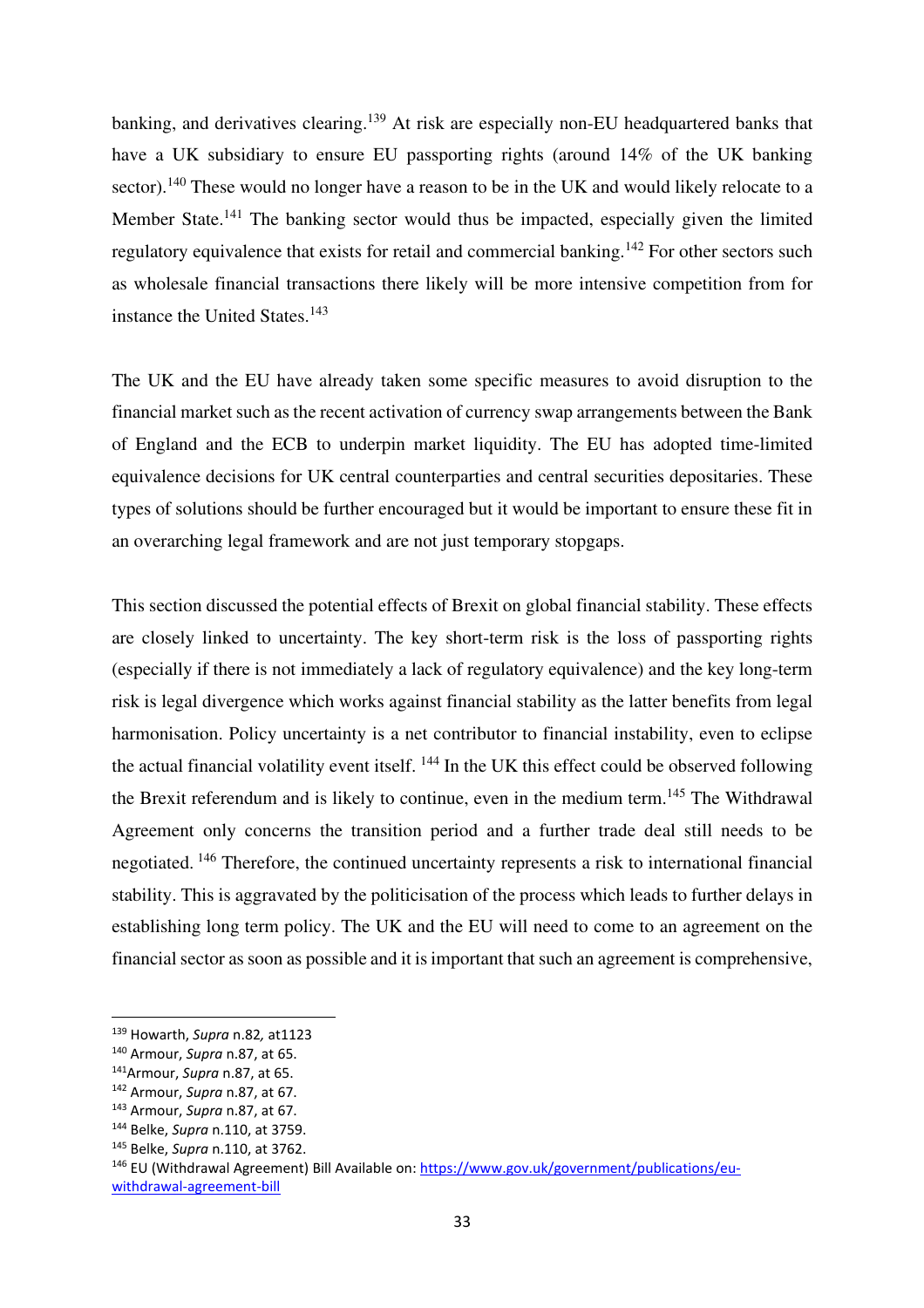in alignment with international developments, focused not just on the EU and the UK but also taking into account the global financial market in order to foster stability, and is aimed at maintaining legal harmonisation.

#### **5. Emerging Market Economies –Key Issues for Financial Stability**

#### **5.1 Introductory Issues**

This final part analyses key risks in emerging market economies (EME) that could threaten global financial stability, and which have not yet been sufficiently recognised by policy makers and analysts. The literature has concentrated mainly on the effects of global financial markets on EME and has not analysed how key issues that specifically affect EME would affect global financial stability. This section analyses several of these other issues: specifically, unstable trade policies from major players like the USA, (a perception) of domestic policy uncertainty leading to sudden changes in capital flow, and high foreign currency debts leaving the market more vulnerable to changes in international financial markets. Whilst the effects of these issues on the domestic financial markets in EME have been discussed, there is no in-depth analysis on how in turn this could affect global financial stability. This section will thus analyse how these issues destabilise domestic financial markets in EME from the perspective of how this affects global financial stability.

EME can be defined as low income countries that have a fast pace of development and a government favouring economic liberalisation policies.<sup>147</sup> They have diverse economic environments, but instability is a common factor.<sup>148</sup> As the economies develop further, they become more entwined with the international financial market. The ECB has stated that compared to two decades ago, EME play a significantly more prominent role in the global economy.<sup>149</sup> They now account for more than half of global GDP (at purchasing power parity) and gross capital flows.<sup>150</sup> Thus there now more risk of EME affecting global financial stability because of their larger role in the international economy. EME and advanced economies share

<sup>147</sup> Robert E. Hoskisson, Lorraine Eden, Chung Ming Lau & Mike Wright, *Strategy in Emerging Economies*, 43 Acad. Manag. J. 249, 249 n.3 (2000).

<sup>148</sup> Klaus Meyer & Mike Peng, *Theoretical Foundations of Emerging Economies Business Research*, 47 J. Int. Bus. Stud. 3, 10. n.1 (2016)

<sup>149</sup> Livia Chitu & Dominic Quint, *Emerging market vulnerabilities – a comparison with previous crises*, ECB Economic Bulletin, n.8 (2018)

https://www.ecb.europa.eu/pub/economic-bulletin/focus/2018/html/ecb.ebbox201808\_01.en.html 150Chitu, *Supra* n.148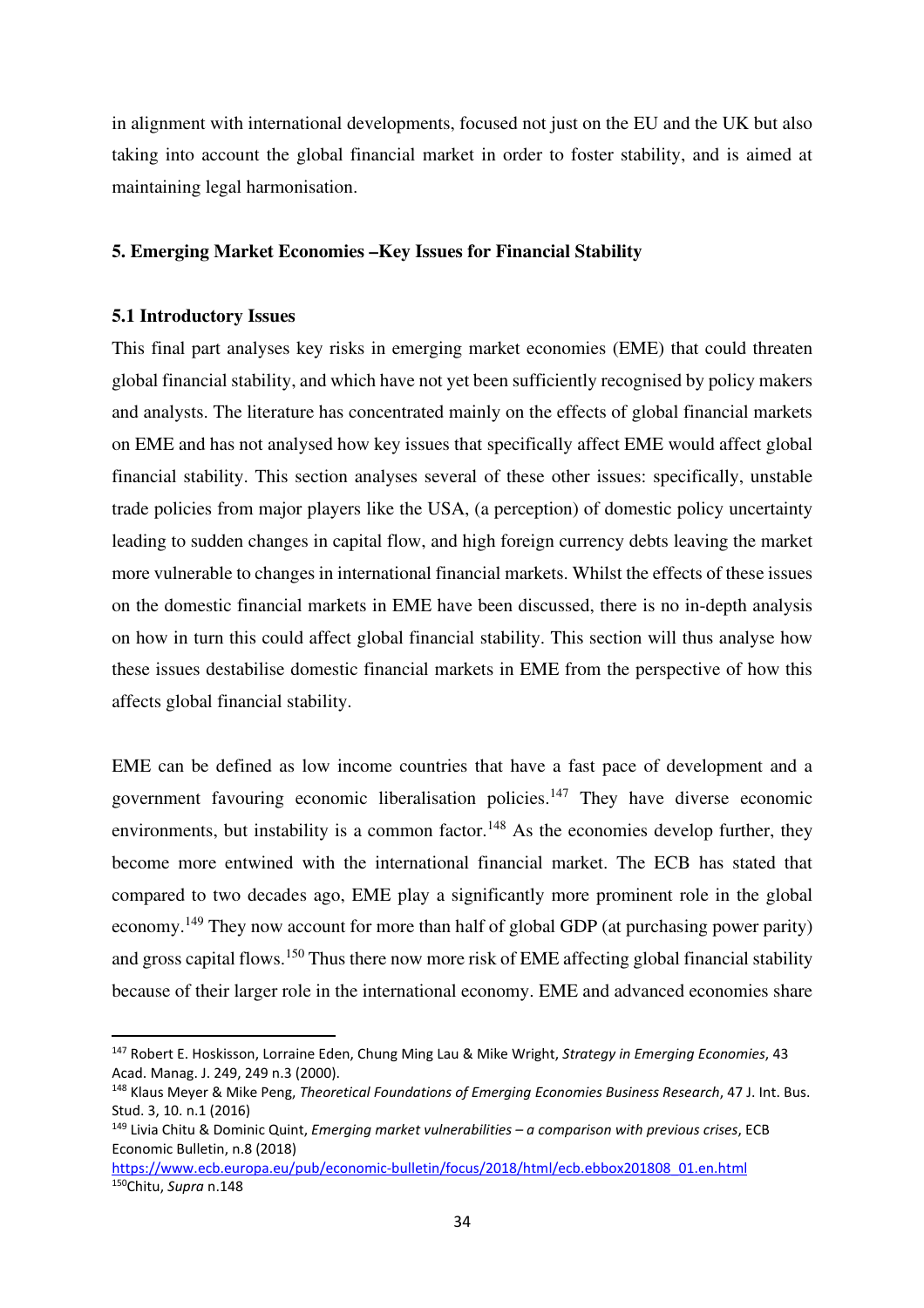many similar vulnerabilities that could put international financial stability at risk. EME are highly volatile and investment in EME is characterised as high risk by financial institutions.<sup>151</sup> This means that EME are more vulnerable to policy uncertainty and this can potentially have a rippling effect on the global financial market.

Whereas previously a financial crisis affecting advance economies would strongly affect emerging economies but far less so the other way around, this is no longer the case. Because of the economic growth of EME threats to financial stability now also flow from EME to advanced economies and it is important that policy makers worldwide have appropriate tools to monitor and understand these risks.<sup>152</sup> This is especially so in relation to those risks to which EME are especially vulnerable in comparison to advanced economies.

Obviously, the topic of EME is vast and this article does not include a complete discussion on all issues related to financial stability and EME. It only seeks to highlight several key issues that could affect global financial stability. Furthermore, EME are a diverse group of countries all over the world. It is clear that different factors are at play in each of these economies. This section thus concentrates on several risks common to EME that could threaten international financial stability.

## **5.2 Trade Policy**

Both the World Bank and the IMF have identified trade tensions with the US as a potential risk to worldwide financial stability.<sup>153</sup> US trade policy is important for the global financial market because of the size of its economy and the role of the dollar as the global reserve currency. Growth of global trade has slowed significantly in recent years.<sup>154</sup> This is mainly due to changes in trade policy. The overall rise in protectionism has led to the integration of international trade slowing down.<sup>155</sup> In itself this does not necessarily threaten financial

https://www.imf.org/en/Publications/WP/Issues/2016/12/31/What-is-An-Emerging-Market-17598

<sup>151</sup> Ashoka Mody, *What is An Emerging Market?* IMF Working Papers, N. 04/177, 3 (2004).

<sup>152</sup> Etienne Lepers & Antonio Sánchez Serrano, *Decomposing financial (in)stability in emerging economies*, 9 Working Paper Series European Systemic Risk Board (2017)

<sup>&</sup>lt;sup>153</sup> IMF, Global Financial Stability Report: A Decade after the Global Financial Crisis: Are We Safer?, 5 (2018). :https://www.imf.org/en/Publications/GFSR/Issues/2018/09/25/Global-Financial-Stability-Report-October-2018

<sup>154</sup> IMF*, Supra* n.90, at IX

<sup>155</sup> Vanessa Gunnella & Lucia Quaglietti, *The economic implications of rising protectionism: a euro area and global perspective*, 3 ECB Economic Bulletin (2019)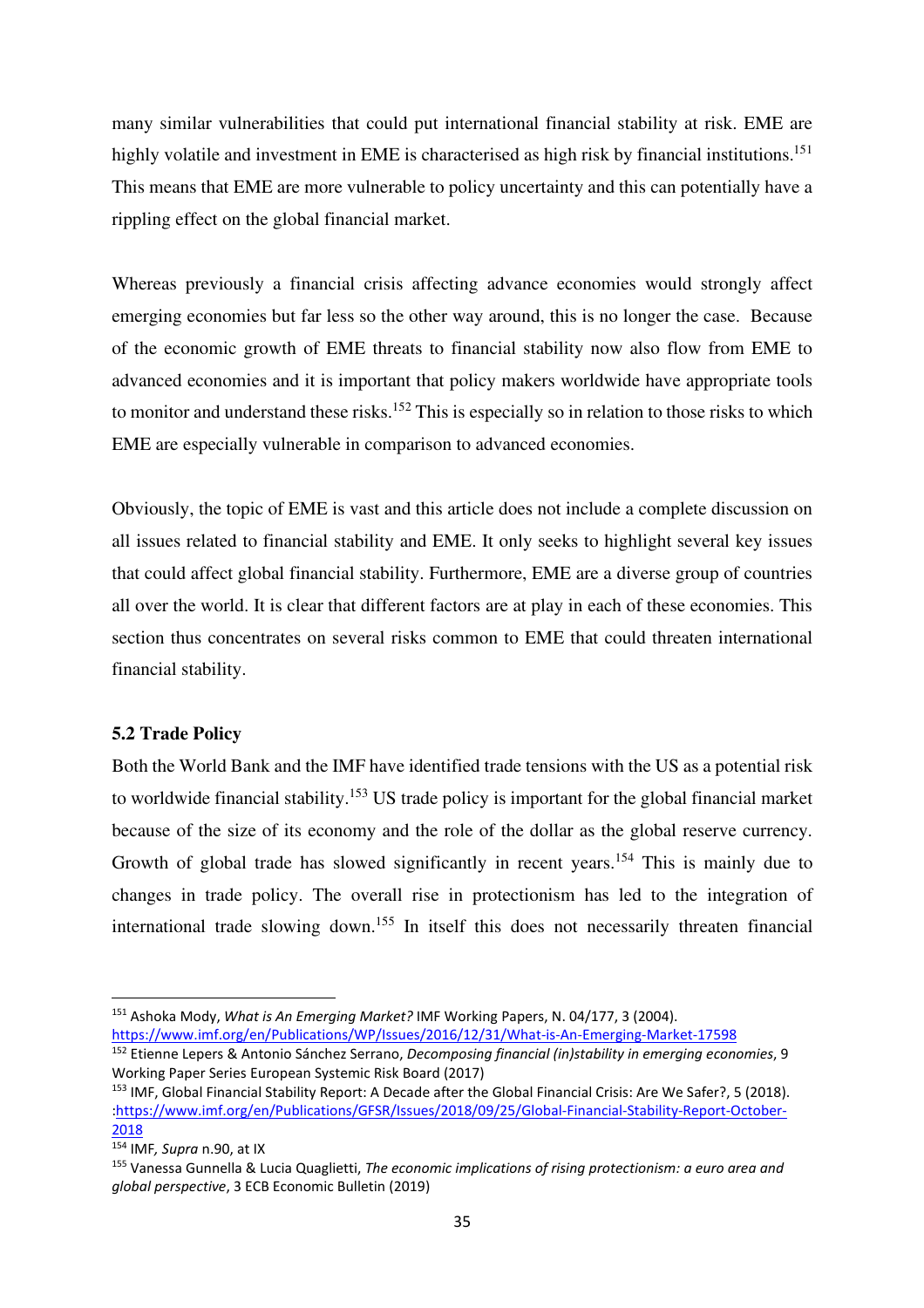stability. However as discussed in previous sections, for the financial market to be stable, policy certainty is key. Whilst this is a global threat it is more likely to affect EME because they are less shock-resistant to policy uncertainties because of domestic policy uncertainty and they are more vulnerable to sudden changes in capital flow.<sup>156</sup>

The trade policy of the US has become more volatile in recent years. Policies of the current administration are difficult to predict and anticipate. This could affect stability because it is hard for financial institutions to predict effects of a policy if there is no clarity on what that policy will be. Especially the trade tensions between the US and China have the possibility of affecting financial stability given the size of the Chinese economy. This is even more of an issue because of the financial fluctuations in China's economy and the currently less predictable and more unstable growth of the Chinese economy.<sup>157</sup> The lack of a consistent trade policy makes it difficult to adjust and this creates uncertainty among both states and businesses. Whilst the exact effects are difficult to predict, the financial market reacts to changes in trade policy. For instance, the optimism about negotiations between China and the US were one of the causes of the rebound of the financial market at the start of 2019.<sup>158</sup>

Under the current US administration led by President Trump, the approach to global trade is characterised by further protectionism and frequent policy changes that are more political than economic in nature. This has, for instance, resulted in the imposition of higher trade tariffs on an assortment of goods (including steel and aluminium) and on goods from certain states (notably China). Of course, trading partners respond to these changes by levying their own tariffs. Trade policy is used as a political tool. In June 2019 the Trump Administration threatened to impose 5% tariffs on Mexican imports unless Mexico stopped migrants from crossing the US southern border. If Mexico did not respond the tariffs would go up to 25% by October 2019.<sup>159</sup> Clearly, these tariffs serve no economic purpose and were meant as a political tool to pressure the Mexican government in compliance. Using trade policy in this way is likely

https://www.ecb.europa.eu/pub/economic

bulletin/articles/2019/html/ecb.ebart201903\_01~e589a502e5.en.html

<sup>156</sup>IMF*, Supra* n.90, at IX

<sup>157</sup>IMF*, Supra* n.90, at IX

<sup>158</sup>IMF*, Supra* n.90, at IX

<sup>159</sup> Sarah Nassauer & Heather Haddon, *Tariffs on Mexican Imports Would Hit More Than Avocados in Grocery Stores*, 1 Jun. 2019, The Walls Street Journal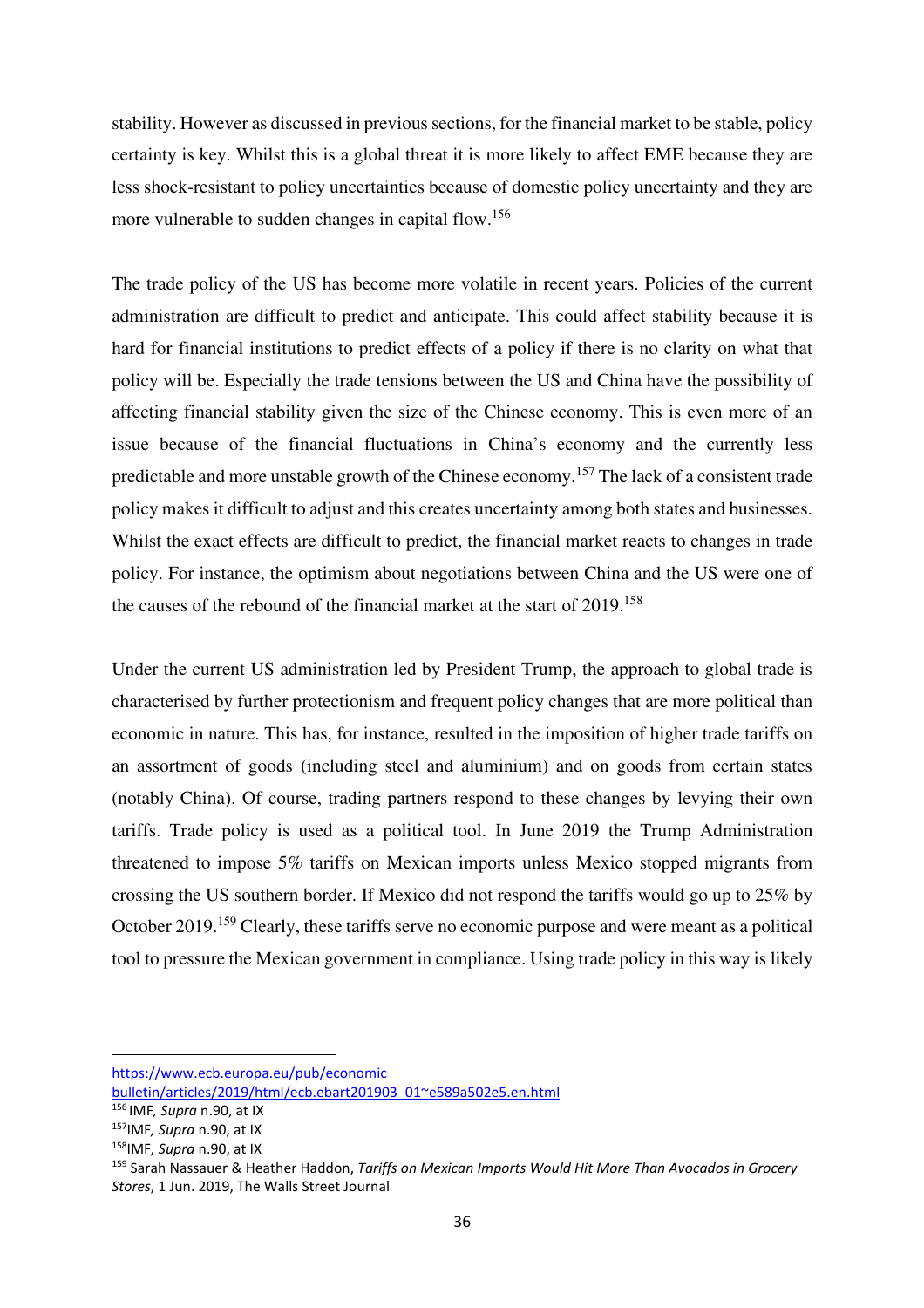to cause unrest on the market as the decisions are unpredictable and there is no economic logic behind them.

The attitude of the Trump Administration towards international trade is that of a zero-sum, adversarial approach, where there is a winner and a loser.<sup>160</sup> As evidenced by the refusal of the Trump Administration to nominate candidates to the appellate dispute resolution body of the World Trade Organisation (WTO) and the attacks on the North America Free Trade Association (NAFTA) and the support of Brexit there is a mistrust within the Administration for the organisations that seek to regulate international trade. If the US operates mainly outside of the confines of the international institutions their policy becomes less predictable. The US could use the size of its economy to push for more advantageous, less balanced trade deals with other states which could diminish the flow of capital between states, and states with emerging markets are more vulnerable to this.<sup>161</sup> The operation of the Trump Administration outside institutional confines threatens economic stability because these organisations provide mechanisms to limit the effect on shocks to the financial market.<sup>162</sup> This could also weaken the position of the IMF which is an institution that promotes economic growth and financial stability.<sup>163</sup> Trading outside the bounds of international institutions which are characterised by a rule-based approach to trade means a less structured, more volatile, and less predictable approach to international trade. This could particularly affect EME who on average have less financial resilience to cope with changing policies and who have on average weaker domestic institutions that could not take over the role that international institutions currently fulfil.

Haley discusses how trade agreements (bilateral and multilateral) often have currency manipulation clauses which push out IMF policy and how these clauses put smaller economies at a disadvantage as they would have more to lose in case of a dispute that threatens the flow of trade.<sup>164</sup> Possible effects could include businesses deciding to diminish their exports or not entering foreign markets at all.<sup>165</sup>

<sup>160</sup> James A Haley, *Trump Trade Policy, Exchange Rate Surveillance and the IMF: Back to the Future?*, Centre for International Governance Innovation, No. 224 CIGI Papers 1 (2019)

https://www.cigionline.org/sites/default/files/documents/no.224web.pdf

<sup>161</sup> Haley, *Supra* n.160, at 1.

<sup>162</sup> Haley, *Supra* n.160, at 11.

<sup>163</sup> Haley, *Supra* n.160, at 10.

<sup>164</sup> Haley, *Supra* n.160, at 9.

<sup>165</sup> Gunnella, *Supra* n.157.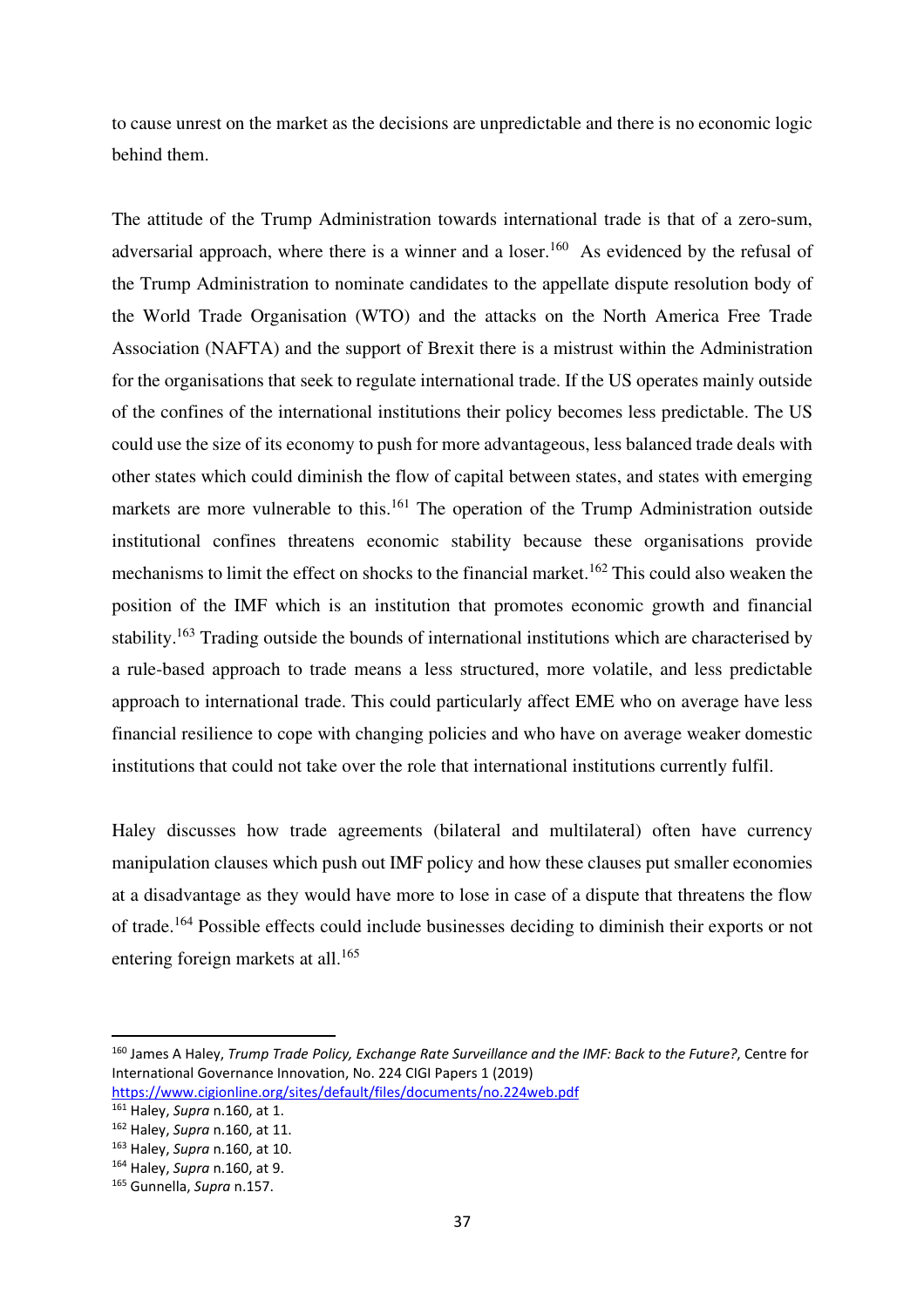Information asymmetry is a key obstacle for well-functioning and stable financial system as information flows interfere with the financial system and this *'can then no longer perform its function of mobilising savings, facilitating the exchange of goods and services, reducing risks and allocating resources to productive sectors.'*<sup>166</sup> This points to the importance of reliable information to inform state policy and to inform decisions made by financial firms. A volatile trade policy encourages information asymmetry and would thus be a risk factor for states (which cannot predict changes in trade policy as easily) and for financial firms (which have no reliable information to inform their decisions).

If trade tensions escalate further this could lead to eroding confidence in the global economy.<sup>167</sup> Model based simulations from the IMF and the ECB indicate that the escalation of trade tensions causes additional financial stress on the market.<sup>168</sup> The market cannot predict the changes in policy and risk aversive investors will be slower to invest and quicker to withdraw funds. Depending on how predicable and sudden the changes are this can affect international financial stability. EME are more vulnerable to these sudden changes because of several factors: they have less ability to cope with changes in trade policy as their infrastructure is less developed, their financial markets are characterised by high foreign currency debts which makes them more vulnerable to changes in the global economy, and investors are already more risk averse when it comes to EME. If trade policy tensions destabilise the financial market this disproportionally affects EME which in turn can affect global financial stability.

## **5.3 The Flow of Capital**

A second important risk to financial stability in EME is a sudden change in capital flows. To further develop the financial market in EME capital flow across borders is encouraged. However, capital flow also brings risk to financial stability.<sup>169</sup> It leaves the economy more

https://mpra.ub.uni-muenchen.de/82641/1/MPRA\_paper\_82641.pdf

<sup>166</sup> Enowbi Batuo, Kupukile Mlambo & Simplice Asongu, *Linkages between financial development, financial instability, financial liberalisation and economic growth in Africa*, African Governance and Development Institute, No. 82641 MPRA Pape, 7 (2017).

Roger Gordon & A. Lans Bovenberg, *Why is capital so mobile internationally? Possible explanations and implications for capital income taxation*, 86 Am. Econ. Rev 1057 n.5 (1996).

<sup>167</sup> Gunnella, *Supra* n.155.

<sup>168</sup> Gunnella, *Supra* n.155.

<sup>169</sup> Ulrich Volz (ed.), *Financial Stability in Emerging Markets: Dealing with Global Liquidity,* German Development Institute 4 (2012)

https://www.researchgate.net/publication/256017592 Financial Stability in Emerging Markets -Dealing with Global Liquidity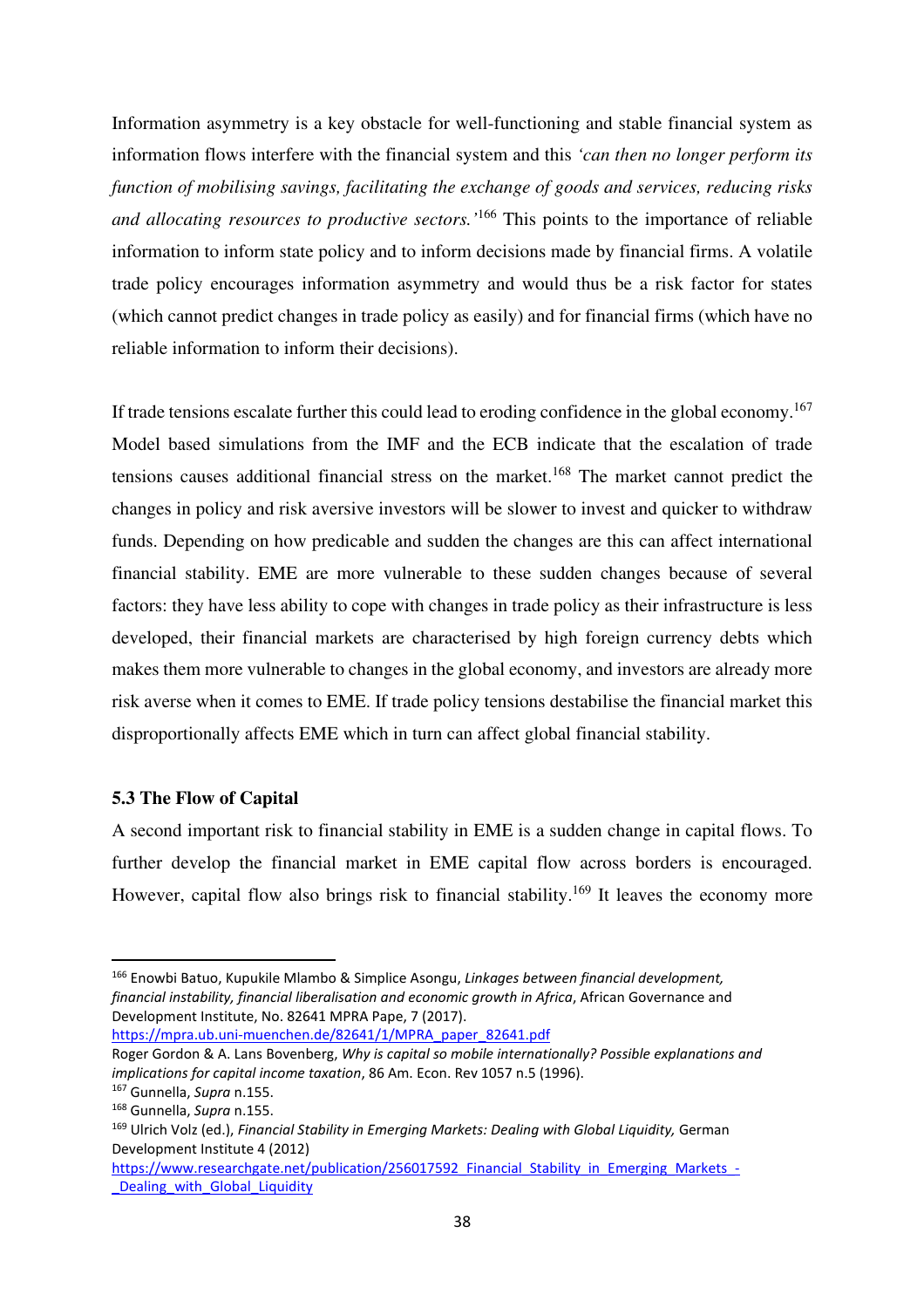vulnerable to external shocks and this can have a cumulative effect on global financial stability.<sup>170</sup> If an economy has limited exposure to international capital flows the economy is less at risk to external shocks and volatility is low.<sup>171</sup> The lack of integration with the wider financial market ensures a cushion against global financial instability and provides a barrier against domestic financial instability affecting the international financial market. As the capital flows across borders with EME have grown these have become more vulnerable to financial instability. EME are particularly vulnerable to changes in capital flow if they also have low reserves, high leverage, or high foreign currency exposures.<sup>172</sup> The liberalisation of the financial markets in EME has led to their further integration in the international financial market.<sup>173</sup> The merits of this further integration have been analysed and there is no clear definite answer on how beneficial this is.<sup>174</sup> This discussion falls beyond the scope of this article but suffice to say that the further liberalisation and integration of EME has led to increased capital flows and that this creates a greater risk to global and domestic financial stability.

In 2011 the flow of capital to EME was \$910 billion compared to \$149 billion in 2002.<sup>175</sup> This means the markets are now closer linked and therefore an internal financial crisis risks affecting other financial markets. The IMF identified that concerns about policy credibility of EME could cause significant capital outflow which is a risk to financial stability.<sup>176</sup> Policy credibility means that investors trust that the domestic policies of a country are designed to protect their investments. Investors can perceive EME financial policies as arbitrary and not necessarily working for their best interest.<sup>177</sup> This is partly due to the high volatility of the economy and partly because of the transitional state of EME which means that the political and economic landscape is perpetually changing and policy is thus in a constant state of flux.<sup>178</sup> Investors

<sup>170</sup> E Han Kim & Vijay Singal, *The Fear of Gobalizing Capital Market,* 1 Emerg. Market. Rev. 183 (2000).

<sup>171</sup> Batuo, *Supra* n.166, at 4.

<sup>172</sup> IMF*, Supra* n.90, at VIII.

<sup>173</sup> Batuo, *Supra* n.166, at 4.

<sup>174</sup> See for instance:

S.A Asongu, *Liberalisation and Financial Sector Competition: A Critical Contribution to the Empirics with an African Assessment'* 83 South African Journal of Economics 425 (2015).

Geert Bekaert, Campbell R. Harvey, Christian Lundblad, *Growth Volatility and Financial Liberalisation.*  Journal of international Money and Finance, 25 J. Int. Money Finance 370 n.3 (2006)

Norman Loayza & Romain Ranciere, *Financial Development, Financial Instability and Growth,* CESifo Working Paper No. 684 (2002)

<sup>175</sup> Volz, *Supra* n.169, at 4.

This is a continuing trend apart from the 2008-2009 period when the flow of capital was down and the precrisis year 2007 which spiked at USD 1,244 billion.

<sup>176</sup> IMF, *Supra* n.153, at 4,5.

<sup>177</sup> Mody, *Supra* n.151, at 6.

<sup>178</sup> Mody, *Supra* n.151, at 6.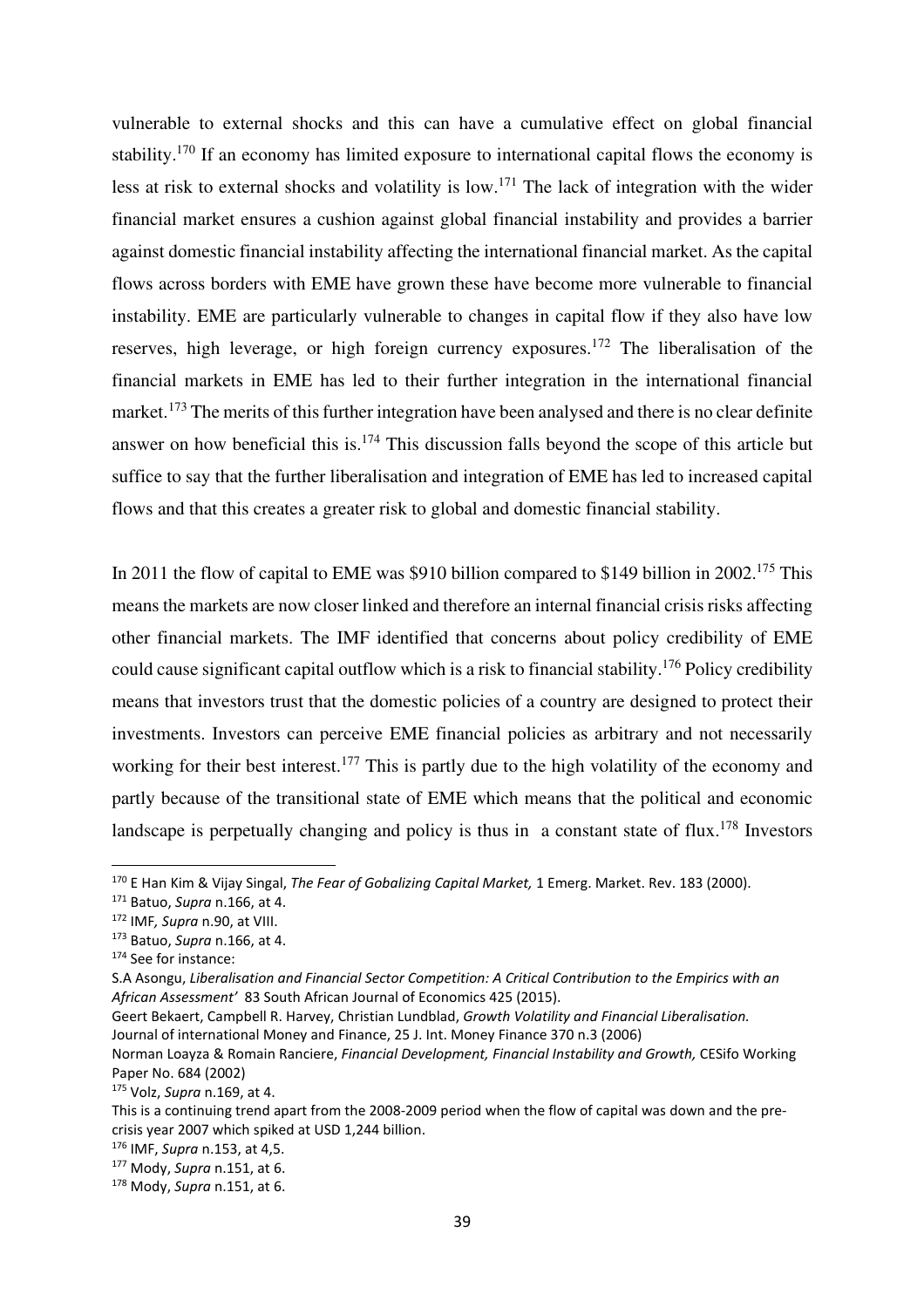cannot anticipate the policies in an effective manner, and this increases investment risks. This is coupled with the perception that policies are more corrupt in EME which decreases transparency, raises business costs, and makes investors wary.<sup>179</sup> This can especially discourage long-term investments.<sup>180</sup> This makes the economy and the financial market of EME more unstable. The high volatility of EME is partly caused by this domestic policy instability which can hamper economic growth and lead to more abrupt changes in capital flow.<sup>181</sup>

A financial crisis can suddenly diminish the flow of capital to the affected country and even the whole region.<sup>182</sup> Whilst there is a significant linkage between capital flows and financial stability there is no conclusive evidence on how this linkage works.<sup>183</sup> Not all capital flows are as vulnerable to external factors during financial crises: dollar debts are more vulnerable than local currency debts and equity portfolio investments for instance.<sup>184</sup> The influence on banking flows and portfolios is also much stronger than on Foreign Direct Investment.<sup>185</sup> Drivers of capital flow vary across components and should therefore be categorised to understand where the economy is particularly vulnerable.<sup>186</sup> This makes it difficult to have effective regulation to counter the risks. Some of the financial factors that play a role in this linkage: the size of the banking sector, the credit to deposit ratio, and the liquid assets to deposit ratio, and macroeconomic factors such as real GDP per capital, trade openness, rate of inflation, and the exchange rate regime.<sup>187</sup> The effects also vary per country so there is a risk if EME are treated as an entity that the regulations are not effective given the different concerns that exist in

<sup>179</sup> Chi Keung Marco Lau, Ender Demir & Mehmet Huseyin Bilgin*, Experience-based corporate corruption and stock market volatility: Evidence from emerging markets* 17 Emerg. Markets Rev., 1 (2013)

<sup>180</sup> Beata S Javorick & Shang-Jin Wei, *Corruption and cross-border investment in emerging markets: Firm-level evidence,* 28 J. Int. Money Finance 605 (2009).

<sup>181</sup> Mody, *Supra* n.151, at 6.

<sup>182</sup> Marcel Förster, Markus Jorra & Peter Tillmann, *The comovement of international capital flows: evidence from a dynamic factor model*, 19 (Volz (ed.) German Development Institute (2012)

https://www.researchgate.net/publication/256017592 Financial Stability in Emerging Markets -Dealing with Global Liquidity

<sup>183</sup> Christopher F Baum, Madhavi Pundit & Arief Ramayandi, Capital *Flows and Financial Stability in Emerging Economies*, 522 ADB Economics Working Paper Series 16 (2017).

<sup>184</sup> Anton Korinek*, Regulating Capital Flows to Emerging Markets: An Externality View* J. Int. Econ 61, 65 (2018). <sup>185</sup> Robin Koeke, *What Drives Capital Flows to Emerging Markets? A Survey of the Empirical Literature,* MPRA

Paper No. 75887, 6 (2015)

https://mpra.ub.uni-muenchen.de/75887/15/MPRA\_paper\_75887.pdf <sup>186</sup> Koeke, *Supra* n.185, at 6.

<sup>187</sup> Baum, *Supra* n.183, at 10.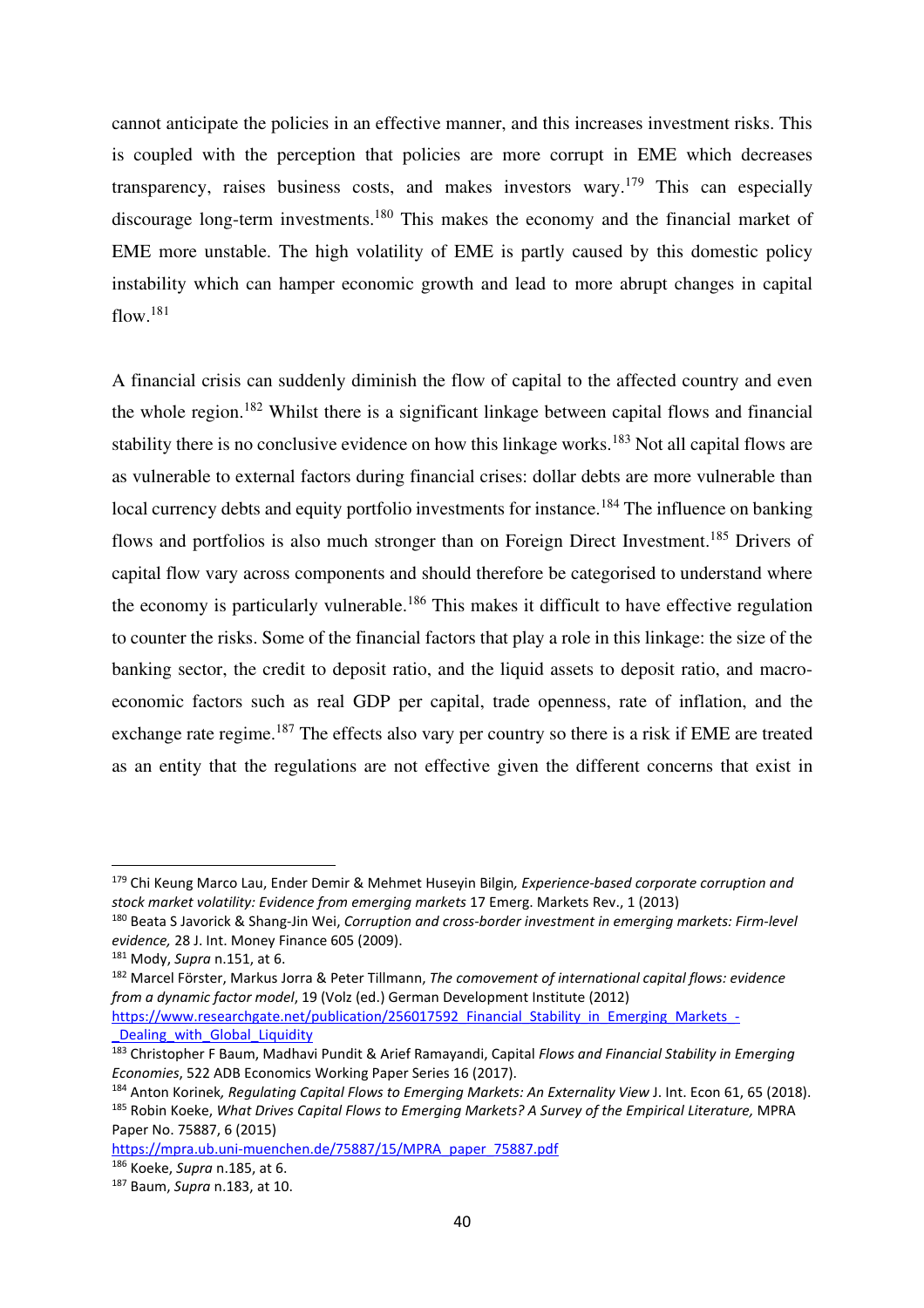individual states.<sup>188</sup> The lack of trust in the resilience and policy of EME (discussed above) encourages further capital flow to advanced economies if these are perceived as more stable.<sup>189</sup>

Risk aversion and policy uncertainty play a key role in decisions to invest.<sup>190</sup> EME are especially vulnerable to this as EME assets are generally seen as high-risk investments.<sup>191</sup> Thus in times of a (potential) crisis investors are more likely to divest and search lower risk investments elsewhere (even if these have a lower return) and this makes capital flows more volatile.

Benchmark driven investors are more sensitive (three to five times compared to other investor streams) to changes in global financial conditions.<sup>192</sup> An investment fund is benchmark driven when *'portfolio allocation across countries is guided by the country weights in a benchmark index*.<sup>'193</sup> As benchmark driven investors now have a larger share of the portfolio market (this quadrupled in the past ten years) this could lead to sudden changes in capital flow.<sup>194</sup> The inclusion of EME in the benchmark indices gives them accessibility to more and more diverse finance but EME are also more vulnerable to the common factors included in the indexes, which tend to treat EME as a class rather than being country specific.<sup>195</sup> The result is that the flow of capital can change drastically regardless of how well the internal economy is doing. EME are more vulnerable to changes in capital flow because they are more dependent on the availability of foreign capital than advanced economies.<sup>196</sup> If the flow of capital diminishes this undermines the banking system and industries which affects the economy.<sup>197</sup> This thus leaves the country at risk to financial destabilisation. Given the further integration of the EME with the global financial market this could have a knock-on effect on financial stability worldwide.

<sup>188</sup> Baum, *Supra* n.183, at 14.

<sup>189</sup> IMF, *Supra* n.153, at 13.

<sup>190</sup> IMF, *Supra* n.153, at 17.

<sup>191</sup> Koeke, *Supra* n.185, at 10.

<sup>192</sup> IMF*, Supra* n.90, at 30.

<sup>193</sup> IMF*, Supra* n.90, at 31.

<sup>194</sup> IMF*, Supra* n.90, at 30.

<sup>195</sup> IMF*, Supra* n.90, at 32.

<sup>196</sup> Maurice Obstfeld, *Financial Flows, Financial Crises, and Global Imbalances*, 31 J. Int. Money Finance 469 (2011).

<sup>197</sup> Batuo, *Supra* n.166, at 4.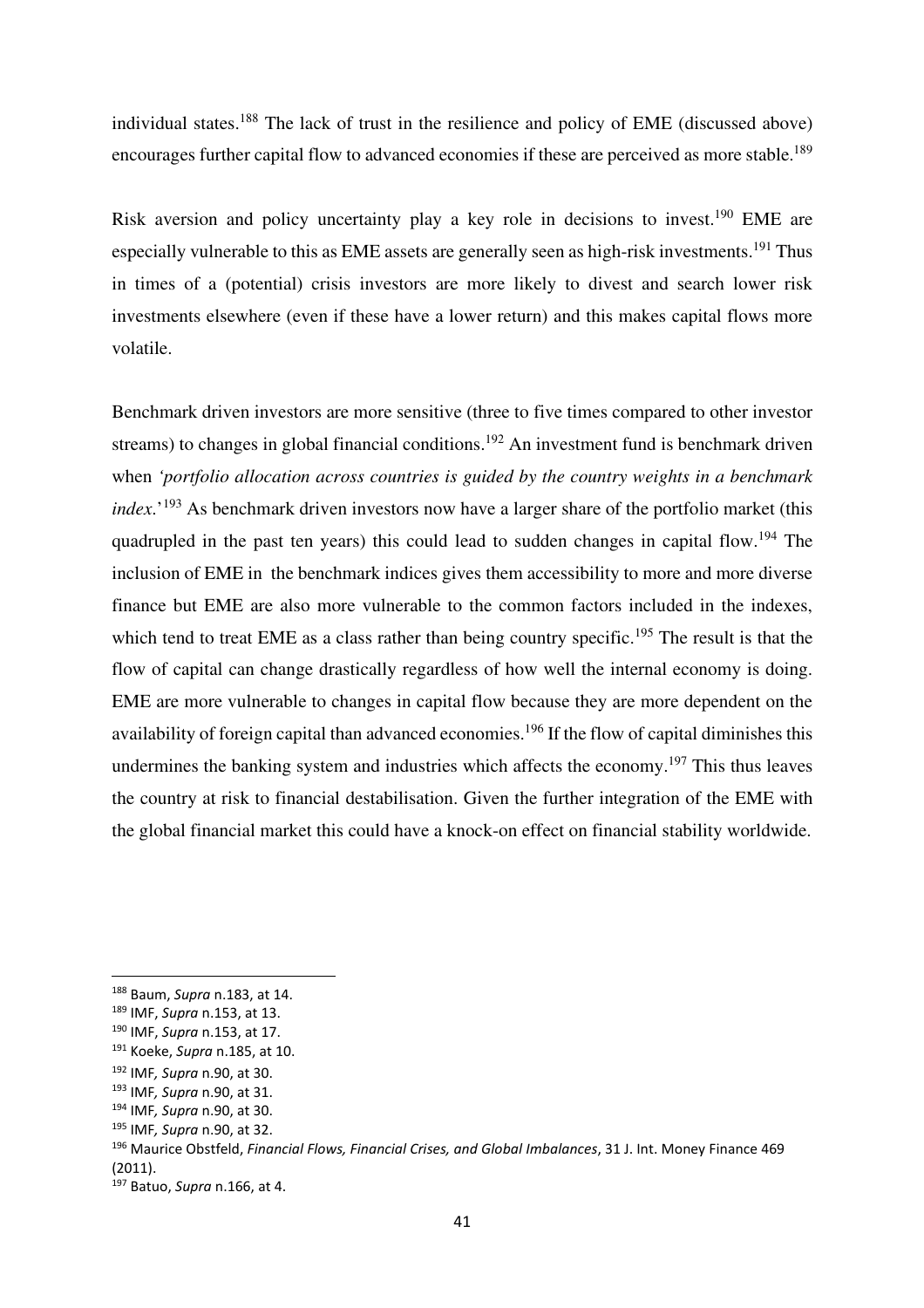Short-term foreign currency debt is another issue that leaves EME vulnerable.<sup>198</sup> Exchange rates and interest rates can diverge which creates a more volatile market. The use of risky external finance instruments such as foreign currency denominated debts create a risk to stability.<sup>199</sup> Individual investors take the risk to the economy as a given because of the shortterm profits these instruments engender. There is little reason for an individual investor to not use these instruments if everyone else does. This would thus ask for international regulatory intervention that leads to more harmonised law across states.<sup>200</sup> High external debt and weak reserve coverage levels cause vulnerability to external shocks which has an effect on global financial stability.<sup>201</sup> This risk is diminished because few countries have a high public debt and a high foreign currency debt (Lebanon, Tunisia, Ukraine are examples of countries which do) and most countries with high public debt (including large economies such as Brazil and India) have a low foreign currency debt.<sup>202</sup> This is thus less likely to represent a risk to global financial stability. The countries that are especially vulnerable are smaller economies and any internal crisis is not likely to have a significant effect on the global financial market.

## *5.4 Building Policy*

Compared to twenty years ago, many EMEs have reduced their external vulnerabilities and improved their policy frameworks significantly. A large proportion of EMEs have adopted inflation-targeting monetary policy frameworks, which help to anchor inflation expectations and stabilise business cycles. The domestic banking sector in EME has grown so there is more domestic credit available.<sup>203</sup> The IMF recommends that EME implement policies that provide further resilience against changes in the capital flow, but warns against the extensive use of capital flow management except in times of a (near) crisis as this can lead to the exclusion from certain benchmark indices which would also affect the (domestic) financial market.<sup>204</sup>

<sup>198</sup> IMF, *Supra* n.153, at 19.

<sup>199</sup> Anton Korinek, *Emerging market economies after the crisis: trapped by global liquidity?* 35 (Volz (ed.) German Development Institute (2012).

https://www.researchgate.net/publication/256017592 Financial Stability in Emerging Markets -Dealing with Global Liquidity

<sup>200</sup> Korinek, *Supra* n.201, at 35.

<sup>201</sup> IMF, *Supra* n.153, at 20.

<sup>202</sup> IMF, *Supra* n.153, at 20.

<sup>203</sup> Lepers, *Supra* n.152, at 2.

<sup>204</sup> IMF*, Supra* n.90, at 45.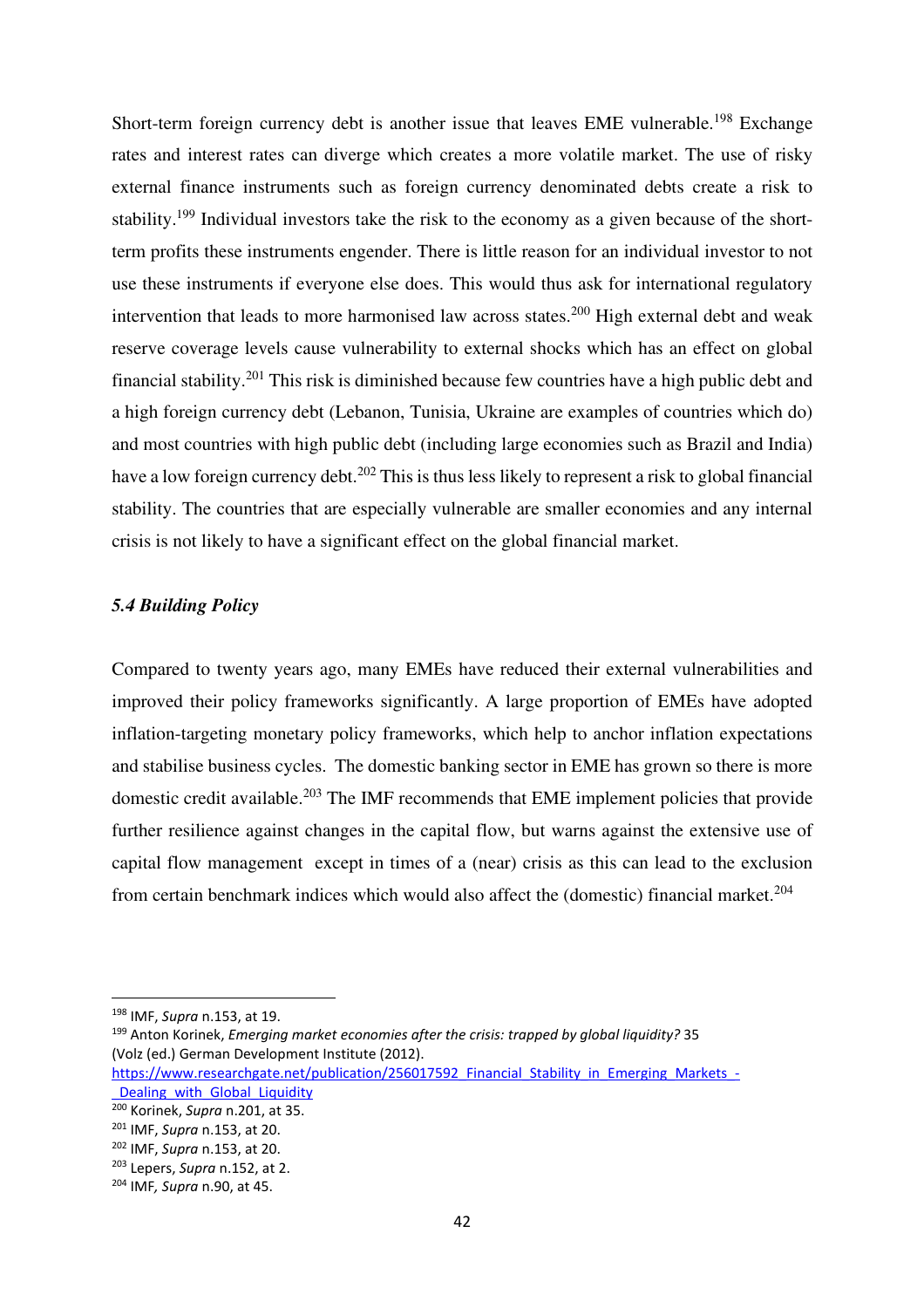Whilst because of the regulatory changes EME are more resilient against a global financial crisis their further integration in the international financial market also means that they can affect the global financial market more. EME markets are more volatile, and this is a risk for global financial stability. EME are more vulnerable to changes in capital flows because of their dependence on foreign currency and because investment in EME is considered more high risk. Thus, the capital flows are more volatile and sudden changes can affect the (domestic) financial market.

Uncertainty in trade policy and flow of capital are directly linked. If trade policy is uncertain and especially in a political climate where a trade war does not seem far away, firms could make the choice to shift their portfolios to 'safer' currencies and investments.<sup>205</sup> The current trade tensions might escalate further, but this is difficult to predict and this will make investors more careful. These tensions could thus have a direct effect on capital flows and would disproportionally affect EME.

The heightened interconnectedness between the national and the global financial market for EME means that it is key to stabilise domestic financial markets to ensure international financial stability. Therefore, the goal should be the stabilisation of capital flow to a similar degree as in advanced economies. To do so investment must be considered to have the same risk as in advanced economies. One of the key elements for this stability is whether the country is perceived as willing and capable to repay its debts.<sup>206</sup> Furthermore, policy certainty that promotes transparency and clarity for investors is important to reduce the high-risk investment perception. This encourages investment and ensures less volatile capital flows. To accomplish this further international legal harmonisation focusing on certainty and transparency should be considered.

## **6. Conclusion**

Ten years after the GFC the international regulatory financial framework is far more robust and resilient to shocks due to the introduction of new legislation. It was identified that failures in supervision and lack of regulation were an important cause of the crisis. This led to a significant amount of legislation which all supported the goal of furthering financial stability

<sup>205</sup> Gunnella, *Supra* n.155.

<sup>206</sup> Suk-Joong Kim, *Sovereign credit ratings, capital flows and financial sector development in Emerging markets*, 9 Emerg. Markets Rev.17, 20 (2008).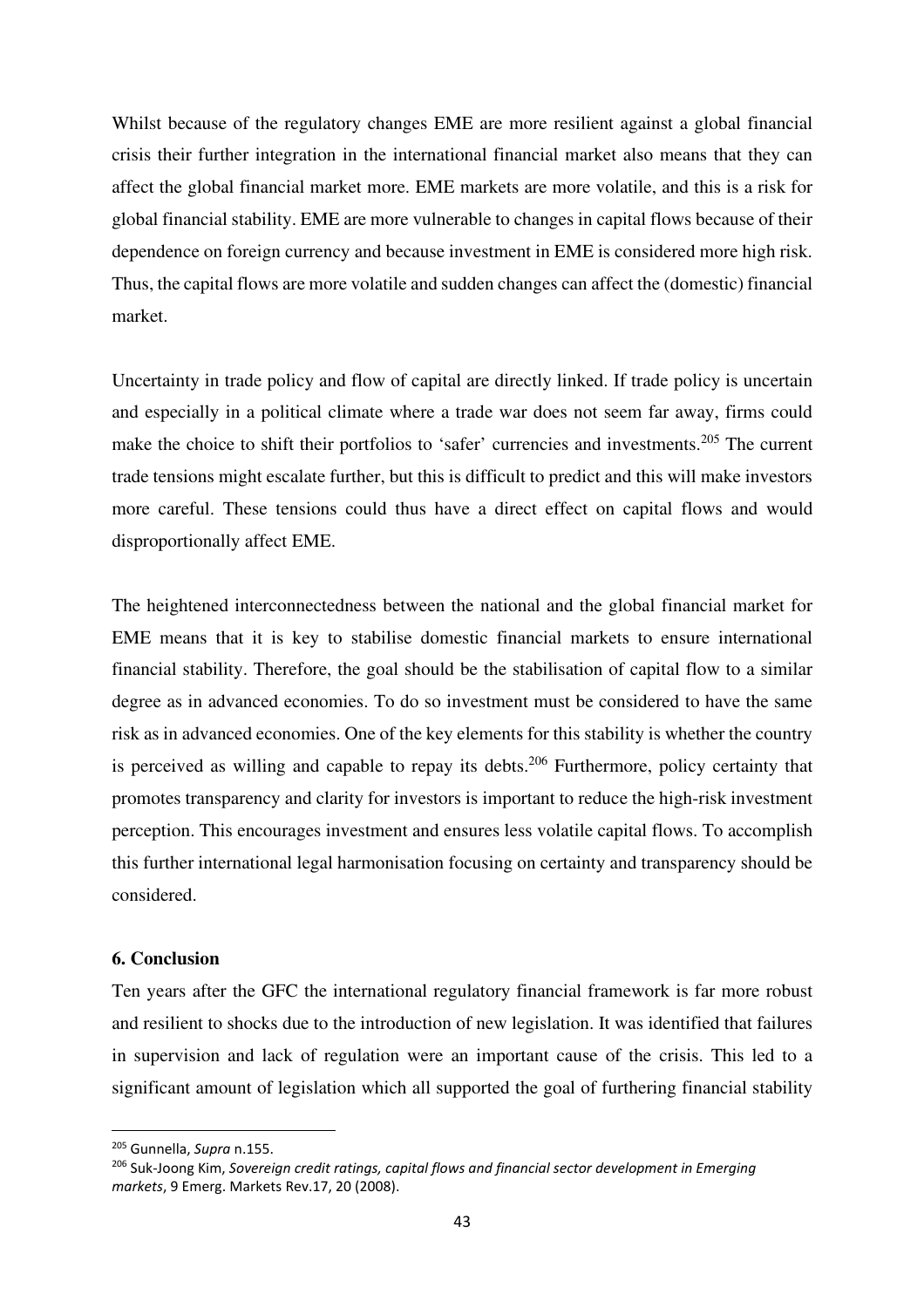so that a global financial crisis will be less likely to occur. Nevertheless, different factors could threaten this financial stability. This article has highlighted three of these factors: fintech, Brexit, and emerging markets. These risks are addressed from different perspectives, but the perspective of global financial stability is lacking in the literature. Whilst all three of these factors have different causes and potential effects, they also share some key commonalities. They all three arose post the financial crisis and are thus new factors that are underregulated and cause significant policy uncertainty that could lead to changes in the financial landscape, including sudden shifts in capital flow. All three of these risks are currently modest but have the potential to evolve very quickly and therefore a legal response is needed, in order to be proactive rather than reactive. Policy made to address these issues should take into consideration the importance of global financial stability and factor in how any regulation would affect this.

The fintech sector is still small but is experiencing exponential growth. It will therefore increasingly become a significant factor on the international financial market. Currently, there is only minimal regulation in place. The existing laws are domestic and there is no international harmonisation. The lack of a coherent international legal framework forms a potential threat to financial stability. The lack of legal harmonisation leads to policy uncertainty and gaps in the legislation that can be exploited by financial operators. The quick growth of the sector could quickly aggravate the risks to international financial stability as this could lead to unpredictable changes in the international financial market.

The process of the UK exiting the EU does not need to lead to an instable financial market in and of itself. However, the continued uncertainty regarding the future agreements between the EU and the UK, and the influence of (party) politics which makes decisions less predictable could cause significant issues on the global financial market. Regulatory equivalence will be an ongoing process, legal divergence will occur in the longer term, and the lack of policy certainty and transparency can lead to sudden changes in the financial market and in capital flows.

EME are a diverse group of countries but share a more volatile economy which is more vulnerable to sudden shifts in capital flows. This is coupled with policy uncertainty and a perception of corruption and lack of transparency. Investors therefore regard EME as high-risk investments and fuelled by uncertainty are more likely to move capital when there are tensions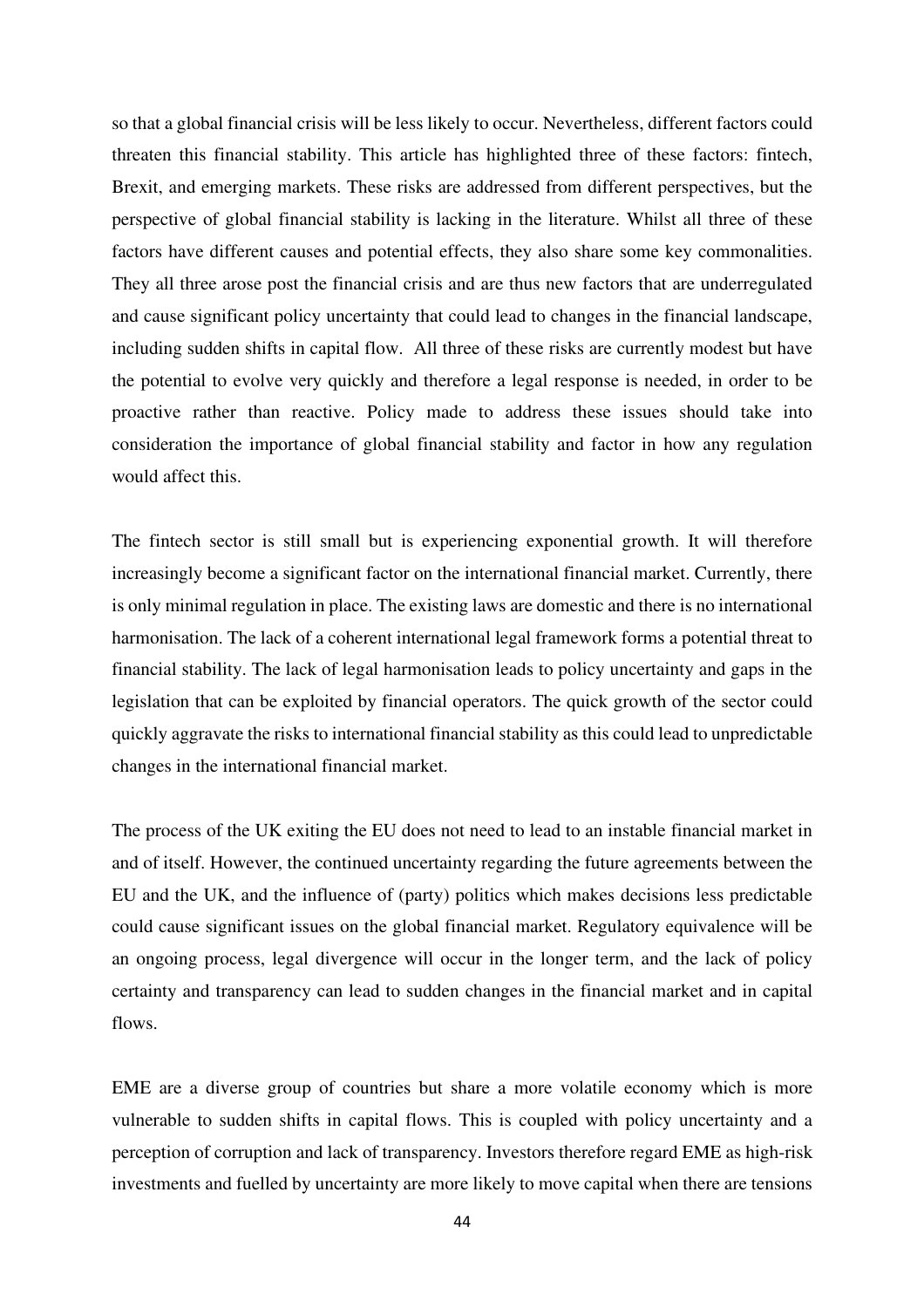on the market, such as the tensions surrounding international trade policy, especially with regards to the unpredictability of US trade policy. As EME have grown they have become more important for the global economy and more entwined with the international financial market. Therefore, fluctuations on domestic markets are likely to affect the global financial market.

From the above the conclusion can be made that a pattern emerges whereby policy uncertainty leads to more wariness from investors which could lead to sudden changes in capital flows which further destabilise the markets. Gaps in regulation regarding changes in the structure of the financial market can aggravate risks to international financial stability. This article contributed to understanding why fintech, Brexit, and EME threaten global financial stability and why it is therefore key that this aspect is taken into account when policy is drafted. Whilst the concrete solutions for all three of these risks would differ it is clear that further legal harmonisation leading to a unified global legal framework for the financial market is necessary. Legal harmonisation counters policy uncertainty, diminishes regulatory gaps between countries, diminishes the risks for investors, counters sudden significant changes in capital flow, and allows for more policy transparency. Therefore, ideally these risks would be addressed at the international level with input from different stakeholders, including banks and other financial institutions. At the very least domestic policy makers should take into account international developments when drafting legislation that addresses these challenges.

From the analysis it becomes clear that smaller legislative issues can have a potentially destabilising effect on the global financial market and that it is therefore important to address these issues early on. As can be observed from these three issues there is a tendency for policy makers and politicians to address other more immediate needs first and only focus on financial stability once the potential threat emerges and is no longer only potential. Furthermore, there is a real risk that new policy is politicised. Examples mentioned in this article include how the European Commission has handled passporting rights by using it to gain leverage and how the US is using trade policy to gain concessions in other areas. This makes policy less predictable for financial institutions which leads to a more volatile market that is reactive instead of proactive. Therefore, a case can be made for more technical law making at the international level, involving financial institutions and actors, international organisations, and other experts that can draft conventions and other legislation. This would ensure more predictable policy that responds better to the needs of the financial market.